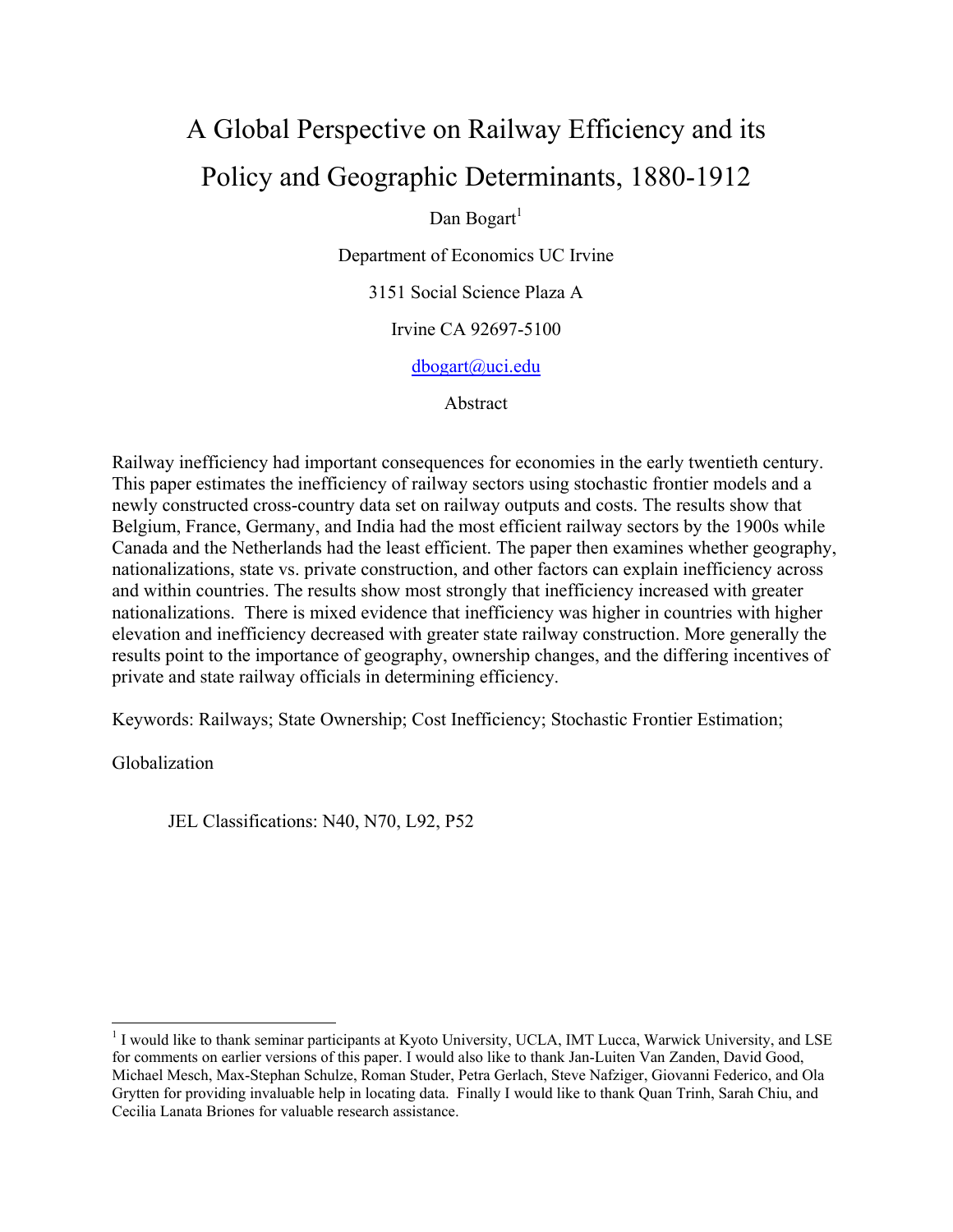#### 1. Introduction

 $\overline{a}$ 

Railways were one of the largest sectors at the turn of the twentieth century. In 1910 railway revenues in the US equaled around 3.5% of GDP, they equaled around 6% in Britain, and around  $6.5\%$  in Germany.<sup>2</sup> Few sectors outside of agriculture came close to achieving such a large share of total income. Railway tracks, locomotives, and stations also constituted a relatively large share of the total capital stock. In the 1880s railways accounted for 15% of total wealth in the US, 9% of total wealth in Britain, and 8% in Germany (Mulhall 1982, p. 589).

The large size of the railway sector implies that any inefficiency in its operation posed a significant economic problem. In general, inefficiency arises when firms or organizations do not minimize costs with respect to a given output level, input price vector, and available technology. In the railway context technical inefficiency would be associated with the failure to adopt more energy-efficient locomotives, poor network design, or the lack coordination across railway lines. Allocative inefficiency would be associated with the misallocation of inputs, such as the failure to reduce the use of labor when wages increased relative to fuel or capital prices. Either type of inefficiency could have a substantial impact because it meant that large amounts of labor, capital and natural resources would be drawn away from other sectors to railways.

This paper addresses two questions. How did railway inefficiency differ across countries from the 1880s to 1912? What explains the differences in railway inefficiency across countries and over time? In terms of the latter question the analysis focuses on the role of geography and ownership policies. Elevation and its variation is one potential determinant of cross-country differences in efficiency. Locomotives and rails were originally designed in countries with

 $2^2$  The GDP figures are taken from Mitchell (1992). The sources for revenue will be discussed in the data section.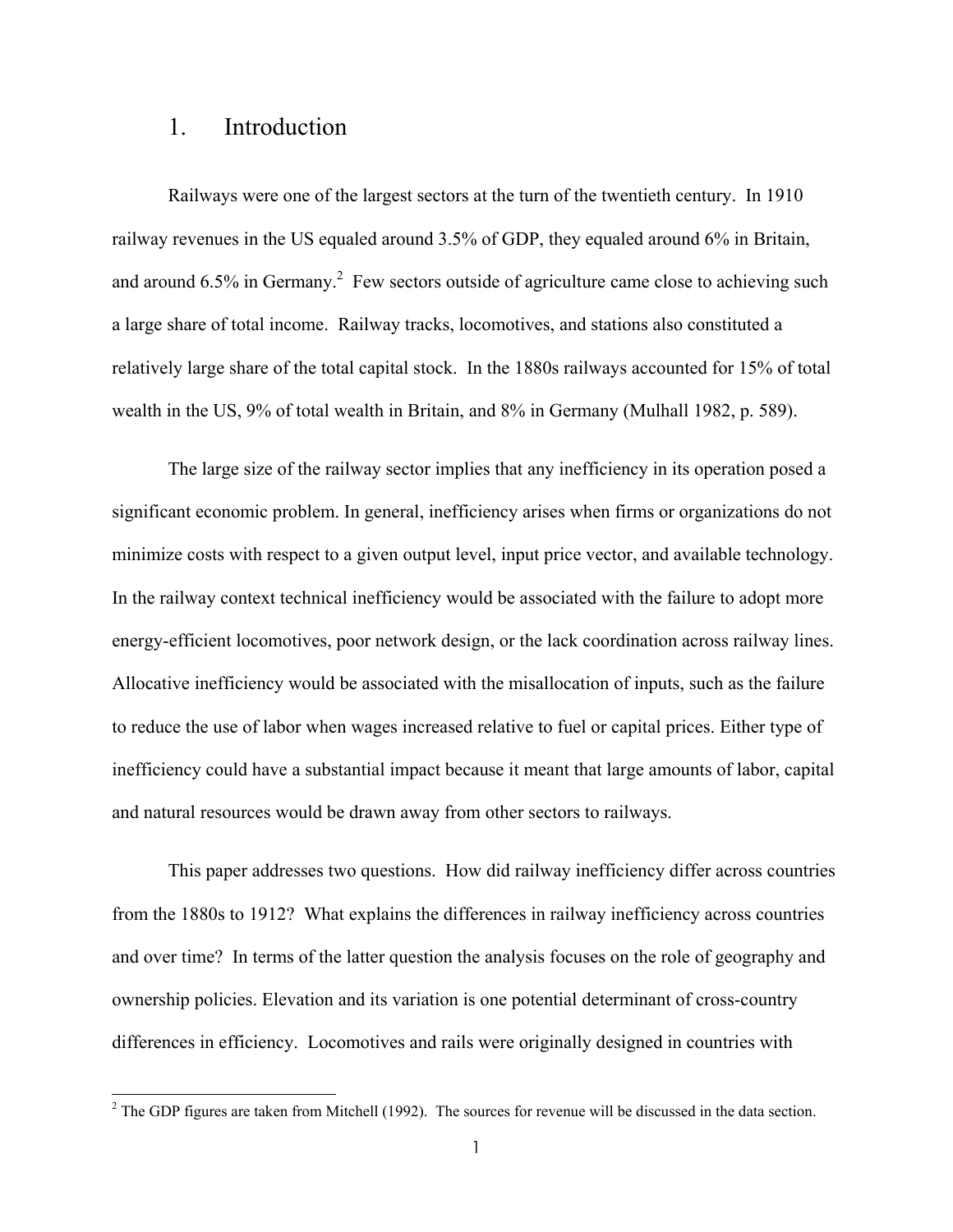relatively low elevation like Britain. As these technologies improved in the 1890s and 1900s not all could be easily applied to high elevations and therefore some opportunities to lower costs may have been lost. The amount of coastal terrain or the number of miles of navigable rivers could also explain cross-country differences in inefficiency. A large coastal area or more navigable rivers increased the potential for competition between water and rail transport, which helped to drive down prices and encourage the adoption of new techniques.

The degree of state versus private ownership also stands out as a potential determining factor of efficiency. Private ownership and operation of railways predominated in most countries in 1870. Afterwards there was an evolution towards greater state ownership and operation through nationalizations of privately-owned railways and construction of state owned railways. Private ownership is generally believed to be more efficient than state ownership because it encourages competition and provides stronger incentives for investment and innovation. However, it is not obvious that private ownership contributed to efficiency in the context of railways. In this period private companies were often guaranteed interest or dividends and thus had less incentive to cut costs. Moreover it may have been difficult for private companies to achieve cost savings through the coordination of services. The process of nationalization may have also influenced efficiency. The transfer price was often linked to the profits of railway companies over the previous 5 or 7 years. As a result, companies had the incentive to cut maintenance expenditures in order to temporarily boost profits, but once ownership was transferred the added costs of forgone maintenance set in. More generally, private companies may have also delayed investment or misallocated inputs in anticipation they would be taken over by the state in the future.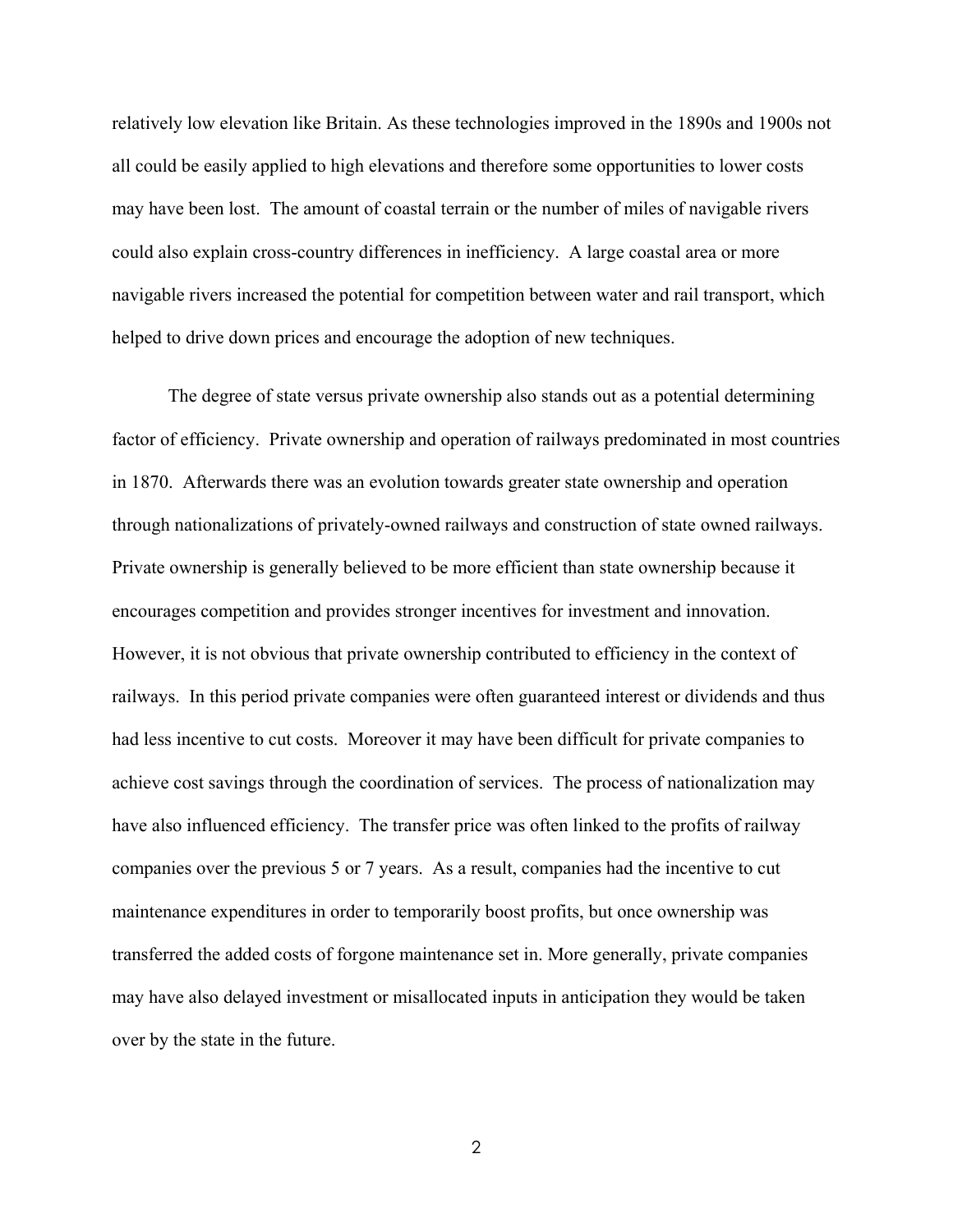Inefficiency is estimated in this paper using stochastic frontier models and new crosscountry data on railway performance. The cross-country data are drawn from a number of sources like *the Statistical Abstract of Foreign Countries*, published by the British Board of Trade. It includes total expenses, railway miles, passenger-miles, ton-miles, train-miles, construction costs, fuel prices, and wages in 18 of the largest economies. The stochastic frontier methodology involves the estimation of a cost function with the addition of a random term measuring inefficiency.<sup>3</sup> Following other studies, the specification of the cost function includes variables for scale, density, input prices, and country fixed effects.

 The results show that the average level of inefficiency across countries ranged between 0.05 and 0.10, implying the average country could have reduced its costs by 5 to 10% if it had eliminated all inefficiency. More significantly the estimates suggest that the trends in inefficiency differed substantially across countries. Belgium, France, Germany, and India had the most efficient railway sectors by the 1900s, while Canada and the Netherlands had the least efficient. In the 1890s the ranking of inefficiencies were quire different as Belgium, France, Germany, and India were near the bottom and Canada was near the top.

The determinants of inefficiency are analyzed using regressions with variables for the degree of nationalizations, state railway construction, the distribution of elevation, percentage of land area within 100 km of the coast, the number of miles of navigable rivers and canals per square mile of land area, and a host of other variables. The results show that inefficiency was higher in countries with greater elevation or with a positive skew in the distribution of their elevation. The results also show that the inefficiency increased more over time in countries with higher elevations. These results provide some suggestive evidence that greater elevation

 $3$  For an introduction to stochastic frontier models see Kumbhaker and Lovell (2000).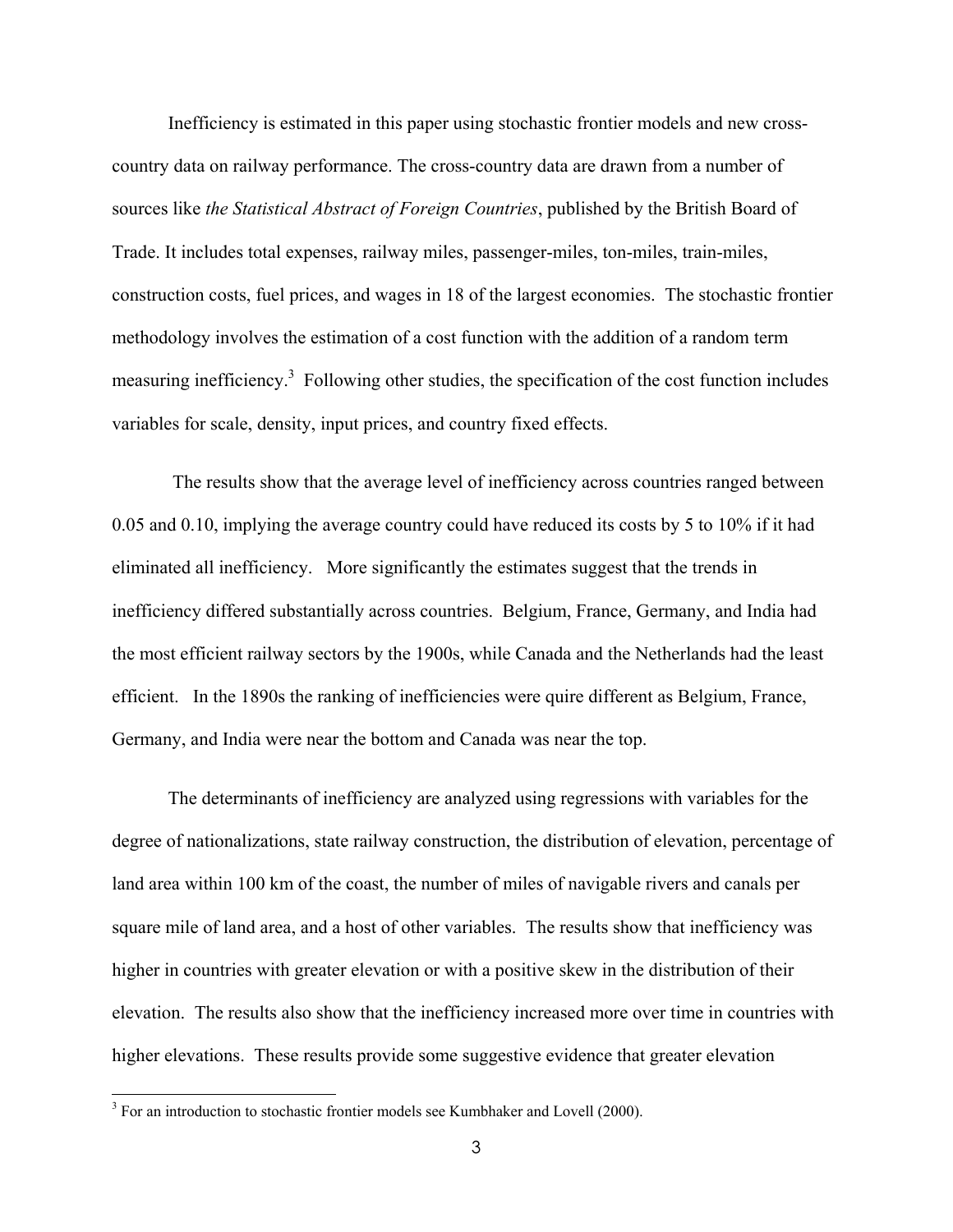increased inefficiency partly because it limited the application of best-practice technologies. Interestingly, the estimates suggest that inefficiency was not greatly affected by the proportion of land area near the coast or the number of miles of navigable river.

Another main finding shows that inefficiency increased with nationalizations and that inefficiency decreased with greater state railway construction. By themselves these results do not imply causation because nationalizations and ownership choices are endogenous; however they are consistent with the interpretation is that private companies stopped maintaining their track or that managers exerted less effort once they anticipated nationalizations. They are also consistent with the view that interest or dividend guarantees dulled the incentives for private railways to cut costs and that the incentive problems facing state railways were less severe than one might think.

More generally the findings suggest two conflicting effects from greater state ownership. Increased nationalizations lowered efficiency, but greater construction of state-owned railways increased efficiency. The two opposing effects seem to have offset each other in countries like Germany and Belgium, which had significant nationalizations and greater state construction, but not in countries like Switzerland, which had nationalizations but little state construction.

This paper contributes to the historical literature on railway efficiency and productivity. It builds on the studies by Crafts, Mills, and Mulatu (2007), Crafts, Leunig, and Mulatu (2008), Leunig (2006), Arnold and McCartney (2005), and Herranz-Loncan (2006), which estimate freight charges, fares, travel speeds, rates of return, productivity, and cost inefficiency for British and Spanish railways before 1912. It also builds on the work of Foreman-Peck (1987), Millward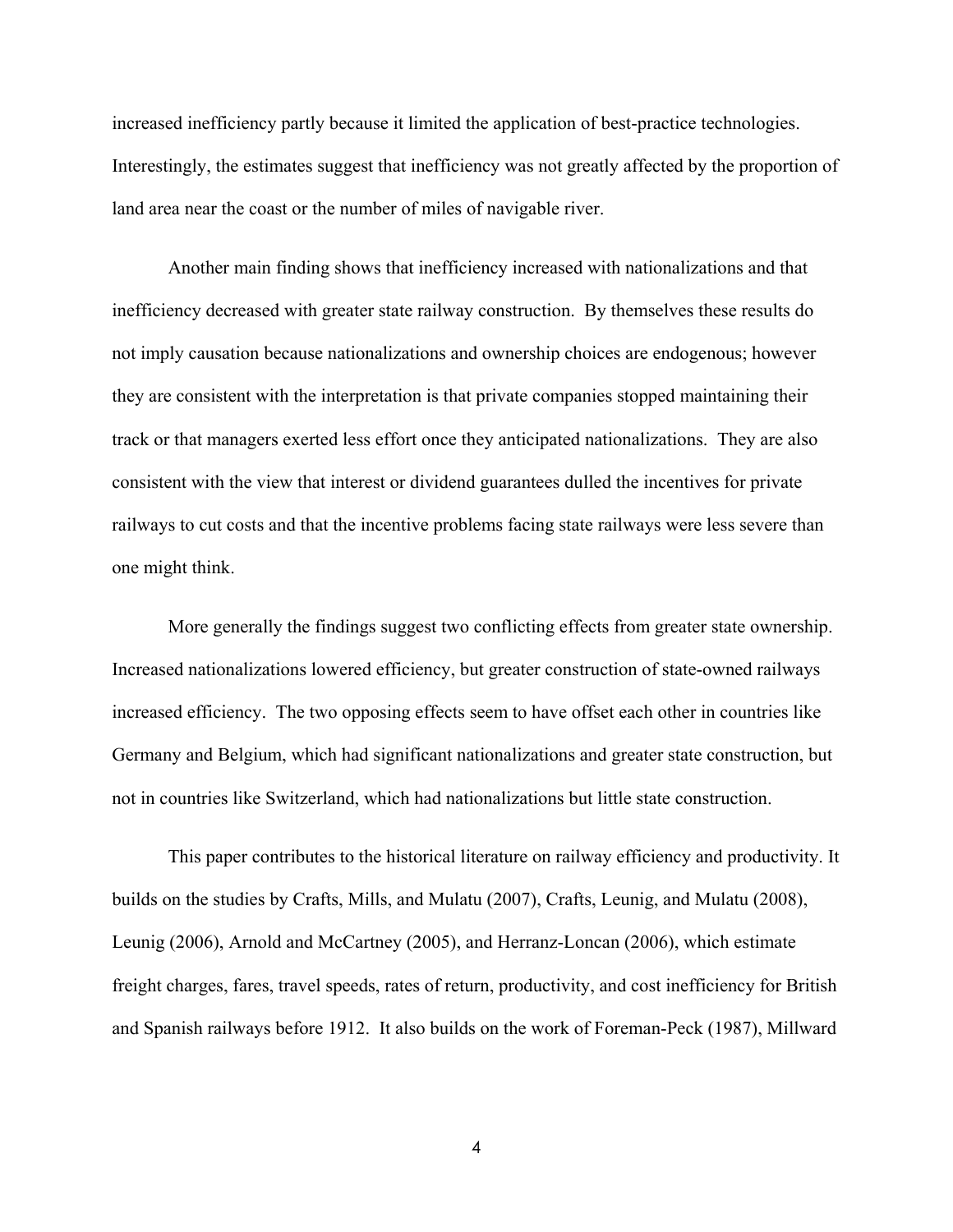(2004), and Bogart (2009) who analyze construction costs and network development in a crosscountry setting.<sup>4</sup>

The paper also offers a new perspective on the role of geography and institutions in the global economy from 1870 to 1913. These two factors have been highlighted as 'fundamental' determinants of economic development. The results here suggest that differences in elevation and state ownership policies affected railway efficiency and hence influenced development before 1913. The effects of state ownership are particularly interesting because they reflect policy choices made by political actors, in some cases to advance their own interests and in other cases in response to the wishes of their constituents.

The paper is organized as follows. Section 2 introduces the data. Section 3 discusses the methodology for estimating inefficiency. Section 4 reports the inefficiency estimates by country and decade. Section 5 analyses the determinants of inefficiency. Section 6 concludes.

#### 2. Data

 $\overline{a}$ 

#### 2.1 Railway Performance

Contemporaries collected a substantial amount of data on the financial performance of railways. Almost every aspect was measured including construction costs, operating expenses, revenues, and outputs. The British Board of Trade published summary data on railways in Britain, foreign countries, and British colonies annually starting in the 1870s. The main Board of

<sup>&</sup>lt;sup>4</sup> The paper also relates to the contemporary literature on efficiency estimation. A number of studies have analyzed efficiency at the network or country-level and examined its relationship with ownership or regulatory policies. Some examples include Parisio (1999), Christopoulos, Loizides, and Tsionas (2001), and Cantos and Maudos (2001). Relatively few studies have incorporated country or railway line fixed effects in their models. One exception is the work by Farsi, Fillipini, and Greene (2005) who use stochastic frontier models to estimate cost inefficiency for Swiss railways in the 1980s and 1990s. This paper follows a similar approach using what is known in the literature as the 'true' fixed effects model.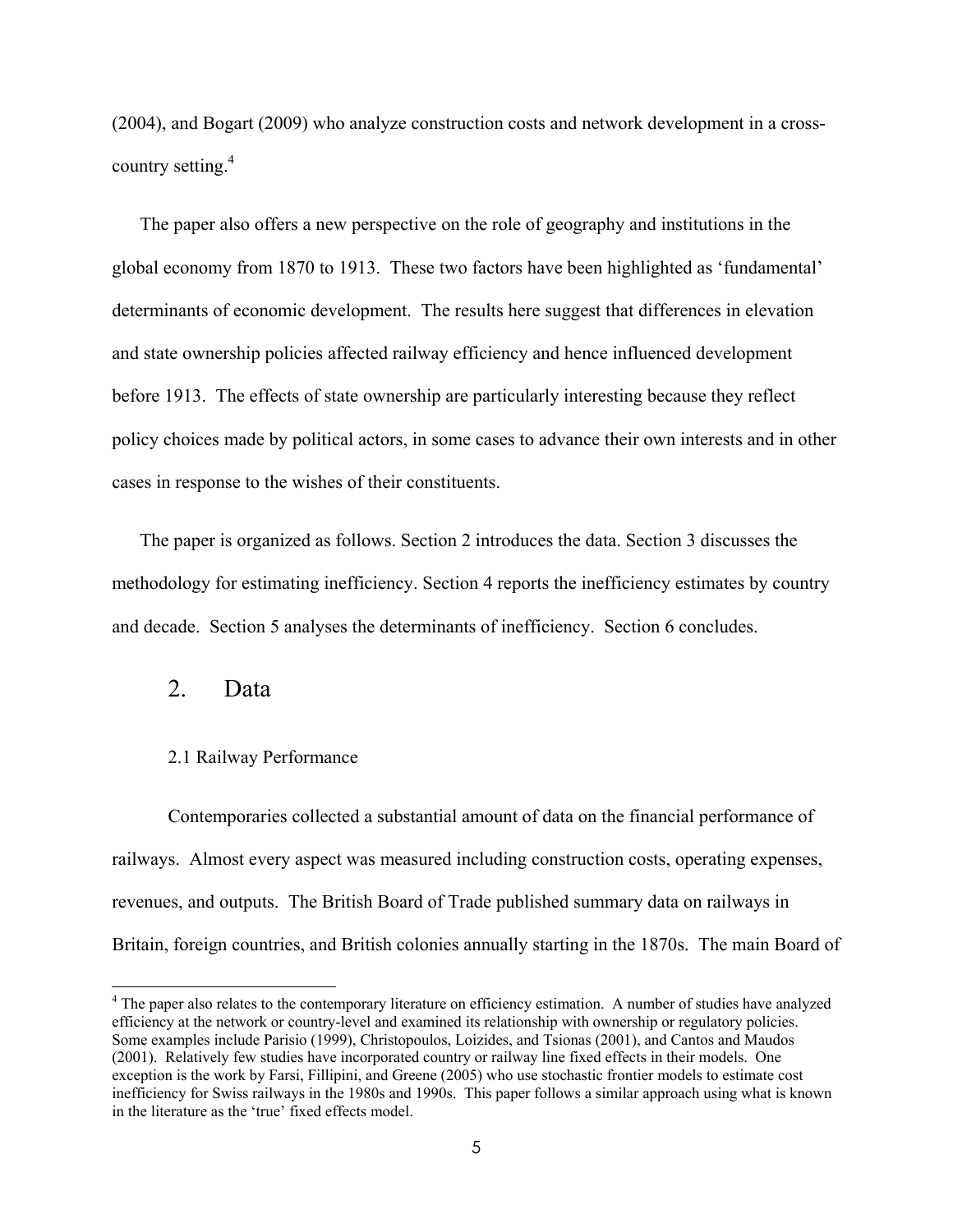Trade publications are *the Statistical Abstract for the United Kingdom*, *the Statistical Abstract for the Principal and Other Foreign Countries,* and *the Statistical Abstract for the Several Colonial and other Possessions of the United Kingdom*. These volumes marked one of the first attempts to compile and present comparable cross-national data. The information is clearly presented and is easily entered into spreadsheets for statistical analysis.<sup>5</sup>

The main variables drawn from the Statistical Abstracts are total railway miles, train miles, passengers transported, ton shipped, train miles, total expenses, and construction costs. Railway miles (or total route miles) measure the total length of the network. Passengers transported and tons shipped represent the volume of output, but they do not incorporate the distance of the trip or the haul. In some cases the Statistical Abstracts reported the average haul and the average trip, which along with the data on passengers and tons shipped can be used to calculate passenger miles and ton miles.<sup>6</sup> In other cases, International Historical Statistics and secondary sources provide data on ton miles and passenger miles. The appendix provides full details on the sources used in each country.

Train miles measure the number of miles travelled by locomotives in a given year. Train miles are often divided by total route miles to measure the density of traffic. In transport economics, density is often distinguished from total output like ton miles. Consider, for example, a train that moves 100 miles once a day. It can have the same ton-mileage as a train that moves 10 miles 10 times a day, but the cost level may be very different.

 $<sup>5</sup>$  The statistical Abstracts are now available through web-based versions of the Parliamentary papers. See www.</sup> parlipapers.chadwyck.com for details.<br><sup>6</sup> Passenger miles are calculated by multiplying the number of passengers transported by the average trip in miles;

ton miles are calculated by multiplying tons shipped by the average haul in miles.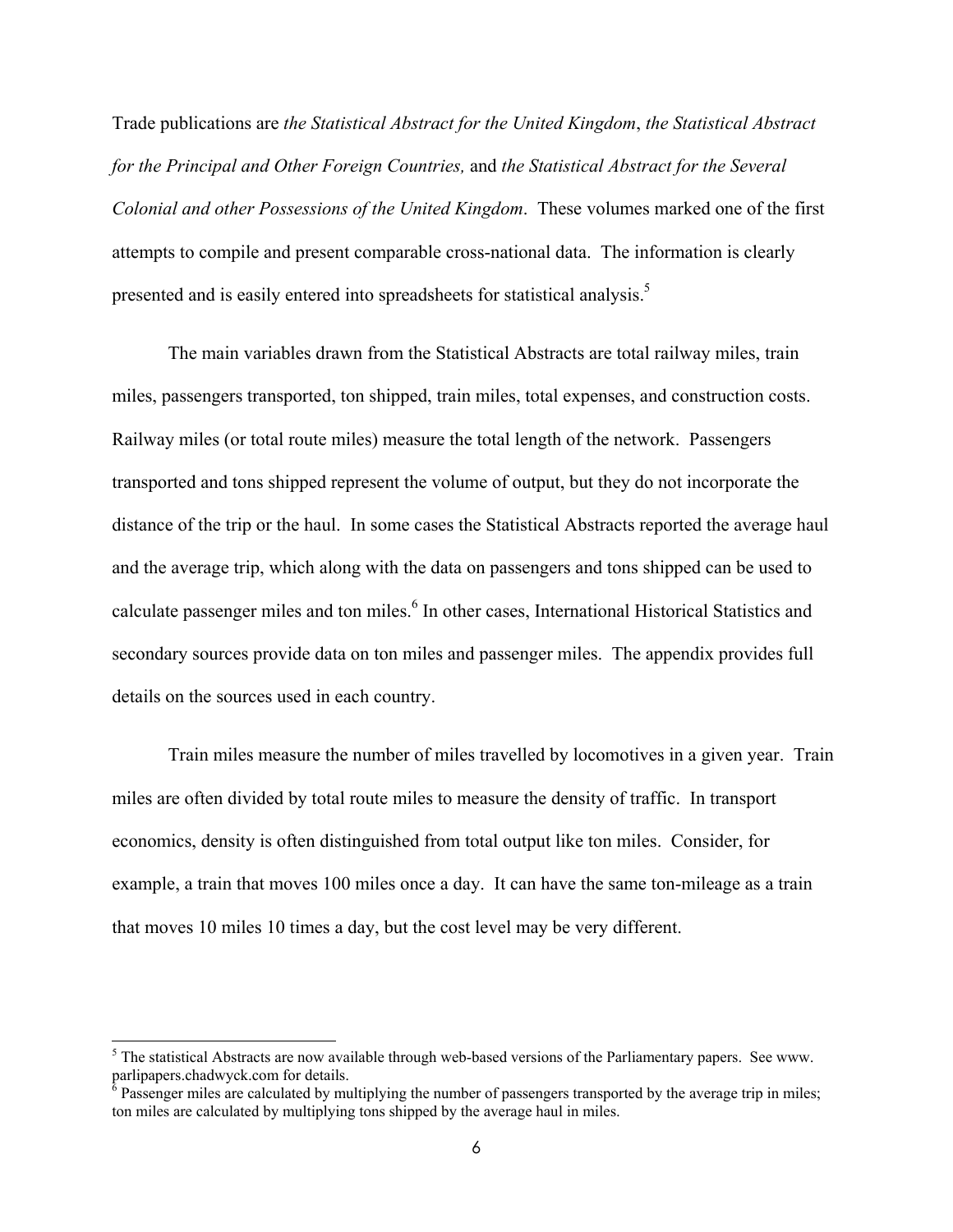Total expenses measure the operational costs of railways. The data in the Statistical Abstracts do not distinguish between different types of expenses, so it is not possible to calculate cost shares. Other data sources show that expenses include the wage bill for train staff and station staff, spending on fuel, spending on maintenance to the track, plant, and equipment, and purchases of new capital goods like locomotives.<sup>7</sup> The Statistical Abstracts do not report total expenses for Britain, Australia, India, and Canada; instead they report working expenses, which are total expenses less spending on new capital goods. Fortunately the ratio of working to total expenses is fairly constant in most countries and averages 0.94. In these cases total expenses were estimated using data from countries that report both working and total expenses.<sup>8</sup> The appendix provides more details.

Construction spending is usually provided separately and is not included in total expenses. Construction costs were expenses associated with building the track and purchasing land for the permanent way. Construction costs therefore increased as route mileage grew, but they did not necessarily increase at a constant rate because the price of land, materials, and labor evolved over time.

The financial data on railways needs to be converted into real terms and into a common currency in order to be comparable across countries and over time. The approach used here is to first deflate expenses and construction costs in the domestic currency using a domestic consumer price index with base year 1905 and then convert the figures into 1905 British pounds or

<sup>7</sup> See for example, *Estadistica de Los Ferrocarriles en Explotacion* for a detailed report on the total expenses of railways in Argentina.

<sup>&</sup>lt;sup>8</sup> Total expenses were estimated using working expenses and the predicted ratio of working to total expenses. The predicted ratio in year t was estimated to equal 0.9444897 - 0.0763076\*(Mileage Growth in year t).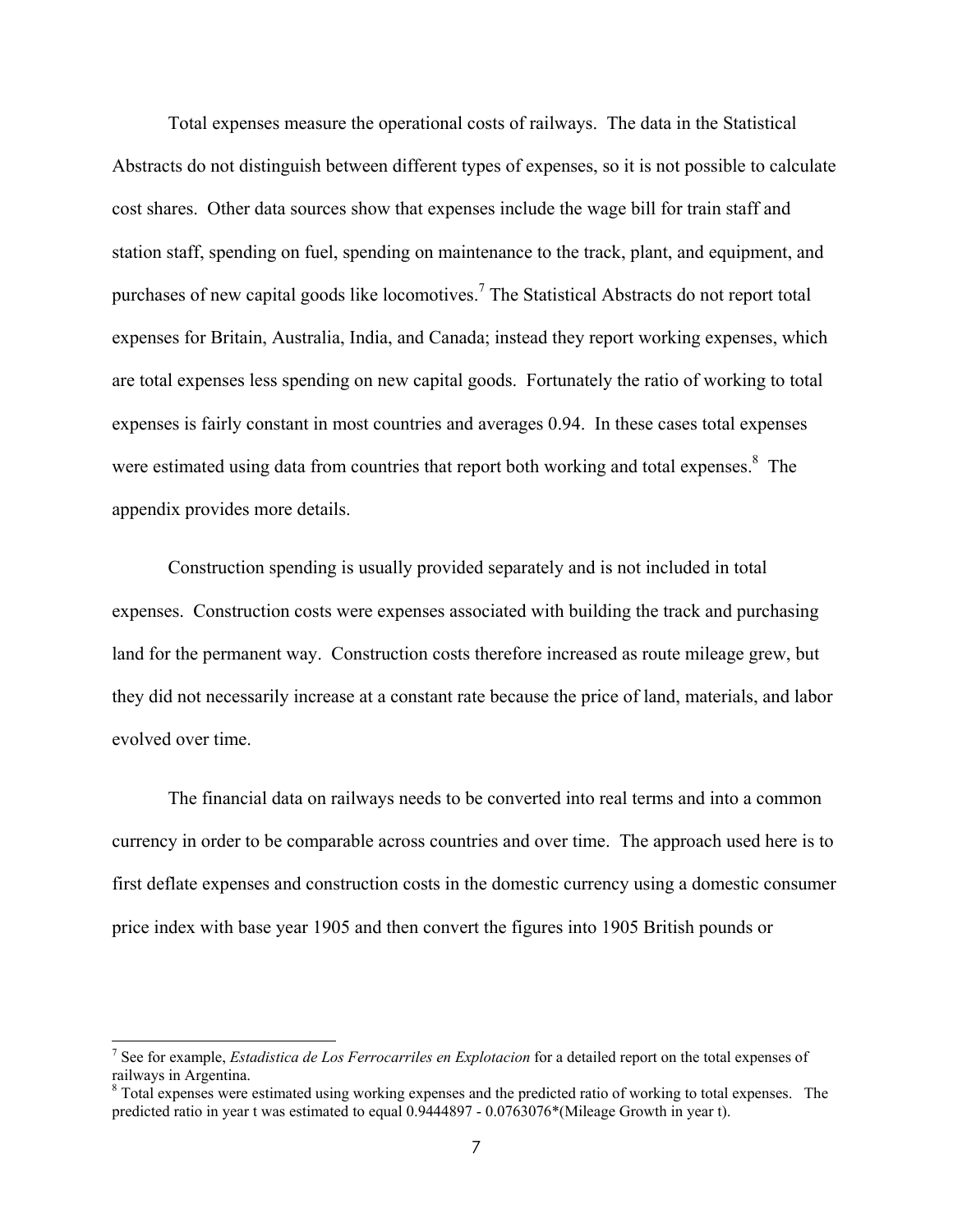shillings using the official exchange rate for  $1905$ .<sup>9</sup> Within a particular country the series will represent real changes in the expenses of railways. Across countries the series will reflect differences in expenses valued at the exchange rate. There are other ways to deflate, say using a GDP deflator, or other exchange rates, say the market exchange rate of the Pound or the US Dollar. The differences between the deflated and converted series are likely to be small. Moreover, the efficiency analysis includes country fixed effects so the choice of the exchange rate will not matter for the estimation.

#### 2.2 Input Prices

Different sources are needed to identify the prices of inputs—fuel, labor, and capital. Coal prices are used to measure the price of fuel because it was the primary source for most railways. Average coal prices are available for many countries in the *Returns Relating to the Production and Consumption of Coal* published by the British Board of trade. The *Returns* specify the 'pit-head' price of coal in shillings per metric ton for Britain, Russia, Sweden, Germany, Belgium, France, Spain, Austria, Hungary, Japan, the US, India, Canada, and Australia. For most years and countries the exchange rate was fixed so the series are effectively expressed as a domestic coal price series converted to the official exchange rate in 1905. The coal price series are deflated using the domestic consumer price index for each country to express coal prices in real terms. The *Returns* did not cover all countries for which there is railway data. Information on Dutch, Norwegian, Italian, and Argentine coal prices were taken from other sources which are described in the appendix. In each case the price was deflated by

<sup>&</sup>lt;sup>9</sup> Consumer Prices indices are generally drawn from Global Financial Database. The exchange rates are available in the Statistical Abstracts. See the appendix for details on each country.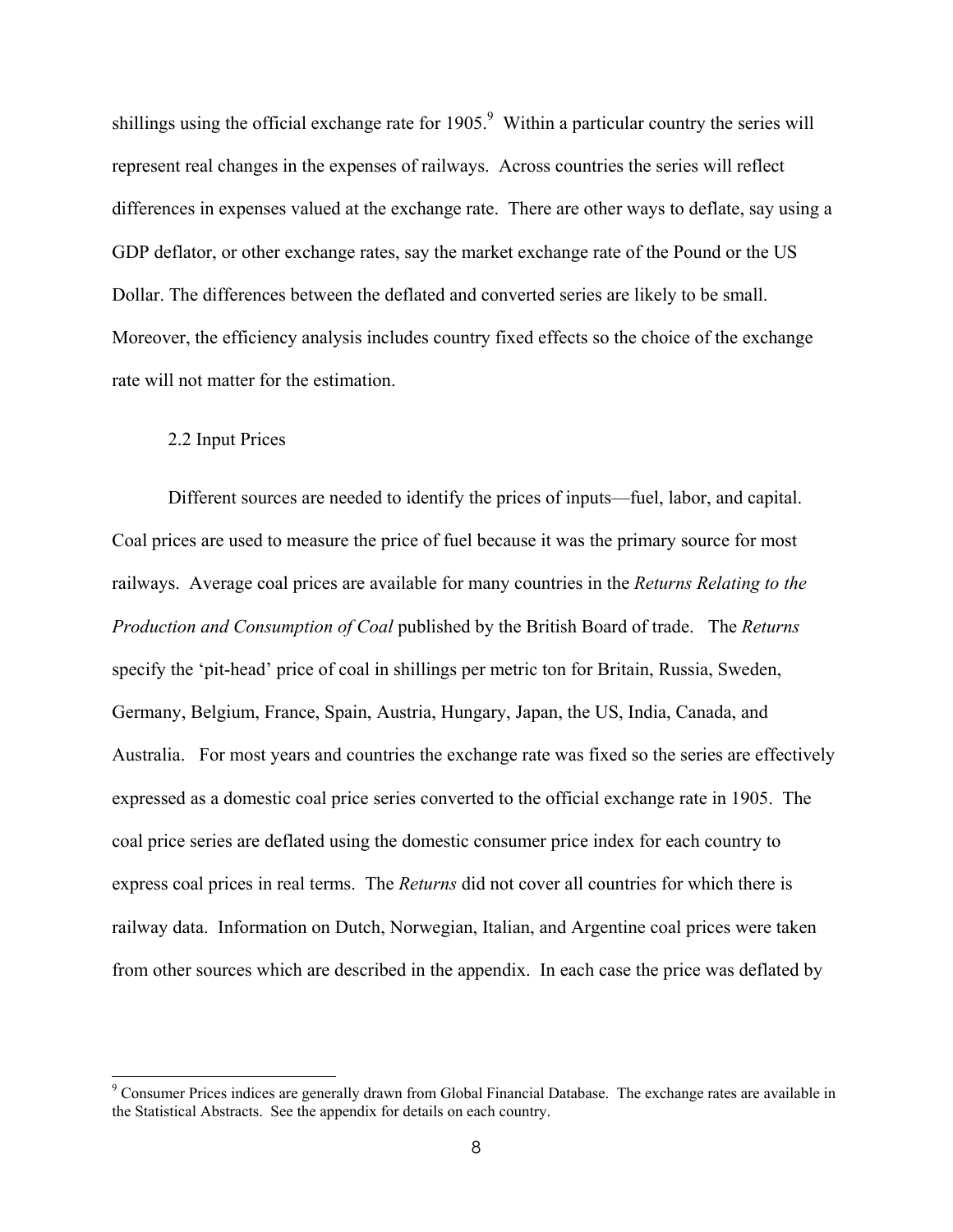the consumer price index in a country and then converted to British pounds at the 1905 official exchange rate.

The earnings of railway employees in the US, UK, Germany, and several other European countries are available in a report by the Bureau of Railway Economics (1912). The report shows that the average weekly earnings in US dollars for railway employees were 13.02 for the US, 6.15 for the UK, 6.25 for Germany, and 5.55 for Italy from 1905 to 1909. The report does not have enough data to form a wage series, but fortunately the earnings of railways employees are similar to general wages for skilled and unskilled workers. Williamson's (1995) data shows that from 1905 to 1909 the average weekly earnings for skilled and unskilled builders in US dollars were 23.8 and 14.3 for the US, 9.1 and 6.2 for the UK, 6.9 and 5.2 for Germany, 3.4 and 2.1 for Italy (p. 184). These weekly earnings are broadly similar to the figures for railway employees and suggest that railways hired some combination of skilled and unskilled labor. Building on these data the price of labor is measured using the weekly wages of skilled and unskilled labor in each country. The appendix provides details on the nominal wage series in each country. The wages are all deflated using a domestic consumer price index with base year 1905 and then converted to British shillings using the 1905 official exchange rate.

The prices for new capital goods, like locomotives, and materials for repairs like timber, iron, steel, bricks, etc. are more problematic because these series are not available for most countries.<sup>10</sup> Fortunately, materials for repairs to the track and stations were the same or similar as those used for construction of the track and station. Therefore changes in construction costs per mile provide a measure of changes in the average price of capital goods used for repairs. It

 $10$  Collins and Williamson (2001) provide data on capital prices for a handful of countries but they are too few to cover the countries here and may not be applicable to the railroad sector.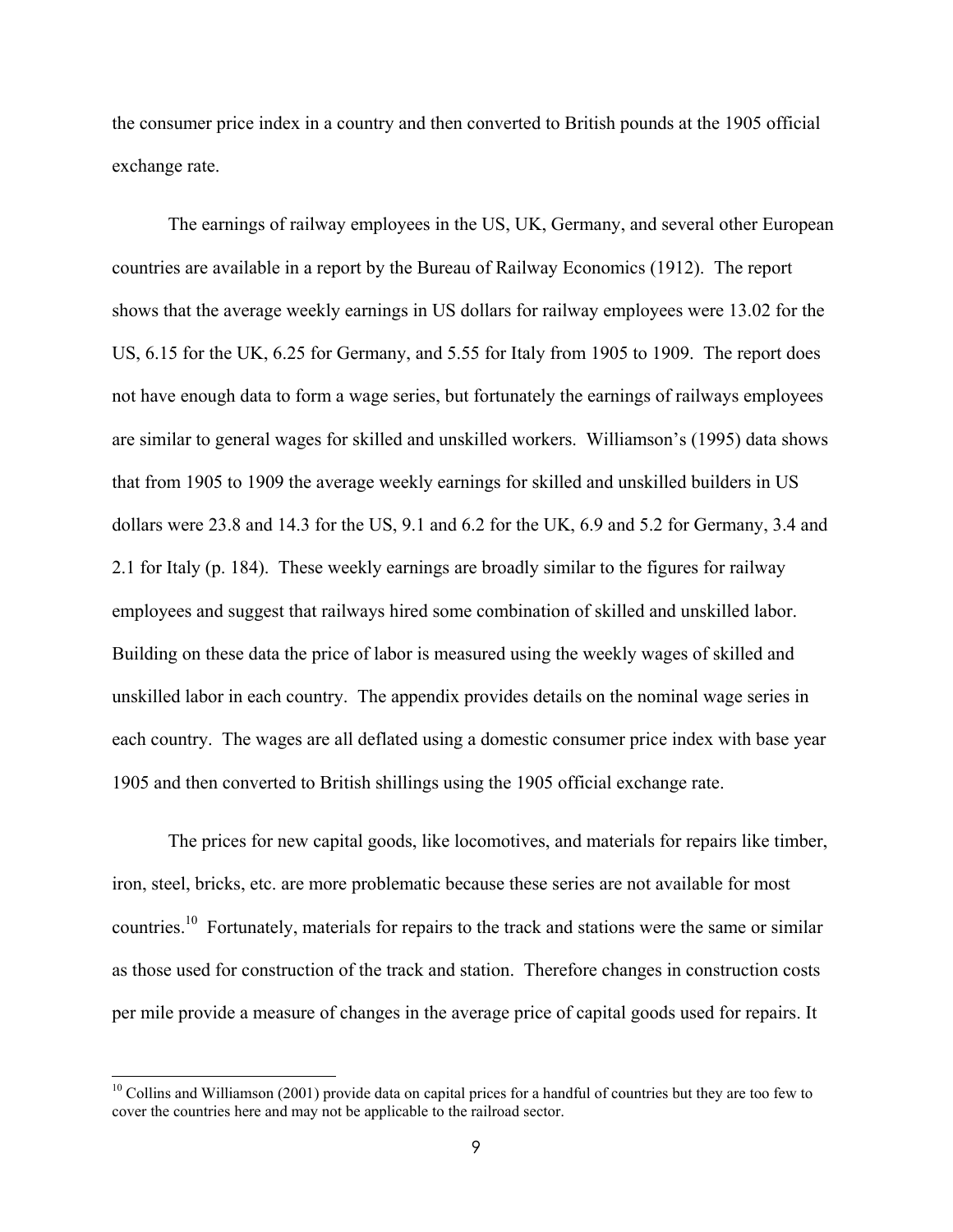should be noted that construction costs per mile are a noisy measure of capital prices because they also reflect the prices of other inputs used to build railways like unskilled labor and land.

Construction costs are published in the Statistical Abstracts for most countries. Secondary sources were used for Spain, Italy, and Belgium where construction costs are not reported (see the appendix for details). The average construction cost per mile was deflated and converted using the same procedures for wages and coal prices.

#### 2.3 Nationalizations, State Construction, and other Variables

The degree of nationalizations and state ownership in the railway sector can be estimated using data in the Statistical Abstracts and related sources.<sup>11</sup> The basic variables are the fraction of miles nationalized in a country and the fraction of miles constructed by the state as opposed to private companies. Miles are defined to be constructed by the state if it initially owned and operated the line or it was the initial residual clamant. Table 1 summarizes the fraction of miles nationalized by 1880 and 1910 and the fraction of miles constructed by the state by 1880 and 1910 for the sample of countries analyzed here. In 1880 nationalizations were rare outside of a few countries like Belgium, Germany, India, and Italy. The state constructed a relatively large proportion of the miles in some countries, including Norway, Holland, Belgium, Argentina, Germany, and Australia. In others like Britain, Spain, and the US construction of state-owned railways was absent or negligible.

By 1910 nationalizations had become more common. State takeovers affected a relatively large proportion of the miles in Russia, Belgium, Italy, and Germany. The most extreme cases were Japan, Switzerland, and Austria where over 50% of all miles had been

 $11$  See Bogart (2009) for details on the measurement of nationalizations and state ownership.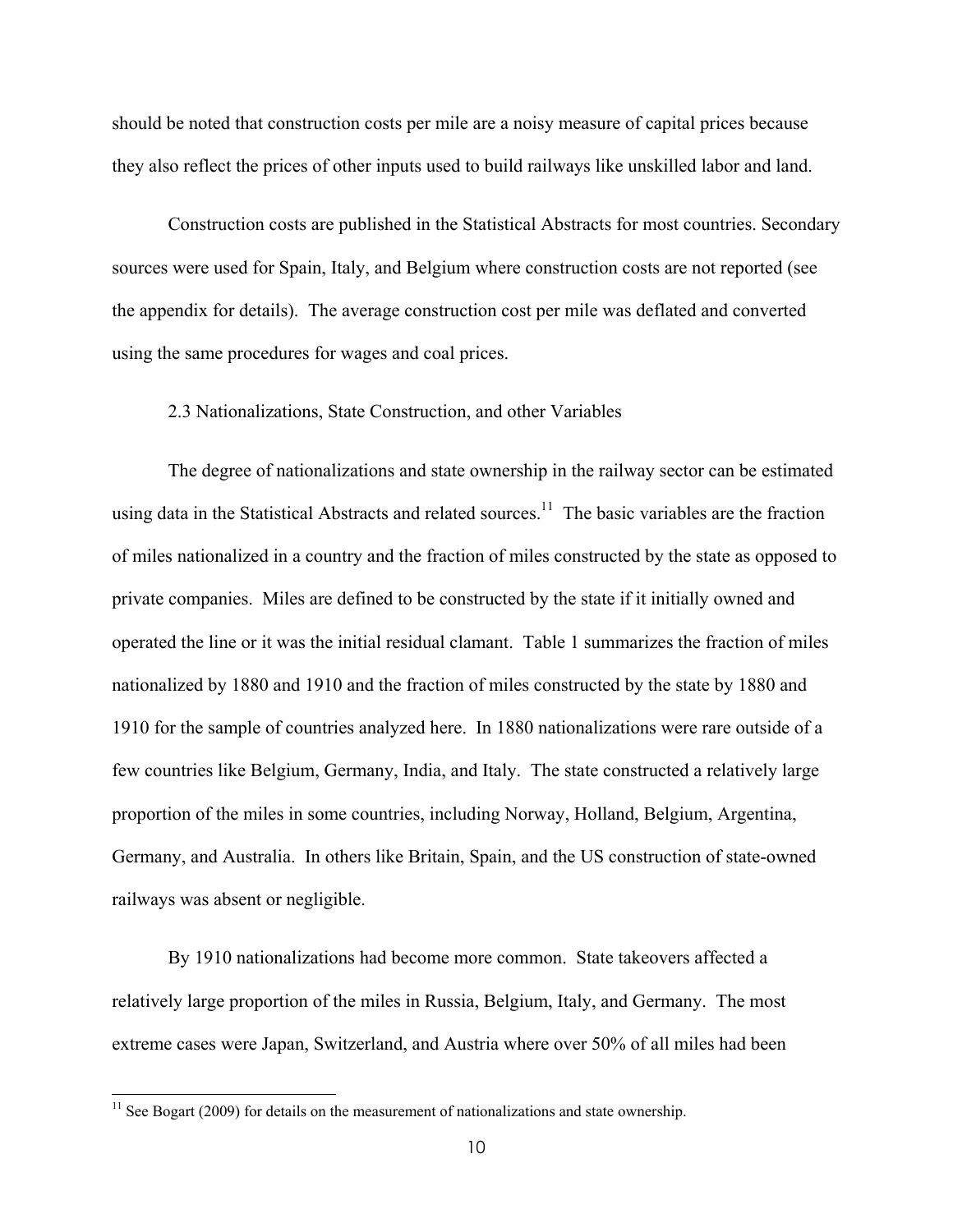nationalized by 1910. The degree of state construction also differed across countries by 1910. In Russia, Germany, Italy, and India the state constructed a greater proportion of the mileage, but in Norway, Japan, Argentina, Canada, and Australia the state constructed a smaller proportion.

The geography of a country can be measured in many ways. Here the emphasis is on the distribution of elevation and the percent of land area near a seacoast. The Center for International Earth Science Information Network (CIESIN) provides data on the percentage of land area in 12 different elevation classes (0-5 meters, 5-10 meters, etc). <sup>12</sup> From this information the average elevation level, the standard deviation of elevation, and the skew of elevation can be approximated.<sup>13</sup> CIESIN also provides data on the percentage of land area within 100 km of the coast. The country boundaries in the CIESIN data are modern and so there is some measurement error for countries like Russia and India, but this should not dramatically affect the results.

The number of miles of navigable rivers and canals is taken from Mulhall (1982, p. 102). The data are drawn from measurements of waterway networks in the 1880s. A more detailed analysis of waterway networks by Vernon-Harcourt (1896) suggests that the length of waterway networks was fairly stable over time even though some countries continued to build canals in the 1880s and 1890s.

Table 2 shows the distribution of elevation, the percent of land within 100km of the coast, and the number of miles of navigable rivers and canals per square mile across countries. Switzerland had the highest average elevation at 883 km. The Netherlands had the lowest

 $12$  See Center for International Earth Science Information Network, Columbia University, 2007. National Aggregates of Geospatial Data: Population, Landscape and Climate Estimates, v.2 (PLACE II), Palisades, NY: CIESIN, Columbia University. Available at: http://sedac.ciesin.columbia.edu/place/.

<sup>&</sup>lt;sup>13</sup> The land area of all countries was normalized to be 100 square meters. The number of square meters within an elevation class was assumed to be equal to the percentage of land in each elevation class. Land was assumed to be equal to the lower bound in its elevation class to simplify the calculations. Then average, standard deviation, and skew were calculated over the distribution.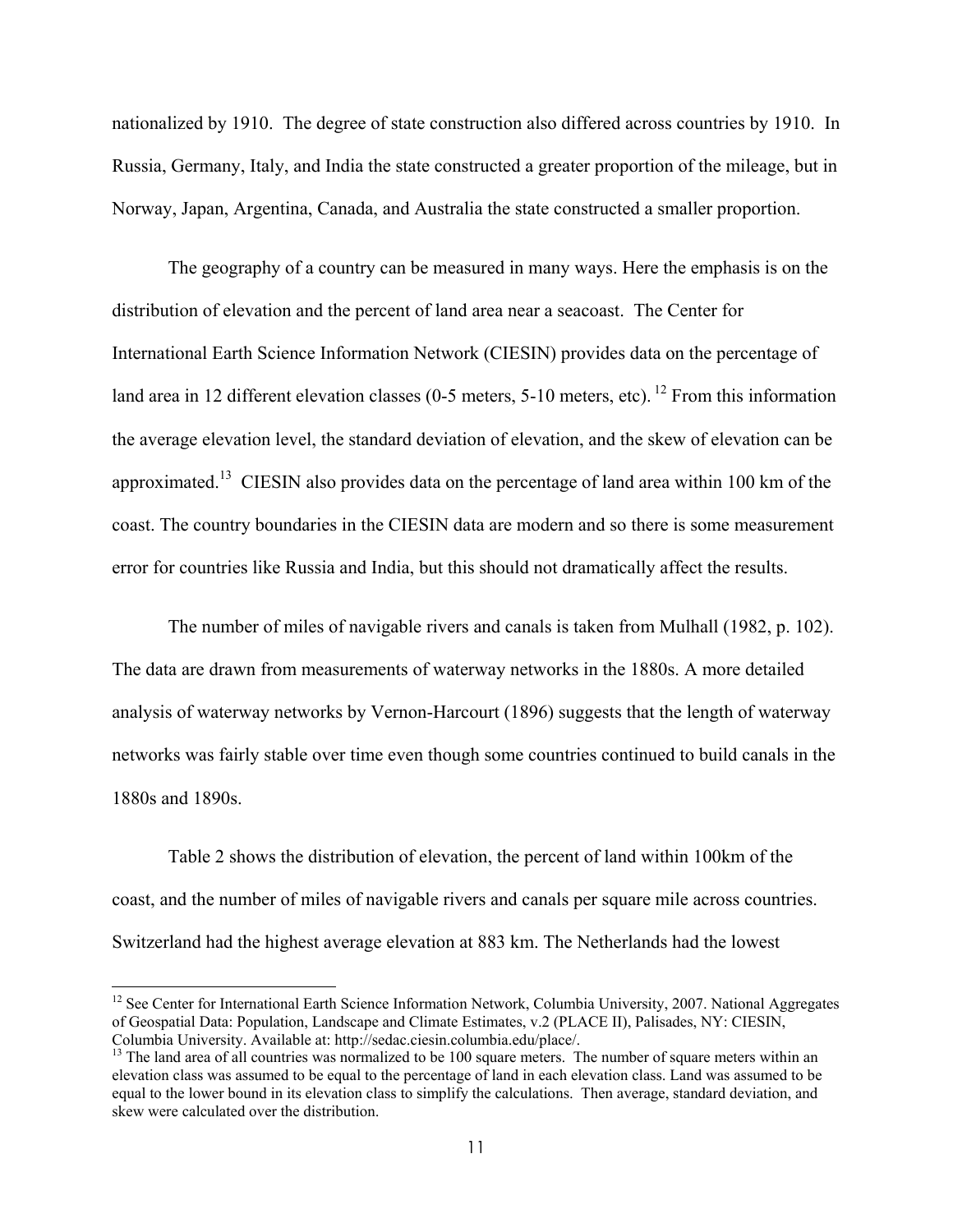average elevation at 6.65 km. Argentina had the highest standard deviation of elevation and the Netherlands had the lowest. The skew measures the amount of land area in the upper tail of the elevation distribution. The Netherlands had the greatest skew while Austria had the lowest skew. Island countries like Britain and Japan had the greatest land area within 100km of the coast. A land-locked country like Switzerland had none of its land area within 100km of the coast. Finally the Netherlands had the greatest number of navigable rivers and canals per square mile. Canada had the fewest.

Other variables are also incorporated as controls. The average age of the network is calculated using the number of miles added in each year as an indicator for the 'birth' of track miles. Miles are assumed to never 'die' in the calculation. GDP per capita and GDP per capita growth are available from Maddison (2003) and are expressed in 1990 PPP adjusted US dollars.14 The use of PPP dollars is not crucial in this context because the GDP figures are correlated with the inefficiency estimates, which are not based on a value measure.

## 3. Methodology for Estimating Inefficiency

Panel data allows for a number of approaches to estimating efficiency. One of the most common is the 'true fixed effects' model. In the railway context the baseline model is usually specified as a Cobb-Douglas cost function taking the following form:

$$
\ln c_{ii} = \sum_{k=1}^{K} \beta^k \ln q_{ii}^k + \sum_{j=1}^{J} \gamma^j \ln p_{ii}^j + \mu_1 t + \mu_2 t^2 + \alpha_i + u_{ii} + v_{ii} \tag{1}
$$

<sup>&</sup>lt;sup>14</sup> GDP data for Russia are taken from Gregory (1982).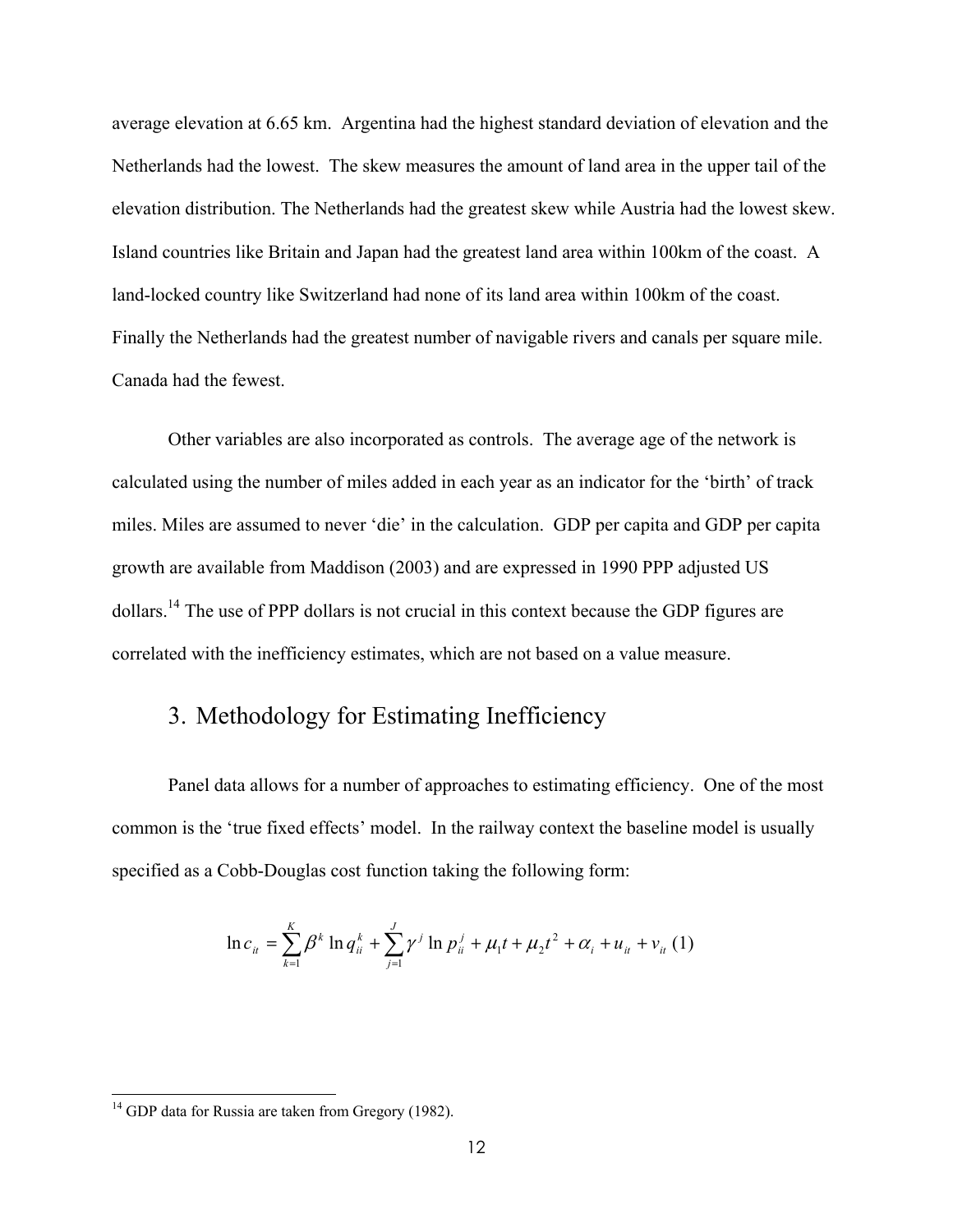where  $\ln c_i$  is the natural log of real expenses for country i in year t,  $\ln q_i^k$  is the log of tonmiles, passenger-miles, and rail miles for country i in year t,  $\ln p_i^j$  is the log of the real price of unskilled labor, skilled labor, fuel, and construction costs per mile for country i in year t, *t* and  $t^2$  are the year and year squared respectively,  $\alpha_i$  is a fixed effect for country i,  $u_i$  is a halfnormal random variable with mean 0 and variance  $\sigma_u^2$ , and  $v_u$  is a normal random variable with mean 0 and variance  $\sigma_v^2$ . The term  $u_u$  measures cost inefficiency so that a higher value corresponds with higher costs. Cost inefficiency is estimated for each country and year using the composite error term  $\varepsilon_{ii} = u_{ii} + v_{ii}$  and the parameter estimates for  $\sigma_u^2$  and  $\sigma_v^2$ . The conditional mean for cost inefficiency is calculated using the following formula from Jondrow et. al. (1982):

$$
E[u_{it} | \varepsilon_{it}] = \frac{\sigma \lambda}{1 + \lambda^2} \left[ \frac{\phi(z)}{1 - \Phi(z)} - z \right]
$$
 (2)

where  $\phi$  is the p.d.f of the standard normal,  $\Phi$  is the c.d.f. of the standard normal,

$$
\sigma = \sqrt{\sigma_u^2 + \sigma_v^2}
$$
,  $\lambda = \frac{\sigma_u}{\sigma_v}$ ,  $z = \frac{\varepsilon_u \lambda}{\sigma}$ , and  $\varepsilon_u = u_u + v_u$ .

The true fixed effects model is preferred in this setting because it has several advantages over alternatives like the fixed effects model and the pooled normal half-normal model (Greene 2005). First, unlike the fixed effects model, it allows cost inefficiency to be time-varying. This is an important property in this context because there is no reason to believe that the efficiency of railways remained constant over a thirty-year period. Second, unlike the pooled normal halfnormal model, the true fixed effects model includes a country fixed effect which captures all time-invariant unobservable factors. Time-invariant factors should be separated from inefficiency because they will cause some countries to operate at higher or lower costs because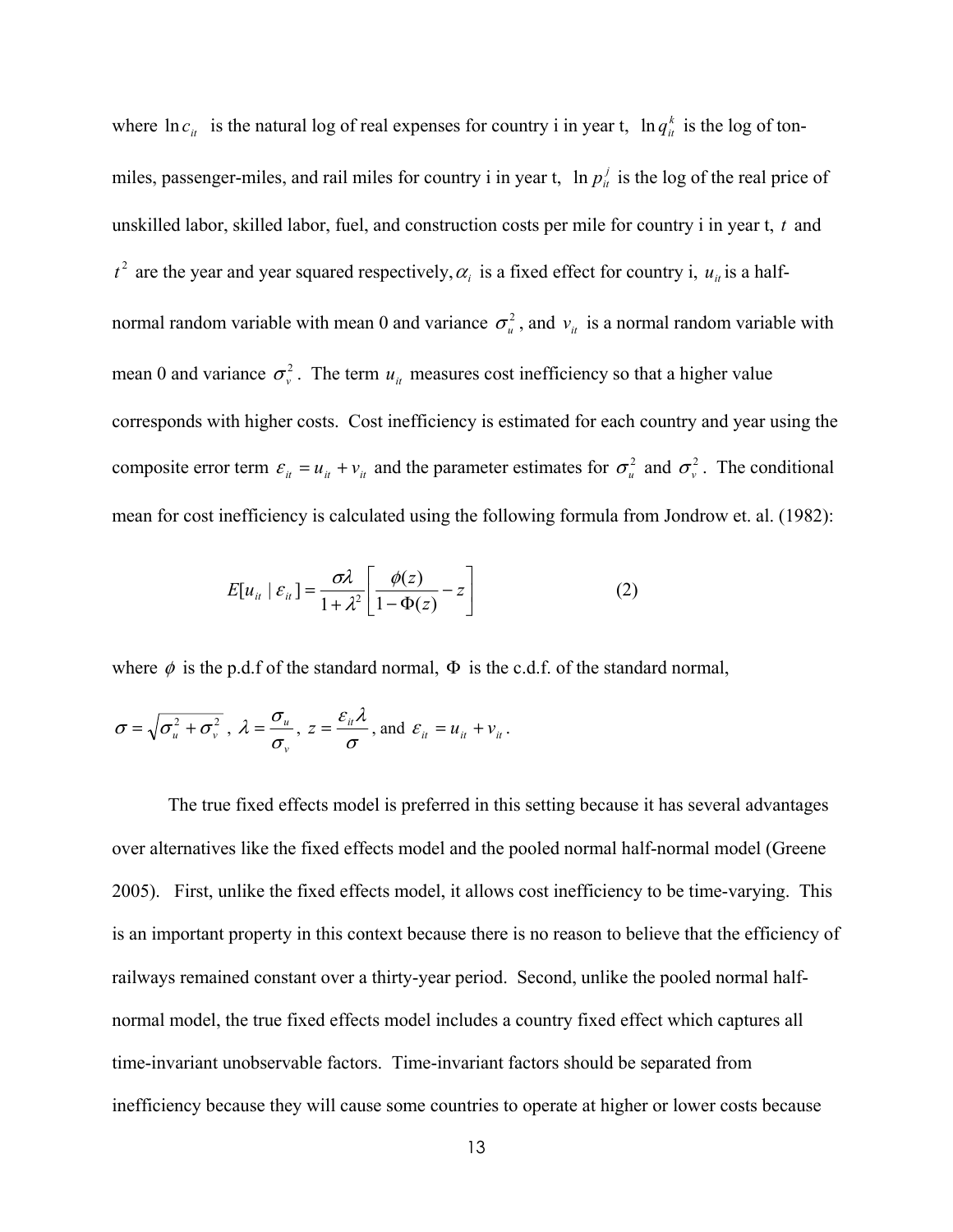of factors beyond their control. The true-fixed effects model provides a methodology precisely for separating time-invariant unobservable factors from inefficiency.<sup>15</sup>

The Cobb-Douglas specification with a half normal random variable for the inefficiency term  $u_{it}$  provides a 'baseline' model. Several other specifications are analyzed to check the robustness of the estimates. One adds the length of the average trip and the average haul. Another adds the log of train miles divided by route miles. Both of these specifications incorporate different controls for density. A third extension imposes the assumption that the cost function is homogenous of degree one in prices. In the Cobb-Douglas specification this implies that the coefficients on the price variables sum to one. Substituting the expression  $\gamma^{unskilled} = 1 - (\gamma^{skilled} + \gamma^{fuel} + \gamma^{capital})$  into the cost function and simplifying gives the following estimating equation.

$$
\ln\left(\frac{c_{it}}{p_{ii}^{unskilled}}\right) = \sum_{k=1}^{K} \beta^k \ln q_{ii}^k + \sum_{j=1, j \neq unskilled}^{J} \gamma^j \ln\left(\frac{p_{ii}^j}{p_{ii}^{unskilled}}\right) + \alpha_i + u_{ii} + v_{ii}
$$
(3)

The left hand side variable is the log of expenses divided by wages for unskilled labor and on the right-hand side everything else is the same except now it includes the log of real coal prices, real skilled wages, and real construction costs per mile all divided by unskilled wages. A fourth extension replaces the Cobb-Douglas specification with a translog cost function. The Cobb-Doulgas assumes a constant elasticity of substitution across inputs. The translog relaxes this assumption by allowing the elasticity to vary with different combinations of outputs and inputs.

<sup>&</sup>lt;sup>15</sup> Notice that geography is a time-invariant variable: elevation levels do not change over time. Therefore, the country fixed effects will partly subsume the effects of geography on railway costs. However, geography arguably affects the adoption of technologies and so its influence may be time-varying. The issue of geography will be revisited later in the analysis of the determinants of inefficienc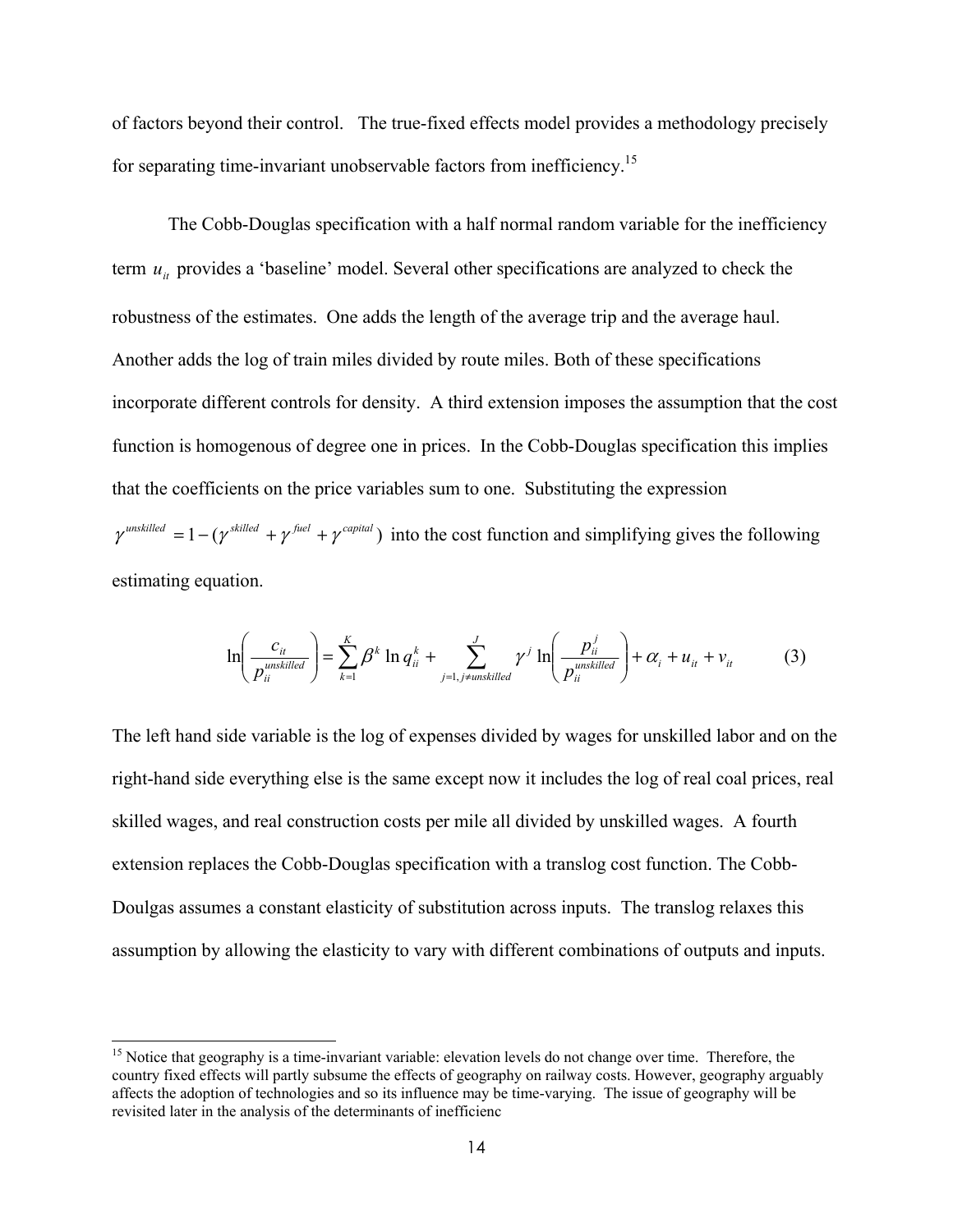A final set of extensions considers the gamma, exponential, and truncated normal distributions as an alternative distribution for the inefficiency term  $u_{it}$ .

## 4. Inefficiency Estimates

The estimates reveal significant differences in inefficiency across countries and over time. Table 3 reports the average inefficiency estimate by country in the 1880s, 1890s, and 1900s. It also lists the rankings from the most efficient to the least efficient in the 1900s. The results show that Belgium, India, France, and Germany had the most efficient railway sectors in the 1900s. All four experienced significant decreases in inefficiency from the 1880s to the 1900s. In Belgium for example, average inefficiency went from 0.105 in the 1880s to 0.094 in the 1890s to 0.051 in the 1900s. These figures imply that railway expenses were reduced by 5.4% in Belgium because of the lowering of inefficiencies between the 1880s and 1900s. The estimates suggest similar cost savings were realized in France, India, and Germany.

There were a large number of countries with 'medium' efficiency levels by the 1900s. The US and Spain had average inefficiency levels of 0.073 and 0.075; Australia and Norway had inefficiency levels of 0.08 and 0.088; Japan, Argentina, Britain and Russia had average inefficiencies of 0.093, 0.093, 0.095, and 0.096. The trends were varied in this group. Britain's inefficiency decreased in the 1890s and then increased in the 1900s. In the US inefficiency increased in the 1890s and then decreased in the 1900s. In Argentina inefficiency increased throughout.

Canada and the Netherlands had the least efficient railway sectors in the 1900s. The estimates suggest that both countries could have reduced their costs by at least 13% if they eliminated all inefficiency. Canada arrived at this point because its inefficiency rose over time.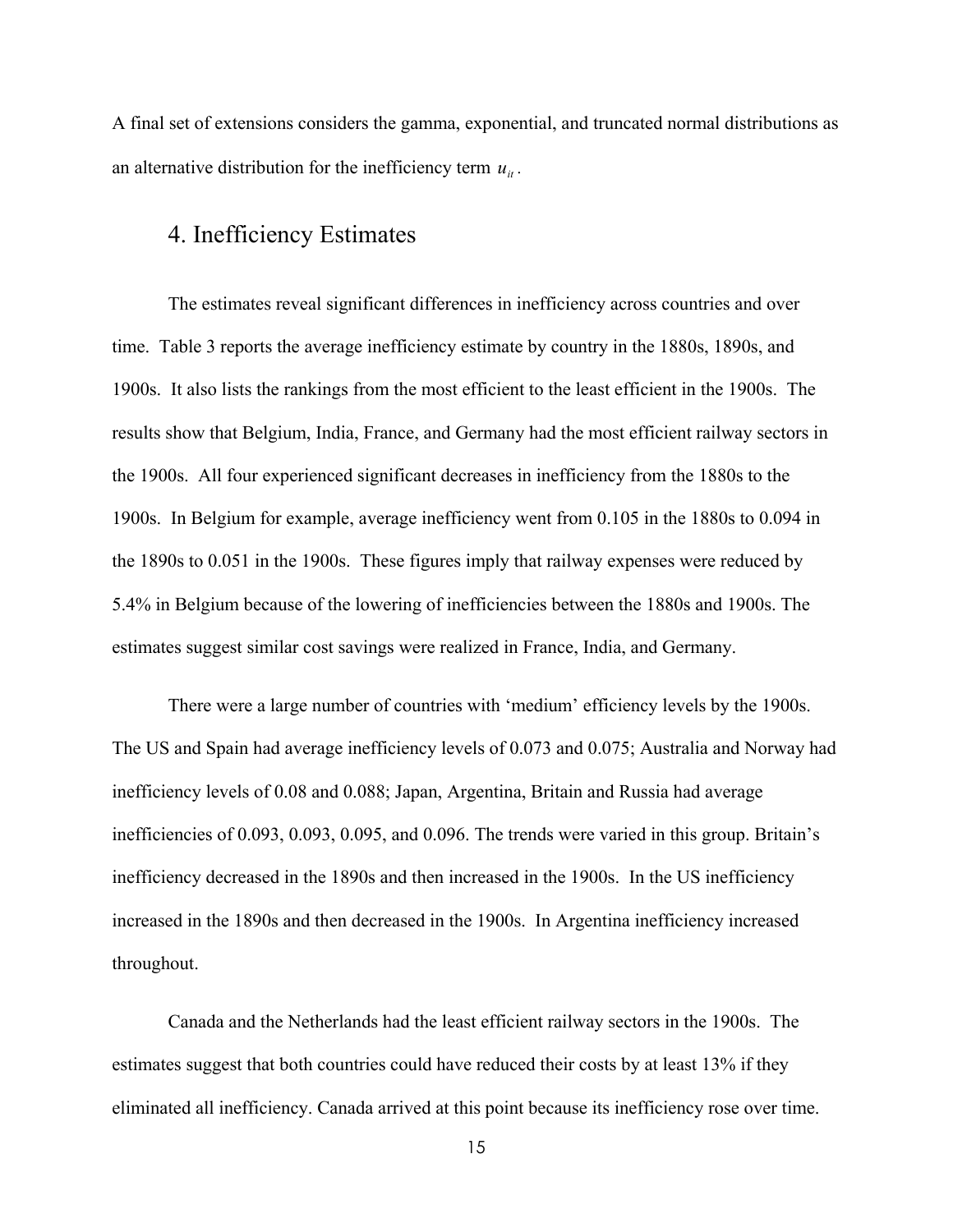The Netherlands experienced an increase in inefficiency in the 1890s. Ironically it had the most efficient railway sector in the 1880s. Sweden, Italy, Austria, and Switzerland, and were slightly more efficient than Canada and the Netherlands. Inefficiency increased in all four countries from the 1890s to the 1900s.

Overall the estimates suggest that countries with the most efficient railway sectors in the 1880s or 1890s were not necessary the most efficient by the 1900s. There is a negative correlation between cost inefficiency in the 1880s and 1890s and a negative correlation between cost inefficiency in the 1890s and 1900s. The average (un-weighted) cost inefficiency decreased over time from 0.113 to 0.067. This was not the case though in some of the world's largest railway countries such as the US and Britain.

The estimated inefficiency differences across countries are very robust to different specifications, but the levels of inefficiency do differ. Table 4 reports the average inefficiency for alternative specifications and compares them with the estimates using the baseline model reported in column (1). Specifications (2) and (3) add variables for density like the average haul and the average trip or the log of train miles divided by rail miles. Specifications (4) to (6) assume the cost function is homogenous. Specifications (7) to (9) replace the half-normal normal distribution with the exponential, gamma, and truncated normal distributions. Specification (10) uses a translog cost function instead of the Cobb-Douglas.

Average inefficiency varies across the specifications. In the baseline model, the mean inefficiency is around 0.09, but it is 0.046 when the cost function is assumed to be homogenous of degree one in prices, and it is 0.044 in the translog specification. Although there are differences in the means, the inefficiency estimates are highly correlated across the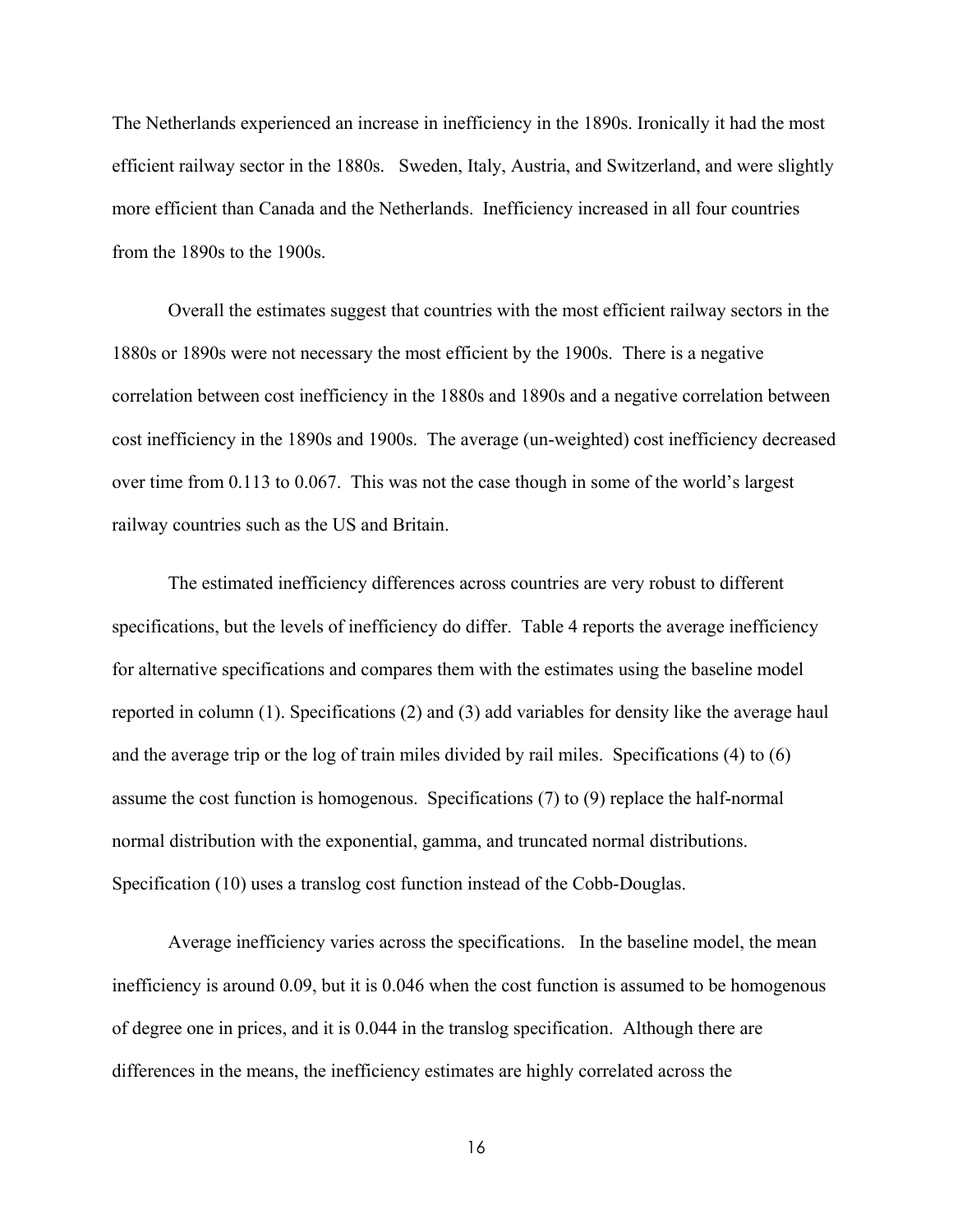specifications. The bottom panel of table 3 shows the correlation coefficient with the baseline model. Most correlation coefficients are above 0.96. The only exception is the tranlog specification where the correlation coefficient is 0.78. Overall the estimates yield consistent results on which countries had relatively high efficiency and which had relatively low efficiency, but they are not consistent on how severe inefficiency was for the average country.

The estimates of the cost function are also of interest. Table 5 reports the results for the first three specifications. There is evidence of economies of scale and economies of density. In the baseline model, the coefficients for ton miles and passenger miles sum to around 0.75, implying economies of scale. The coefficient for average trip length is negative implying that density is associated with lower costs. The coefficient for the log of train miles divided by rail miles is essentially zero in (3), but it is negative and significant in an unreported specification that assumes the cost function is homogenous. The coefficients on the prices for fuel, unskilled labor, skilled labor, and construction costs per mile are all similar and highly significant. Interestingly the coefficient on unskilled labor is negative. It is possible that the effects of unskilled wages are partly captured by construction costs per mile. Recall that construction costs per mile are essentially a weighted average of the price of capital goods and other inputs like unskilled labor, but the weighting between them is unknown. Lastly in all specifications, the time trend coefficients (i.e. the year and the year square) are not significant. This suggests that the effects of world-wide technological change are either small or they are being offset by other omitted factors which raised railway costs for all countries over time.

## 5. Determinants of Inefficiency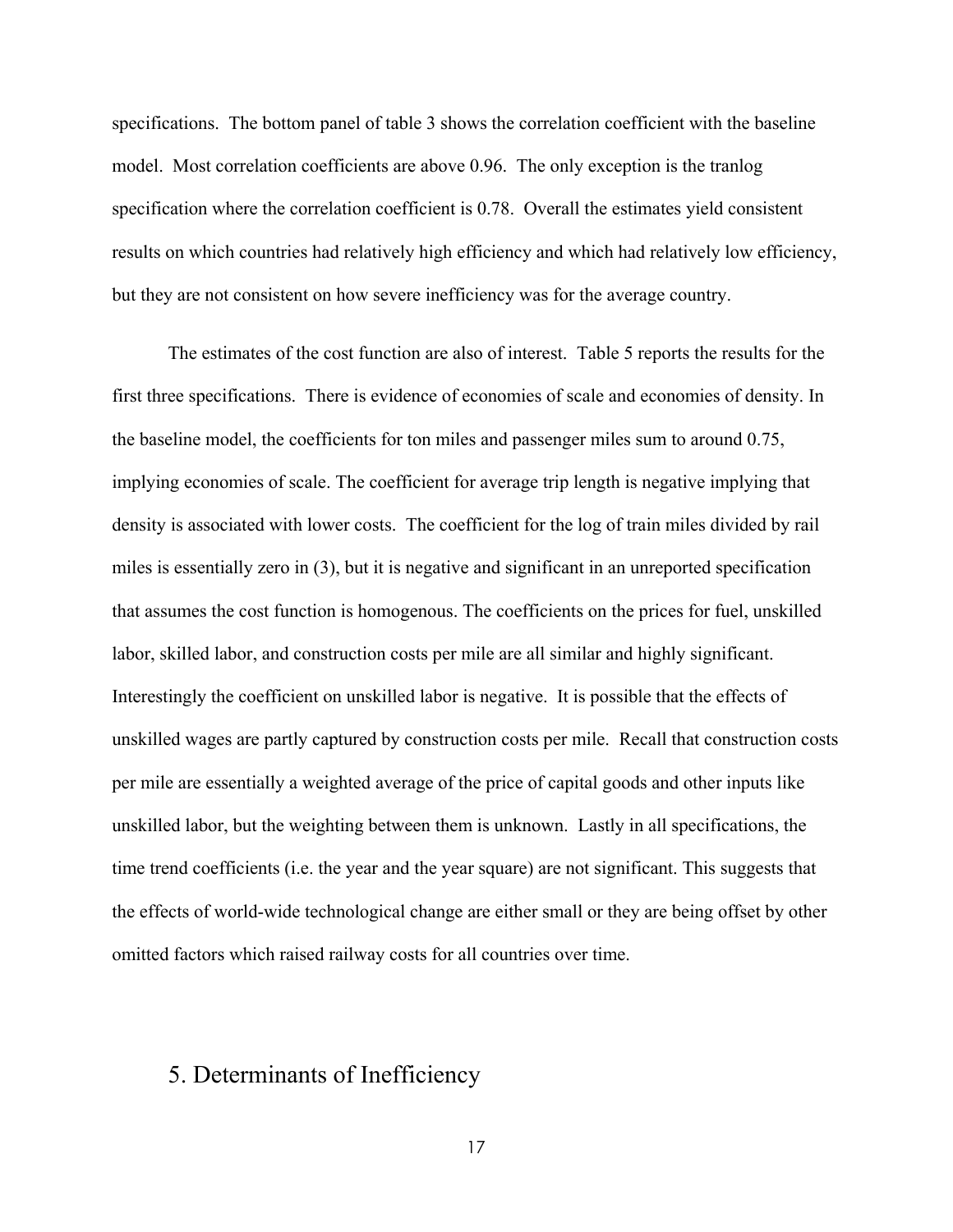What caused inefficiency to be high in some countries and low in others? What caused inefficiency to increase within some countries and decrease within others? This section addresses these questions by focusing on the role of ownership polices and geographic factors. One hypothesis is that the degree of private or state construction or the extent of nationalizations influenced efficiency. Geographic features, like higher elevation levels or elevation extremes, are hypothesized to influence the degree to which new technologies could be applied. The amount of land area near the coast and the number of miles of navigable rivers and canals are also potentially important factors because they allowed for greater competition between water and rail transport. Other possible determinants of inefficiency are considered as well. Railways with older networks may have been less efficient because of difficulties adopting the latest technologies; the rate of economic growth or the level of per capita income could also influence inefficiency through a variety of channels.

Two empirical approaches are used to investigate the determinants of inefficiency. The first regresses inefficiency levels in country i and year t on variables measuring ownership, geography, economic development, and the average age of the track mileage. The second approach regresses inefficiency levels in country i and year t on the same with country fixed effects added. This latter regression captures the effect of changes in ownership policies, development, and average track age within countries and controls for time-invariant unobserved heterogeneity.<sup>16</sup>

Table 6 shows the results for the specifications without country fixed effects. Columns (1)-(4) use the inefficiency estimates from the baseline model. The results in column (1) show a

 $16$  A third approach is to use tobit regressions with and without country random effects. The conclusions are very similar and so these results are not reported.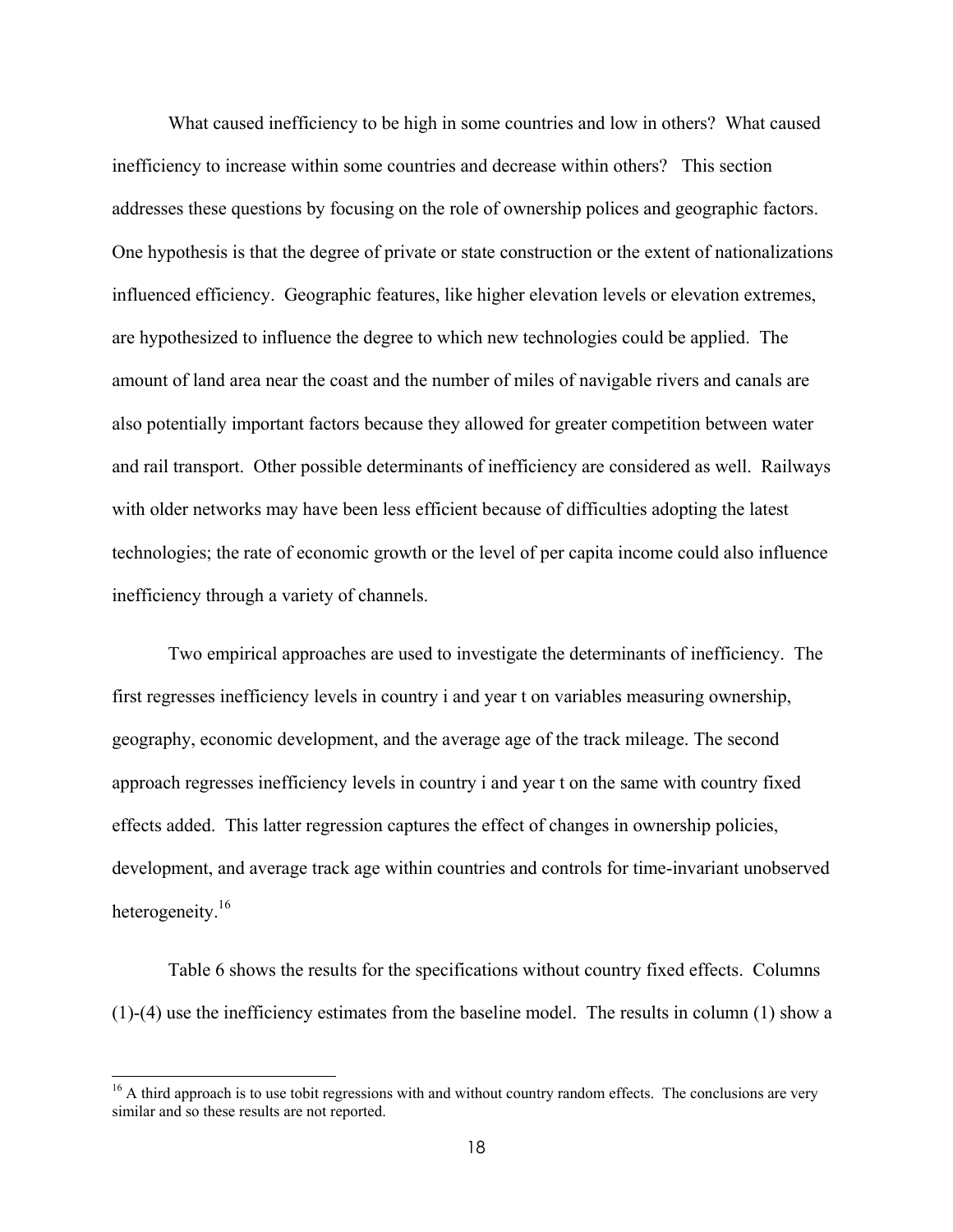strong, positive relationship between nationalizations and inefficiency. The variable for the fraction of miles nationalized is positive and statistically significant at the 1% level. The estimate implies that a nationalization of 50% of the network, as occurred in Japan or Switzerland, could increase inefficiency by 0.025 which is about half of a standard deviation for inefficiency. There is no statistically significant relationship between greater state railway construction and inefficiency. Since the alternative to greater state railway construction was private railway construction, it appears that countries with more privately-built railways were not any more efficient than countries with more state-built railways.

The results in column (2) address the role of geographic factors. A higher average elevation and a higher positive skew in the distribution of elevation were both associated with greater inefficiency. An increase in the average elevation by 200km would increase inefficiency by 0.016 which is a little more than a quarter of a standard deviation in efficiency. An increase in the skew of the elevation by 1 would increase inefficiency by 0.022 which is a little less than one-half of a standard deviation in inefficiency. The standard deviation of elevation had little influence after controlling for the average elevation and the skewness of elevation.

The percentage of land area within 100 km of the coast and the number of miles of navigable rivers and canals per square mile are the other geographic variables of interest. The estimates show that neither had a large influence on inefficiency. This is somewhat surprising because countries with greater coastline or greater rivers should presumably have greater competition between water and rail transport. The data suggest, however, that the potential for water-rail competition was not enough to increase efficiency.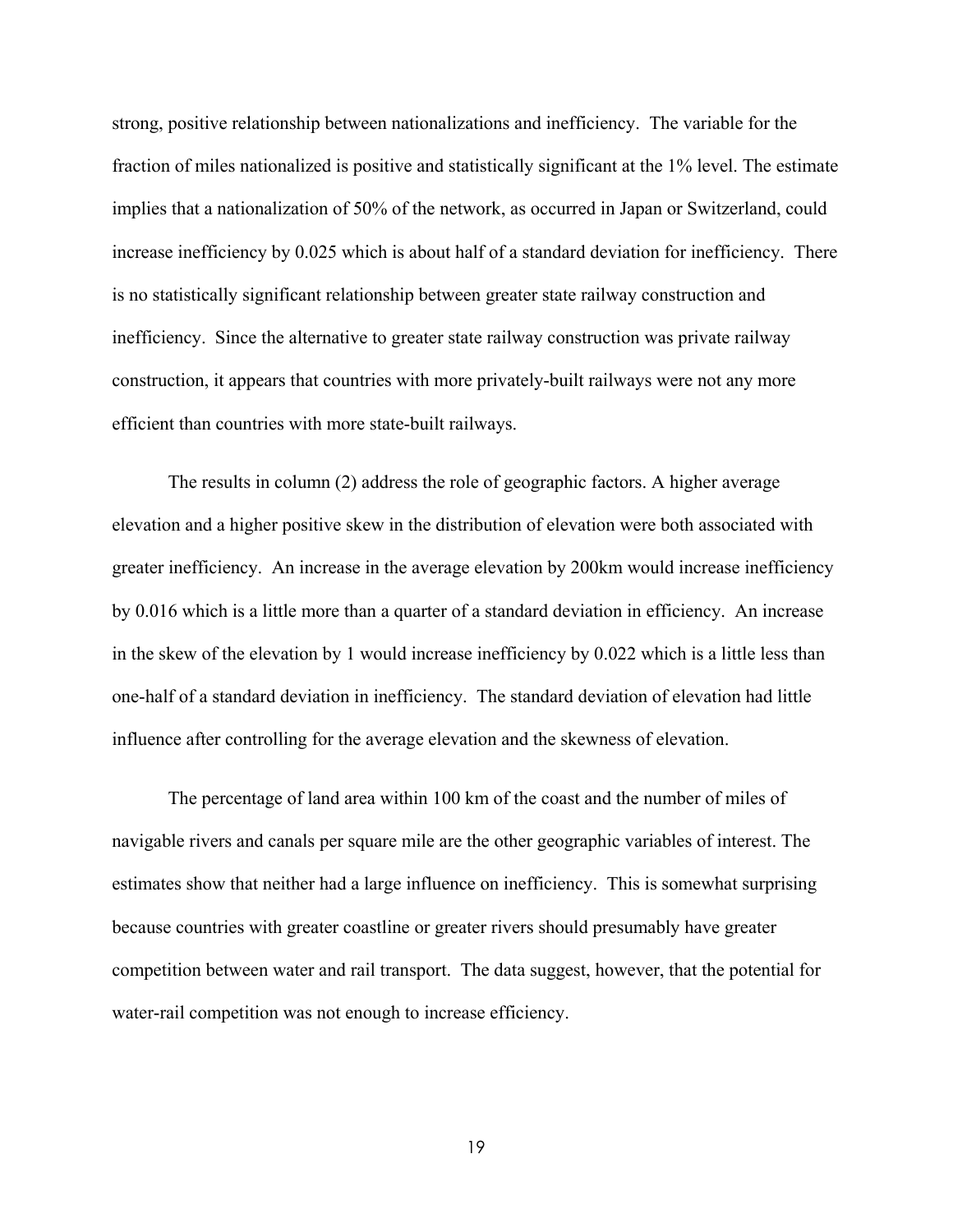The results in column (3) address the effects of elevation over time by adding an interaction between the time trend and the average elevation. The coefficient on elevation is now negative and its interaction with the year is positive. This implies that in countries with higher elevation the railway sector tended to become less efficient over time. A similar interaction term was included for the skew of elevation but there was no statistically significant effect. Higher average elevation is the only geographic variables where the effect varies significantly over time.

There are several explanations for the connection between elevation and inefficiency. Operating railways in mountainous terrain was more expensive because greater fuel was required and maintenance was more difficult. Countries with greater elevation levels or elevation extremes also had difficulties adapting technologies. Many railway technologies, like locomotives, were initially designed in Britain and Germany which have relatively low elevation. Technologies were then transferred to other countries. Not all were adopted though. Prefabricated bridges provide one example. French engineers developed a standard construction kit for building bridges in France. French engineers tried to use the same prefabricated bridges in the high Andes of Peru but were unsuccessful (Faith 1990, p. 131). In this case, high extreme elevation limited or at least delayed the adoption of technologies.

Column (4) in table 6 includes some additional explanatory variables like GDP per capita growth, GDP per capita, and the average age of the network. The results show that GDP per capita growth and GDP per capita are not correlated with inefficiency in the cross-country analysis. A higher average age for track mileage is negatively and significantly related to inefficiency. This finding is somewhat surprising because one might expect that a greater age would be positively related to inefficiency because of difficulties adapting the latest technologies. Instead it appears that 'experience' paid dividends and networks of a younger age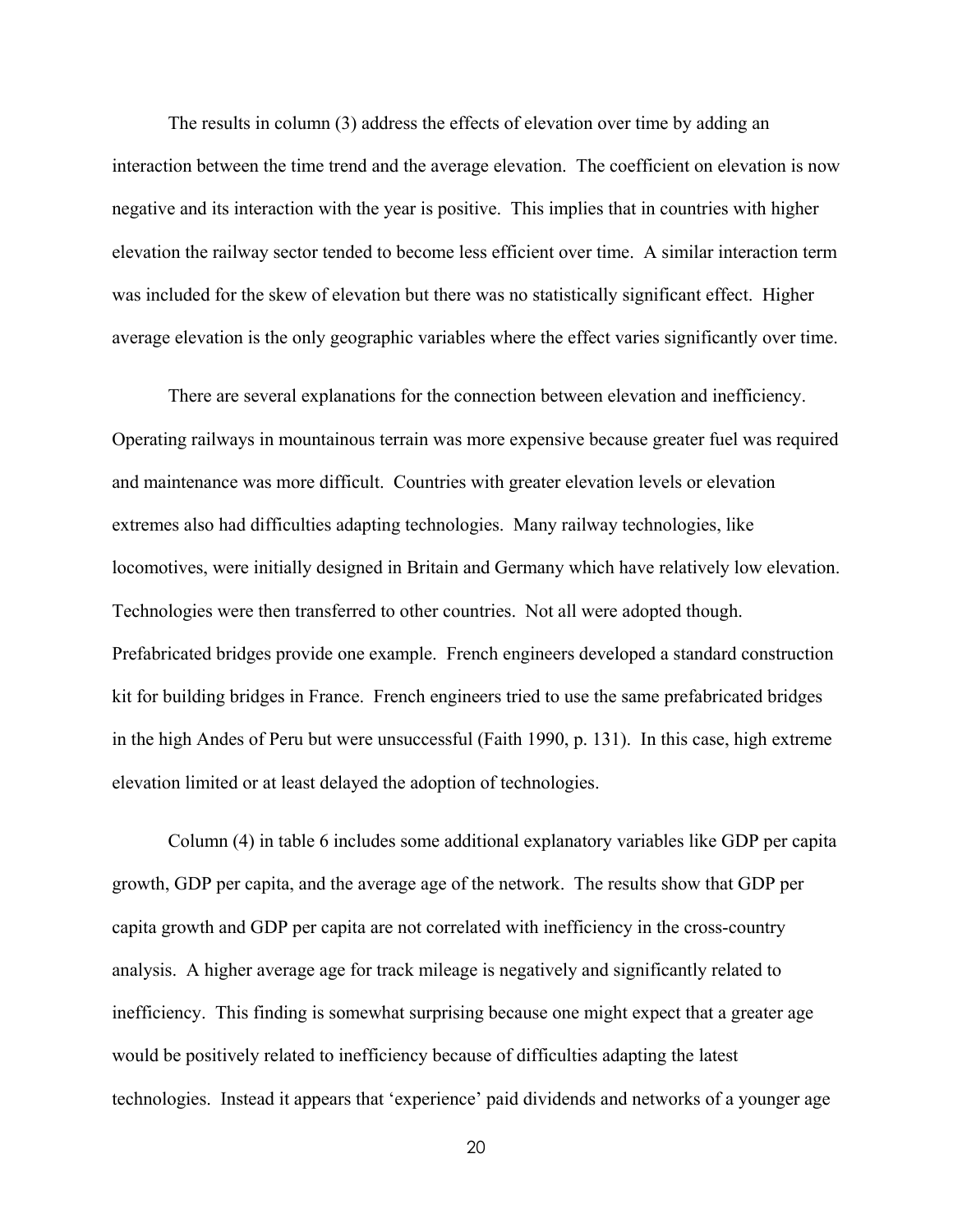tended to be less efficient. The connection between network age and efficiency should not be over-stressed though. The regressions with country fixed effects analyzed below show that increases in the average age of the network are not strongly associated with lower inefficiency.

Most of the results are very similar if inefficiency estimates from the alternative specifications are used. The results do differ, however, when the inefficiency estimates from the translog specification are used. Column (5) reports the results using inefficiency from the translog model. The only variable that has any statistically significant effect on inefficiency is the fraction of miles nationalized. The signs of most other variables are the same, except the coefficients are smaller and the standard errors are larger. This suggests that the relationship between elevation and inefficiency is not as statistically robust as the earlier results would indicate. This is perhaps not surprising because there is less variation in geography with only 18 countries in the sample. There is also less variation in the inefficiency estimates under the translog model. Still these results cast some doubt on the view that elevation was a key determinant of inefficiency.

The preceding analysis focused on the cross-sectional variation, but it is also revealing to examine how inefficiency changed within countries as nationalizations or state railway construction increased. Table 7 addresses this issue by reporting results from specifications that add country fixed effects. The variables for geography are necessarily dropped because they do not vary within countries. The results in column (1) show that a positive and significant relationship between inefficiency and the fraction of miles nationalized. This implies that inefficiency increased as nationalizations increased within a country. The results also show a negative and significant relationship between inefficiency and the fraction of miles built by the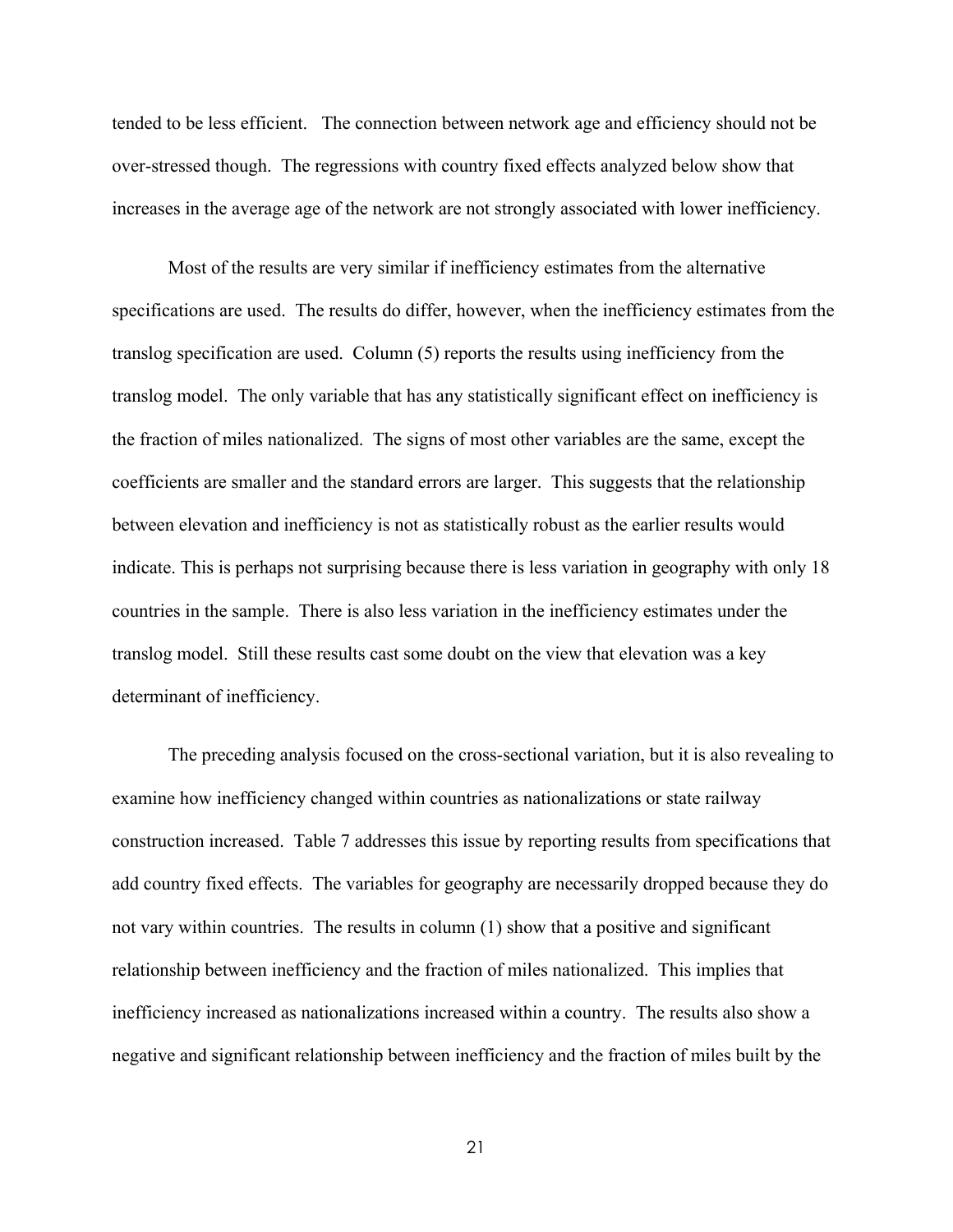state. This implies inefficiency decreased as state railway construction increased within a country.

Column (2) adds variables for GDP per capita, GDP per capita growth, and the average age of the network. The results still show the same relationship between nationalizations, state railway construction, and inefficiency. The average age is not significantly related to inefficiency. Comparing the results in tables 6 and 7 it appears that countries with greater network age tended to be more efficient, but efficiency did not increase as a countries' network aged. Therefore, greater age does not appear to be a robust determinant of efficiency. The results also show that increases in GDP per capita were associated with higher inefficiency. This finding discounts the possibility that greater efficiency in the railway sector simply reflects greater labor productivity in the economy. It is not immediately obvious though why greater income per capita contributed to higher inefficiency. Here the omitted variables problem is perhaps most concerning. Higher GDP per capita might be associated with greater unionization or higher legal costs both of which would have an influence on efficiency. The relationship between income per capita and inefficiency needs further study before firm conclusions can be drawn.

Column (3) reports results for the same variables using the inefficiency estimates from the translog model. The coefficient for nationalizations is positive and significant like before. The coefficient on state railway construction is still negative, but in this case it is not significant. Thus is not clear that state railway construction was associated with lower inefficiency. The results are still noteworthy though because they show that private railway construction was not associated with lower inefficiency.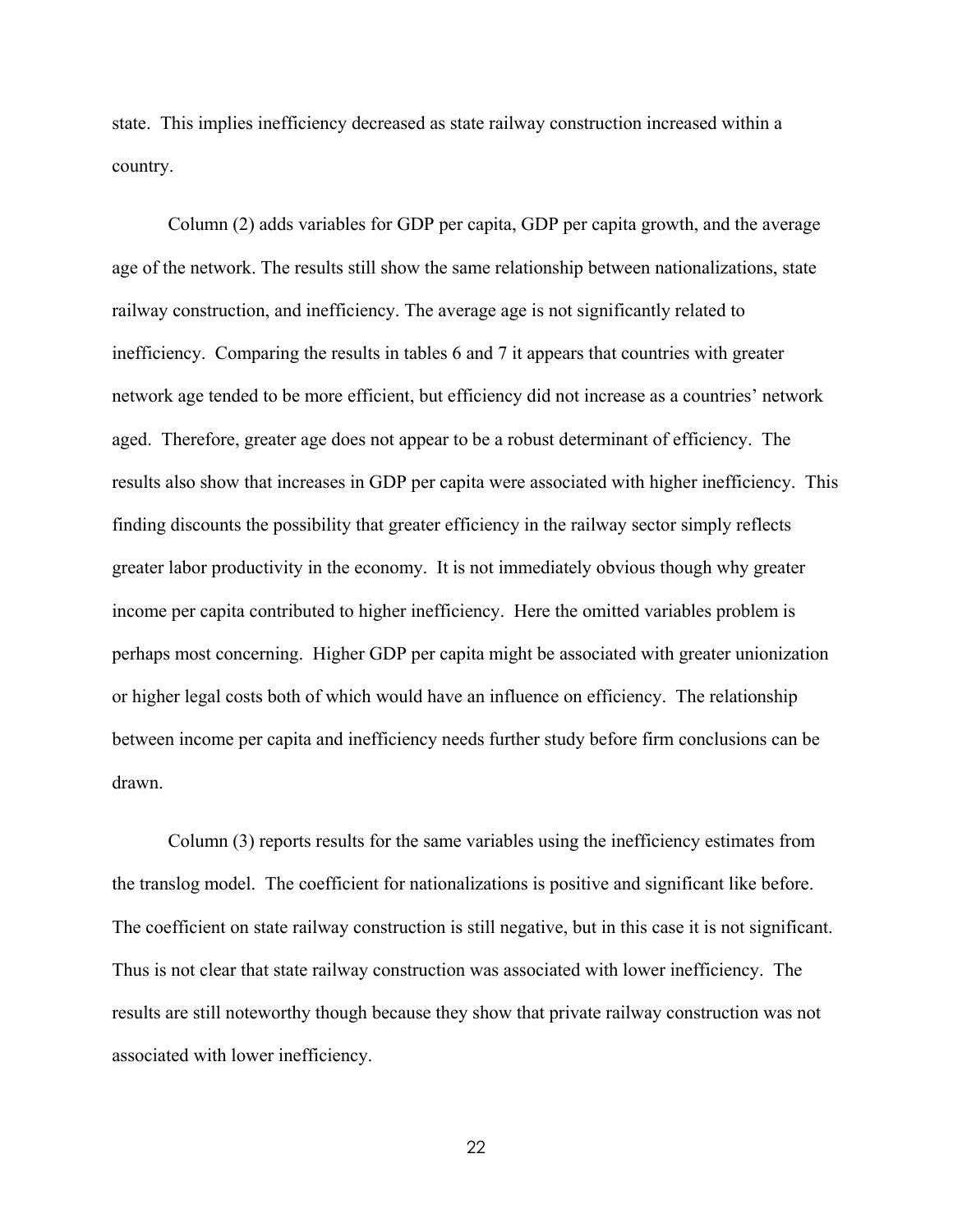Together the results provide some suggestive evidence regarding the effects of ownership policies on railway inefficiency before 1913. First, state ownership per se did not contribute to inefficiency. If that were the case the coefficients on the fraction of miles nationalized *and* the fraction of miles built by the state should have been positive, but the latter is generally negative. Instead the results suggest that large changes in ownership were associated with increases in inefficiency. This makes sense if private companies stopped maintaining their track or exerted less effort in monitoring employees once they anticipated nationalizations. It might also be the case that the *transfer* of managerial control from the private sector to the state proved to be very problematic.

The results also suggest that greater state railway construction opposed to private railway construction did not inhibit inefficiency. Recall that most private railway companies received some type of guaranteed return on their dividends or bonds. Guarantees were deemed necessary because private companies were building feeder lines in areas with marginal economic potential. However, they arguably dulled the incentives for private railways to cut costs. Some contemporaries vigorously opposed giving guarantees for private railways and preferred state railway construction. Prince Thewawong of Thailand gave the following argument on why state railway construction should be preferred over a particular proposal for a private railway concession with a 5% guarantee:

"This concession is not suitable for us. It looks as if we will freely give them profit and in return they will deliver us several types of troubles. It would be better if we were able to construct the line ourselves. The use of a loan for construction is still better [than a concession] if we have no funds."<sup>17</sup>

 $17$  Quoted in Ichiro (2005, pp 95-97).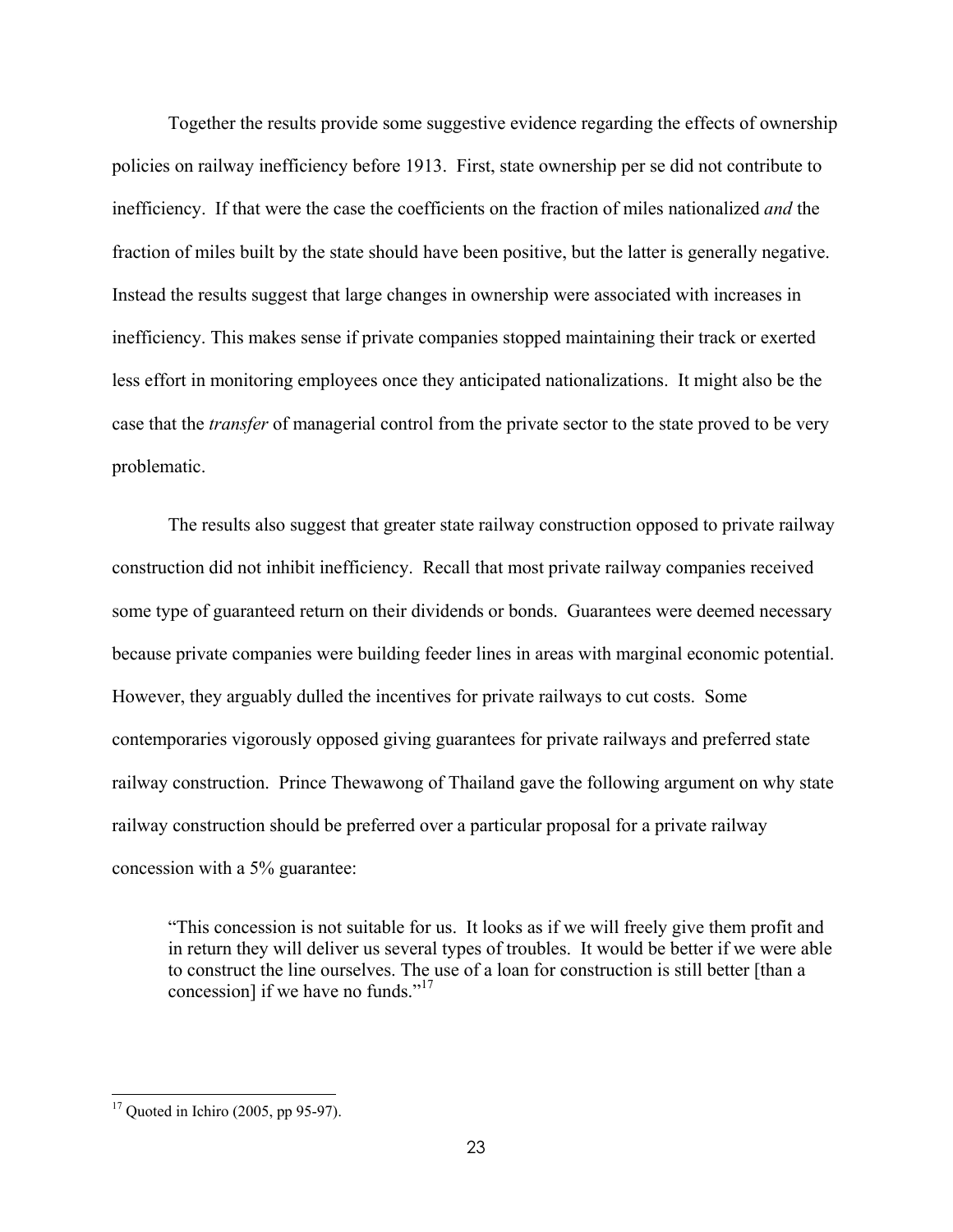The estimates suggest that state railway construction may have indeed been more effective. By the 1890s and 1900s state bureaucracies were becoming increasingly sophisticated and they seem to have been able to resolve the incentive problems highlighted by private ownership advocates at the turn of the century and today.

## 6. Conclusion

Railway inefficiency imposed significant costs on economies in the early twentieth century because the railway sector was relatively large. This paper estimates inefficiency using stochastic frontier models and a newly constructed cross-country data set on railway outputs and costs. The results show there were significant differences in inefficiency across countries and over time. Specifically, Belgium, France, Germany, and India had the most efficient railway sectors by the 1900s, but none of these four countries was in the top ranks of efficiency in the 1880s or the 1890s.

The determinants of inefficiency are also analyzed using variables for geography, nationalizations, state vs. private construction, and other factors. The results show most strongly that inefficiency increased with greater nationalizations. There is mixed evidence that inefficiency was higher in countries with high average elevation and that inefficiency decreased with greater state railway construction. More broadly the results speak to importance of two of the 'fundamental' causes of economic development: geography and institutions. Both impacted inefficiency in one of the world's largest and most important sectors at the turn of the twentieth century.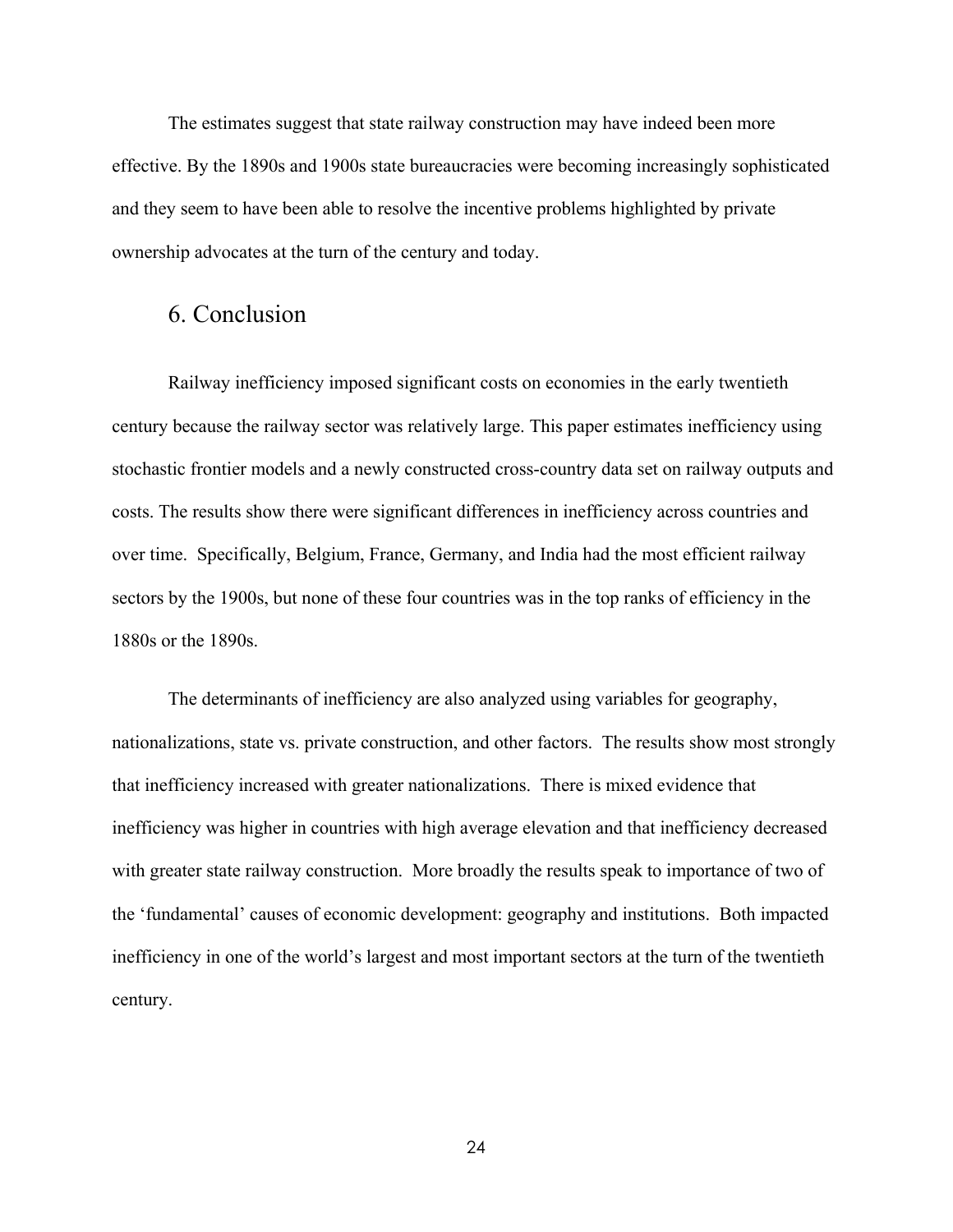Data Appendix by Country

**Russia**. The complete data cover the years from 1891 to 1907. The Statistical Abstracts provide data on railway miles, passengers carried, average journey, tons shipped, average haul, total expenses, and train miles from 1899 to 1910. Expenses are converted into British pounds using the official exchange rate of 0.105 shillings for one Rouble in 1905. The 1899 figures for the average haul and the average journey were assumed to apply for the years 1891 to 1898. Ton miles and passenger miles are calculated by multiplying tons by the average haul and passengers by the average journey. Coal prices per metric ton are reported in Returns relating to the Production, Consumption, etc. of Coal from 1891 to 1907. The prices are reported as average values in shillings. The official exchange rate was essentially constant (0.10 from 1891 to 1896 and 0.105 from 1897 to 1907) so the reported coal price series is already expressed in shillings at the 1905 official exchange rate. Weekly wages for unskilled and skilled workers are based on the real annual earnings of building and railroad staff reported in Allen (2003, p. 38). The series were converted into weekly nominal earnings using Gregory's (1982) retail price index and then converted into British shillings using the 1905 exchange rate. Construction costs per mile were estimated using Mulhall's (1892) figure construction costs in 1888 and Gregory (1982) annual series on railway investment from 1888 to 1907. Gregory's annual investment series is converted to 1905 shillings using the exchange rate. Mulhall's figure for construction is already expressed in British pounds. All financial variables are deflated using the retail price index from Gregory (1982) which was converted to the base year 1905.

**Norway**: The complete data cover the years from 1880 to 1912. The Statistical Abstracts provide data on railway miles, passengers carried, tons shipped, total expenses, train miles, and construction costs. Expenses and construction costs are converted into British pounds using the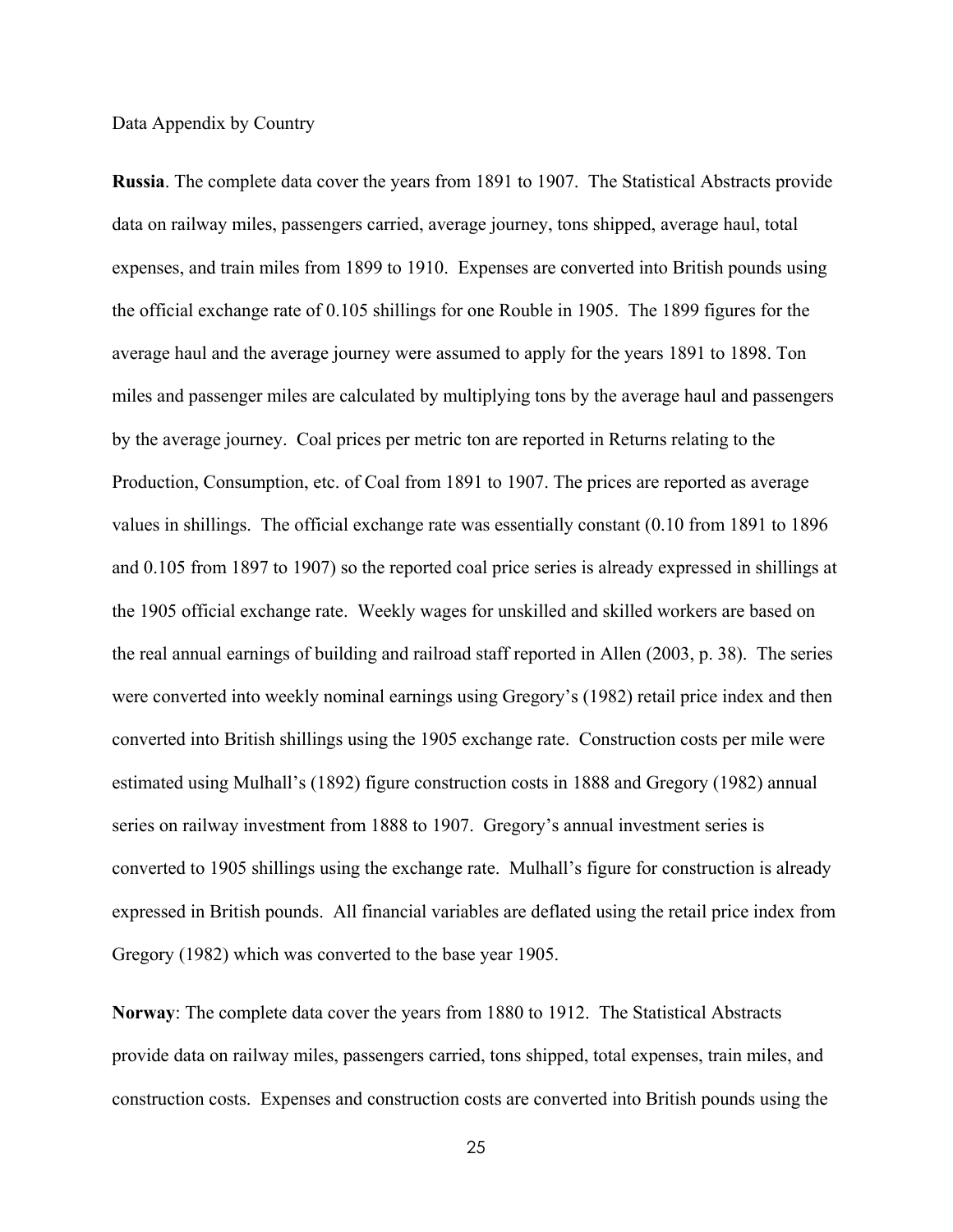official exchange rate of 0.056 pounds per Kroner in 1905. Ton miles and passenger miles are taken from Mitchell (1992). Coal prices per metric ton were provided by Ola H Grytten. They were converted into British pounds using the 1905 official exchange rate. Weekly wages for unskilled and skilled workers are based on day wages for workers in road construction and railway staff in Grytten (2007 pp. 281-282, 315-316). The wages are converted into British shillings using the 1905 exchange rate. All financial variables are all deflated using the Norwegian consumer price index from Grytten (2004) with base year 1905.

**Sweden**: The complete data cover the years from 1896 to 1912. The Statistical Abstracts provide data on railway miles, passengers carried, tons shipped, total expenses, train miles, and construction costs. Expenses and construction costs are converted into British pounds using the official exchange rate of 0.056 British pounds per Kronor. Ton miles and passenger miles are taken from Mitchell (1992). Coal prices per metric ton are reported in Returns relating to the Production, Consumption, etc. of Coal from 1896 to 1912. The prices are reported as average values in shillings. The official exchange rate was constant from 1896 to 1912 so the reported coal price series is already expressed in shillings at the 1905 official exchange rate. Weekly wages for unskilled and skilled workers are taken from the yearly wages of workers in sawmills and engineering listed in Bjorklund and Stenlund (1995, p.253). Wages are converted into shillings using the 1905 exchange rate. All financial variables are deflated using the Swedish consumer price index from Mitchell (1992) with base year 1905.

**Netherlands**: The complete data cover the years from 1884 to 1902, 1904, 1906, and 1910. The Statistical Abstracts provide data on railway miles, passengers carried, tons shipped, total expenses, train miles, and construction costs (state railways only). Expenses and construction costs are converted into British pounds using the official exchange rate of 0.083 British pounds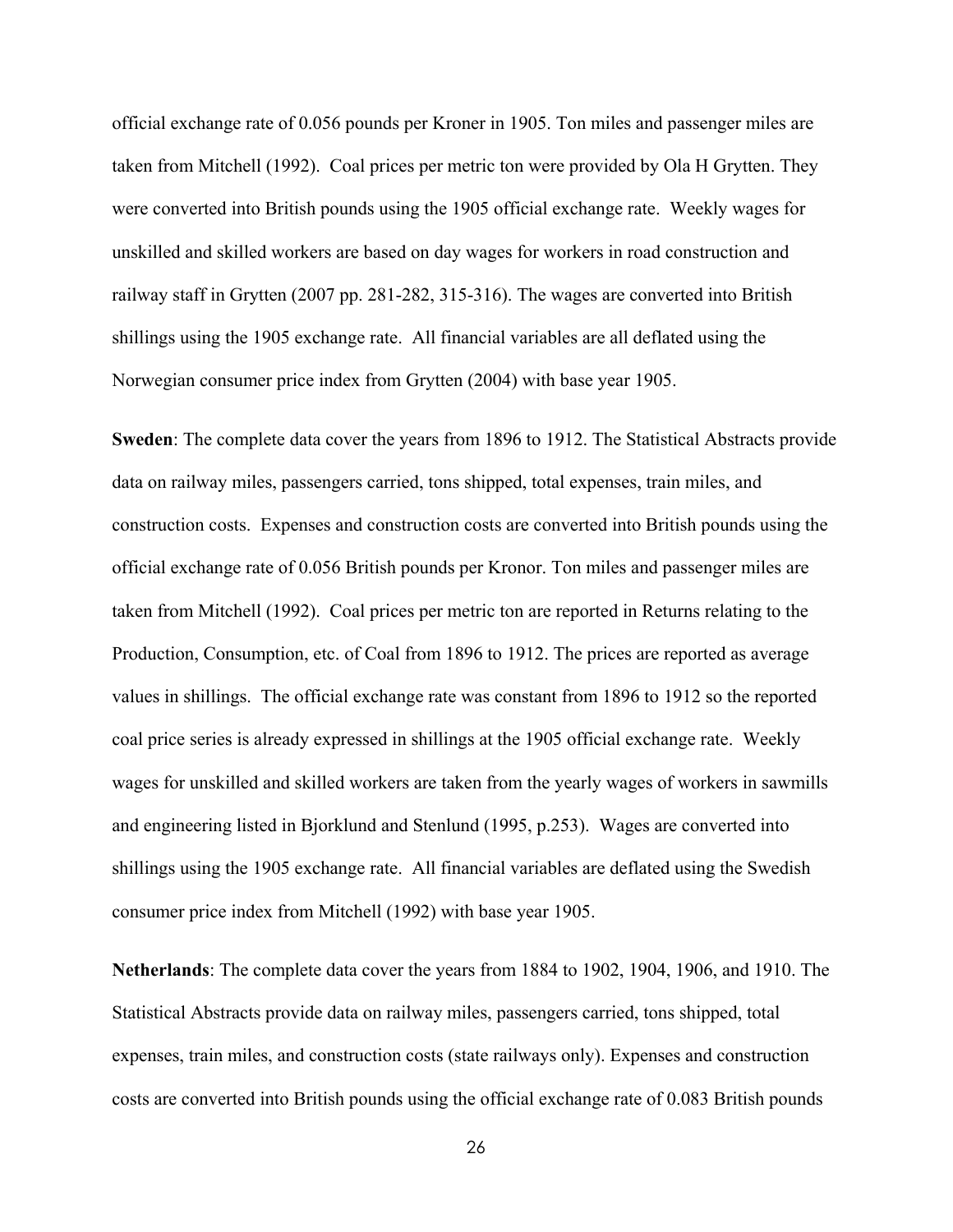per Guilden. Ton miles and passenger miles are taken from Mitchell (1992). Coal prices are provided by Arthur van Riel through the Global Price and Income History Group (http://iisg.nl/hpw/data.php#netherlands). The official exchange rate was constant from 1884 to 1910 so the reported coal price series is already expressed in shillings at the 1905 official exchange rate. The wages for unskilled and skilled workers are based on day wages for laborers and craftsman in Amsterdam (Allen 2001). The wages of builders are converted into an index with base year 1905 and multiplied by the weekly earnings of unskilled workers in 1905 shillings, which is estimated using Williamson's figures for the Netherlands and Britain (1995). The wages for skilled workers are equal to the weekly wages of unskilled in shillings multiplied by the ratio of craftsman to builders wages. All financial variables are deflated using the Dutch consumer price index from Mitchell (1992) with base year 1905.

**Belgium**: The complete data cover the years from 1883 to 1910 except 1903 and 1908. The Statistical Abstracts provide data on railway miles, passengers carried, tons shipped, total expenses, and construction costs. Expenses and construction costs are converted into British pounds using the official exchange rate of 0.04 British pounds per Belgian Franc in 1905. The Statistical Abstracts provide the average journey from 1901 to 1912 and the average haul in 1908, 1911, and 1912. The average journey in 1901 was assumed to apply to the period from 1883 to 1900. The average haul in 1908 was assumed to apply for the entire period from 1883 to 1910. Ton miles and passenger miles are then calculated by multiplying tons by the average haul and passengers by the average journey. The Statistical abstracts provide information on train miles for all railways from 1901 to 1910 and for state railways from 1883 to 1902. Total train miles from 1883 to 1900 are assumed to grow at the same annual rate as state railway train miles. Coal prices per metric ton are reported in Returns relating to the Production, Consumption, etc.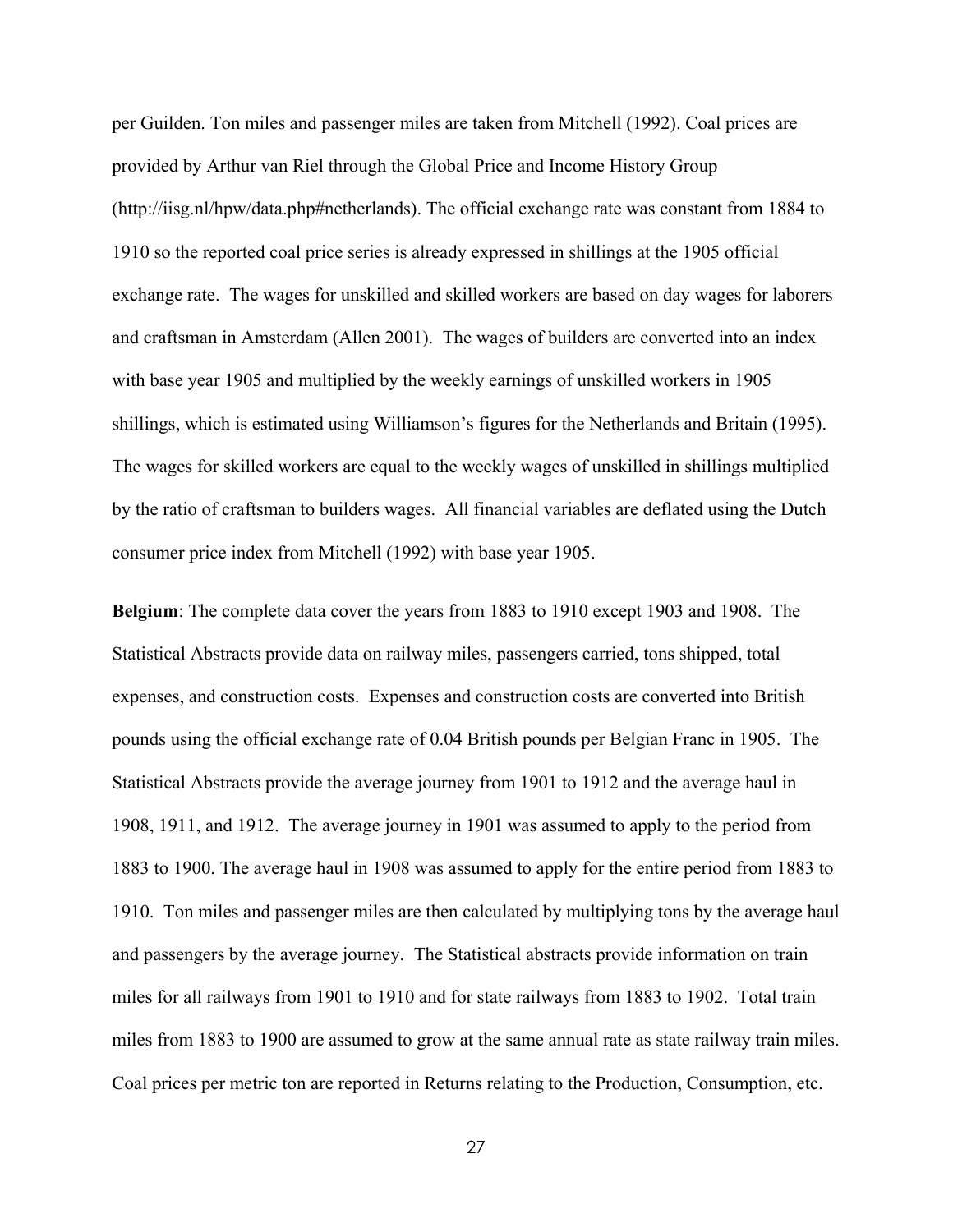of Coal from 1884 to 1912. The prices are reported as the average value 'when on the truck for transportation' in shillings. The official exchange rate was constant from 1883 to 1912 so the reported coal price series is already expressed in shillings at the 1905 official exchange rate. Weekly earnings for unskilled and skilled workers is based on the nominal annual earnings for manufacturing workers and civil servants in Scholliers (1995, p. 204). The weekly earnings are converted to shillings using the 1905 exchange rate. All financial variables are deflated using the Belgian consumer price index from Mitchell (1992) with base year 1905.

**France**: The complete data cover the years from 1883 to 1911. The Statistical Abstracts provide data on railway miles, passengers carried, tons shipped, total expenses, train miles, and construction costs. Expenses and construction costs are converted into British pounds using the official exchange rate of 0.04 British pounds per French Franc in 1905. Ton-miles and passenger-miles are taken from Mitchell (1982). Coal prices per metric ton are reported in Returns relating to the Production, Consumption, etc. of Coal from 1884 to 1912. The prices are reported as the average value at the pit's mouth in shillings. The official exchange rate was constant from 1883 to 1912 so the reported coal price series is already expressed in shillings at the 1905 official exchange rate. The wages for unskilled and skilled workers are based on the day wages for laborers and craftsman in Paris (Allen 2001). The wages of builders are converted into an index with base year 1905 and multiplied by the weekly earnings of unskilled workers in 1905 shillings from Williamson (1995). The The wages for skilled workers are equal to the weekly wages of unskilled in shillings multiplied by the ratio of craftsman to builders' wages. All financial variables are deflated using the French consumer price index from Mitchell (1992) with base year 1905.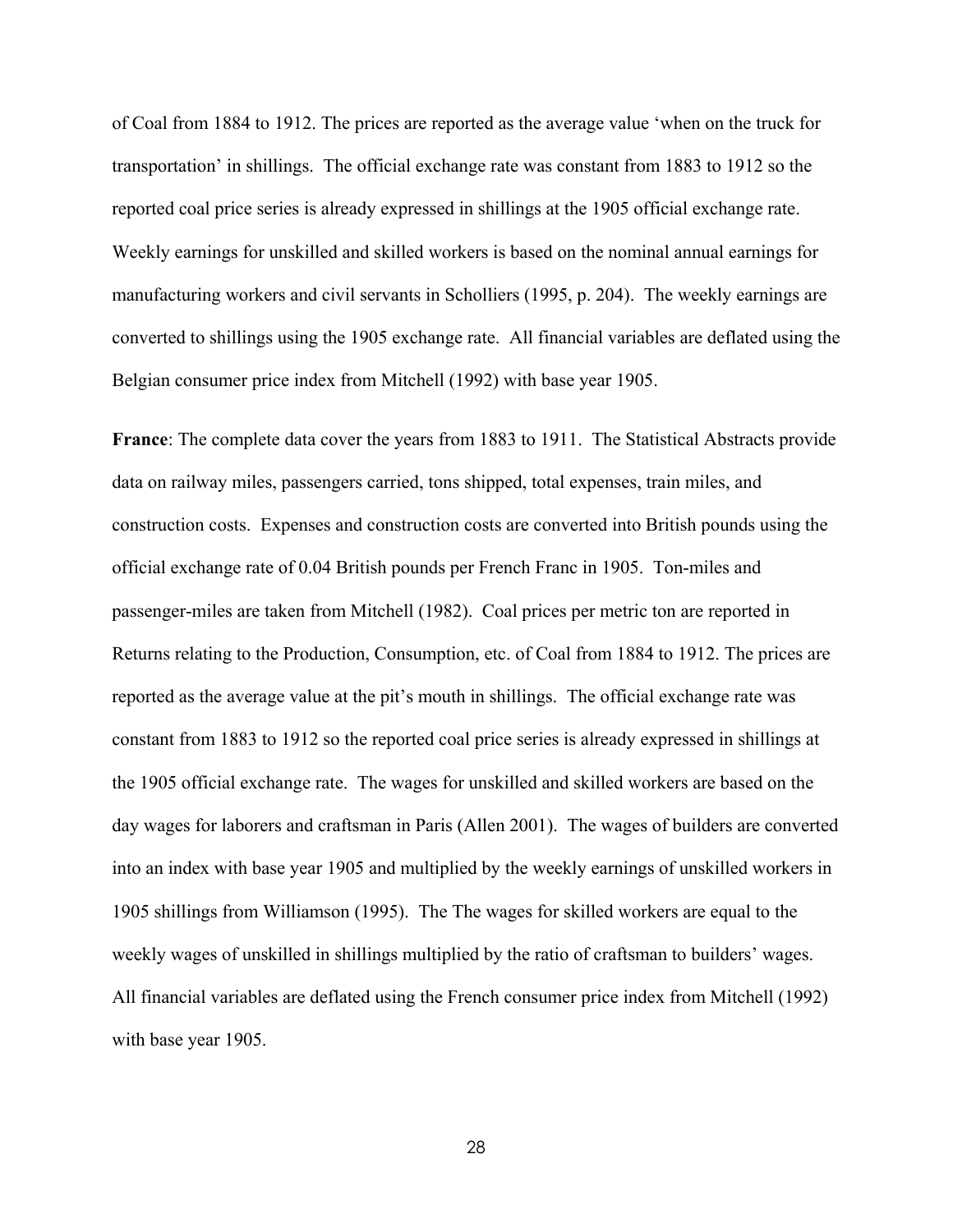**Switzerland**: The complete data cover the years from 1884 to 1912. The Statistical Abstracts provide data on railway miles, passengers carried, tons shipped, total expenses, train miles, and construction costs. Expenses and construction costs are converted into British pounds using the official exchange rate of 0.04 British pounds per Swiss Franc in 1905. Ton miles and passenger miles are then calculated by multiplying tons by the average haul and passengers by the average journey. The Statistical abstracts report average haul and the average journey for 1906 to 1912. The average haul and journey in 1906 was assumed to apply for the whole period from 1884 to 1912. Coal prices are published in Siegenthaler (1996) and were converted to shillings per ton using the 1905 exchange rate. The wages for unskilled and skilled workers are based on the day wages for laborers and craftsman (Studer forthcoming). The wages are converted in 1905 shillings per week using the exchange rate. All financial variables are deflated using the Swiss consumer price index from Mitchell (1992) with base year 1905.

**Spain**: The complete data cover the years from 1884 to 1909. The Statistical Abstracts provide data on railway miles, passengers carried, tons shipped, and total expenses. The statistical abstracts provide data on total expenses from 1898 to 1909. For earlier years total expenses are estimated from working expenses using the formula discussed in the text. Expenses are converted into British pounds using the official exchange rate of 0.04 British pounds per Pasetas in 1905. Ton-miles and passenger-miles are taken from Mitchell (1982). Construction costs per mile were estimated using Mulhall's (1892) figure construction costs in 1880 and Herranz-Locain's (2005) annual series on railway investment from 1880 to 1909. Herranz's annual investment series is converted to 1905 shillings using the exchange rate. Mulhall's figure for construction is already expressed in British pounds. Coal prices per metric ton are reported in Returns relating to the Production, Consumption, etc. of Coal from 1884 to 1912. The prices are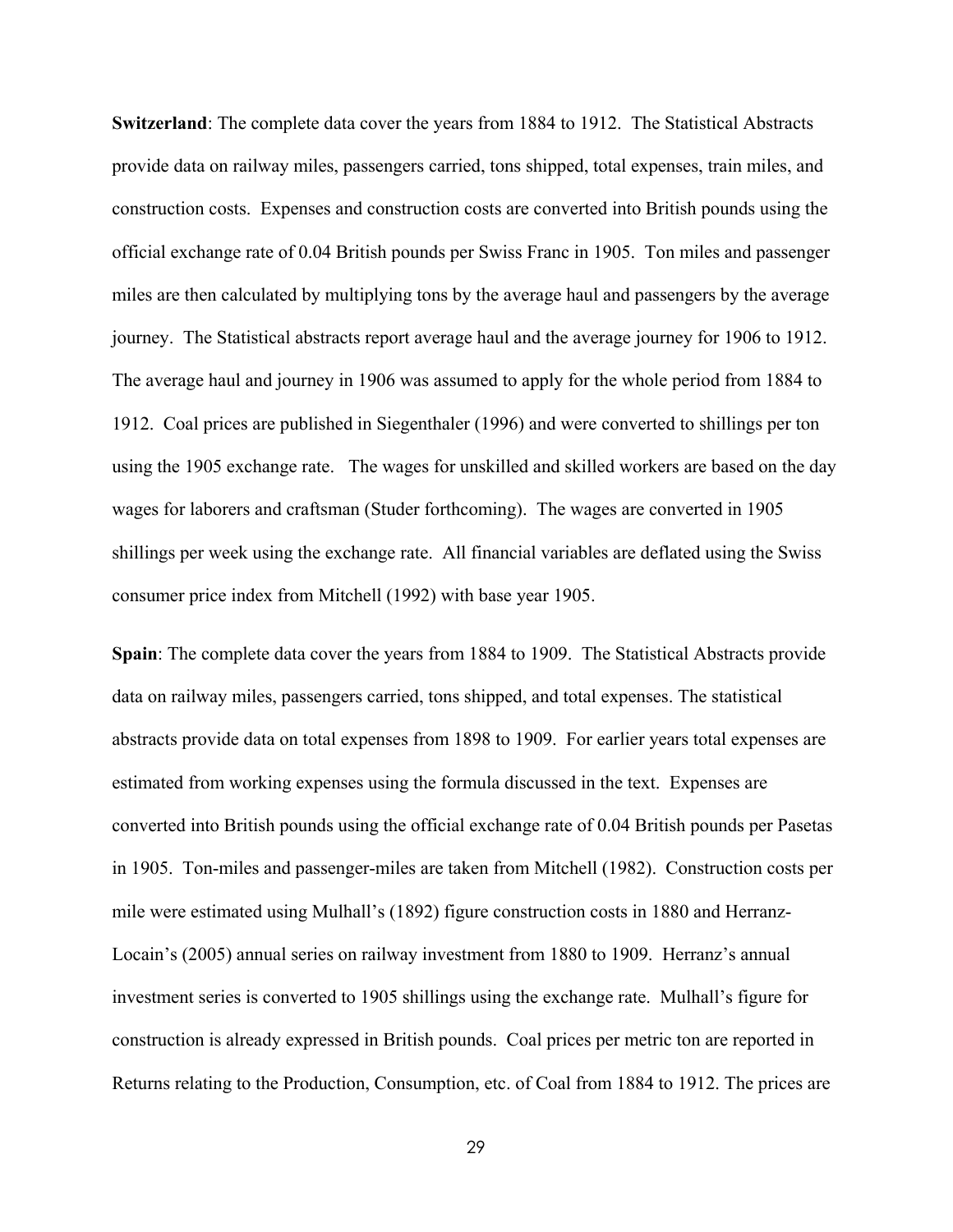reported as the average value at the pit's mouth in shillings. The official exchange rate was constant from 1884 to 1909 so the reported coal price series is already expressed in shillings at the 1905 official exchange rate. The wages for unskilled and skilled workers are based on the day wages for laborers and craftsman in Madrid (Allen 2001). The wages of builders are converted into an index with base year 1905 and multiplied by the weekly earnings of unskilled workers in 1905 shillings from Williamson (1995)**.** The wages for skilled workers are equal to the weekly wages of unskilled in shillings multiplied by the ratio of craftsman to builders' wages. All financial variables are deflated using the Spanish consumer price index from Flandreau and Zumer (2004) with base year 1905.

**Italy**: The complete data cover the years from 1890-91, 1898-1901, 1903, 1906, 1911. The Statistical Abstracts provide data on railway miles, passengers carried, tons shipped, train miles, and total expenses. Expenses and construction costs are converted into British pounds using the official exchange rate of 0.04 British pounds per Lire in 1905. Ton-miles and passenger-miles are taken from Mitchell (1982). Italian coal prices per ton are published in Cianci (1933). They are converted to British shillings using the 1905 exchange rate. The wages for unskilled and skilled workers are based on the day wages for construction and engineering (Scholliers and Zamagni 1995, p. 231). The wages are converted in 1905 shillings per week using the exchange rate. All financial variables are deflated using the Italian consumer price index from Mitchell (1992) with base year 1905.

**Japan**: The complete data cover the years from 1894 to 1911. The Statistical Abstracts provide data on railway miles, passengers carried, tons shipped, total expenses, train miles, and construction costs. Ton miles and passenger miles are taken from Mitchell (1995). Expenses and construction costs are converted into British pounds using the official exchange rate of 0.102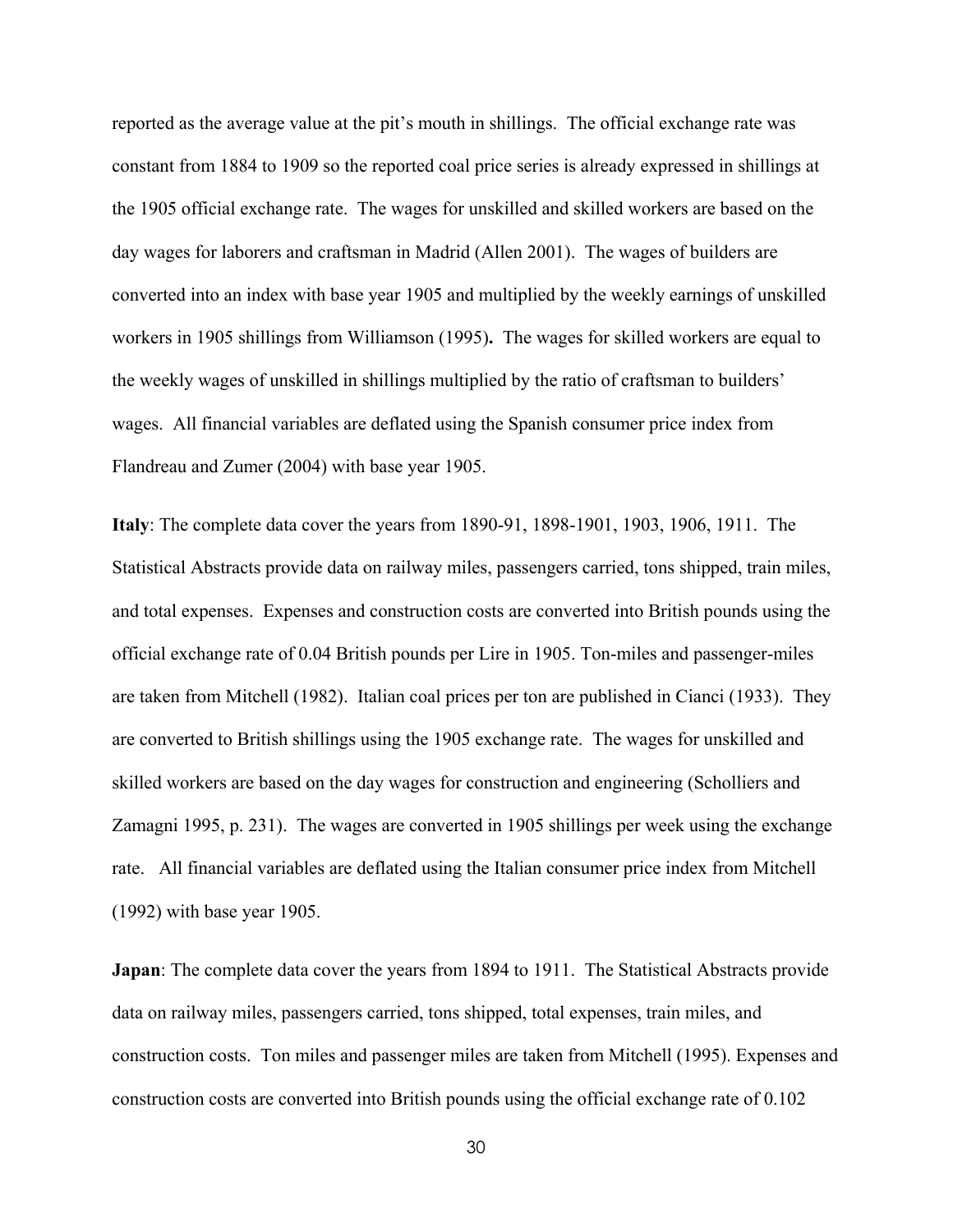British pounds per Yen in 1905. Coal prices per metric ton are reported in Returns relating to the Production, Consumption, etc. of Coal from 1894 to 1911. The prices are reported as the average market value in shillings. The exchange rate was essentially constant from 1894 to 1911 (0.105 in 1895 and 1896 and 0.108 in 1897) so the reported coal price series is essentially expressed in shillings at the 1905 official exchange rate. The wages for unskilled and skilled workers are based on day wages for laborers and craftsman (masons) in (Allen 2001), which are provided by David Jacks, Peter Lindert, and Salvadore Puente through the Global Price and Income History Group and are based on the Financial and Economic Annual of Japan. The wages are converted into shillings per week using the exchange rate in 1905. All financial variables are deflated using the Japanese consumer price index from Global financial data with base year 1905.

**US**: The complete data cover the years from 1883 to 1911. The Statistical Abstracts provide data on railway miles, passengers carried, passenger miles, tons shipped, ton miles, total expenses, train miles, and construction costs. Expenses and construction costs are converted into British pounds using the official exchange rate of 0.208 British pounds per dollar in 1905. Coal prices per metric ton are reported in Returns relating to the Production, Consumption, etc. of Coal from 1883 to 1911. The prices are reported as the average spot value in shillings. The exchange rate was constant from 1883 to 1911 so the reported coal price series is expressed in shillings at the 1905 official exchange rate. The wages for unskilled and skilled workers are based on weekly earnings for low skilled labor and railway staff in (Margo 2006). All financial variables are deflated using the US consumer price index from Global financial data with base year 1905.

**Argentina**: The complete data cover the years from 1897 to 1912. The Statistical Abstracts provide data on railway miles, passengers carried, tons shipped, total expenses, train miles, and construction costs. Expenses and construction costs are converted into British pounds using the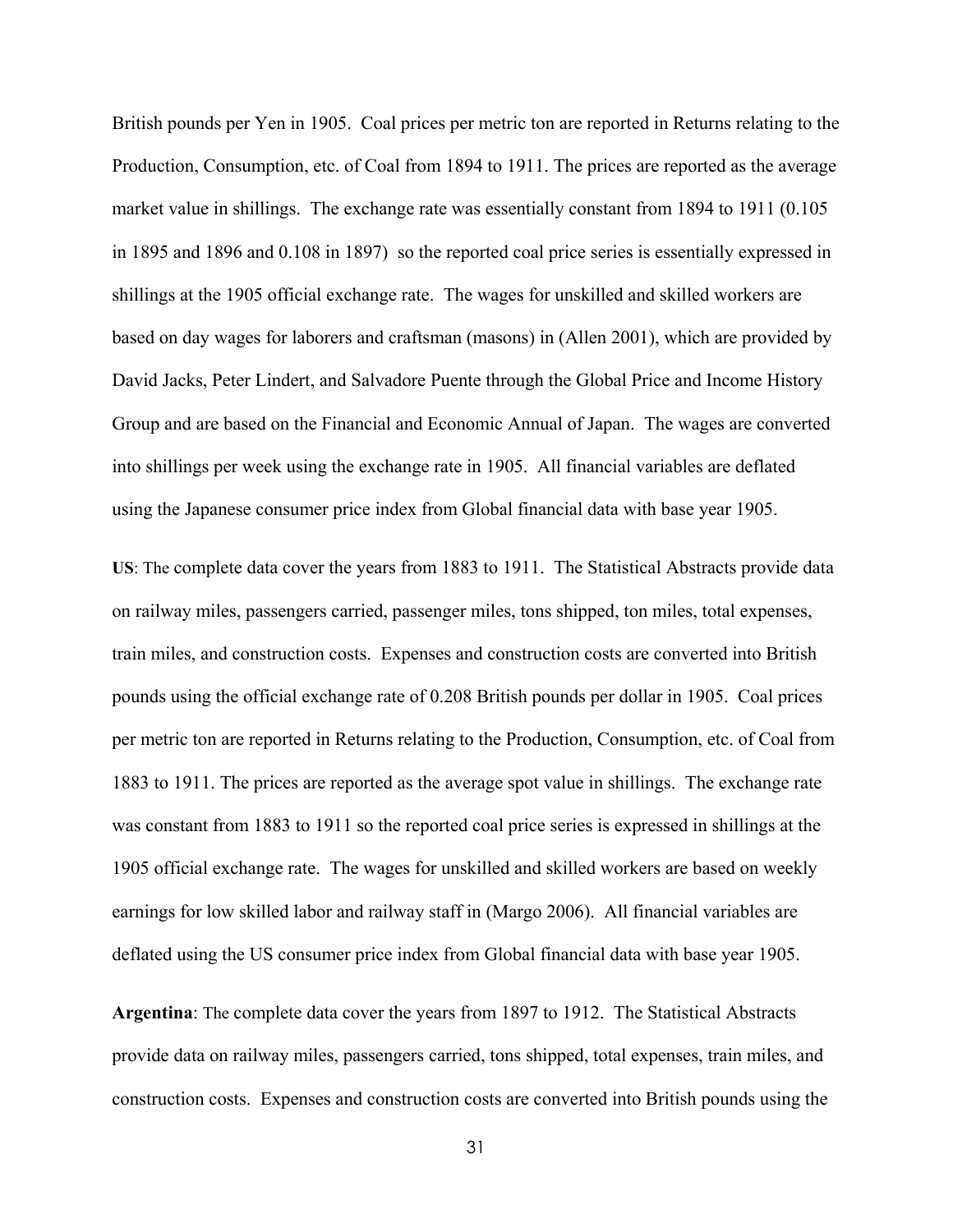official exchange rate of 0.2 British pounds per peso in 1905. Ton miles, passenger miles, and average coal prices are taken from *Estadistica de Los Ferrocarriles en Explotacion*. Coal prices are converted in shillings using the 1905 exchange rate. The wages for unskilled and skilled workers are based on weekly earnings for railway construction workers and railway staff in *Estadistica de Los Ferrocarriles en Explotacion*. All financial variables are deflated using the Argentina consumer price index from Williamson (1995) with base year 1905.

**Britain**: The complete data cover the years from 1883 to 1912. The Statistical Abstracts for the United Kingdom provide data on railway miles, passengers carried, tons shipped, train miles, and construction costs. Total expenses are estimated from working expenses using the formula discussed in the text. Ton miles and passenger miles are taken from Crafts, Mills, and Mulatu (2007). Coal prices per metric ton are reported in Returns relating to the Production, Consumption, etc. of Coal from 1883 to 1912. The prices are reported as the average value at the pit's mouth in shillings. The wages for unskilled and skilled workers are based on the day wages for laborers and craftsman in London (Allen 2001). The wages of laborers are converted into an index with base year 1905 and multiplied by the weekly earnings of unskilled workers in 1905 shillings from Williamson (1995). The wages for skilled workers are equal to the weekly wages of unskilled in shillings multiplied by the ratio of craftsman to builders' wages. All financial variables are deflated using the UK consumer price index from Mitchell (1992) with base year 1905.

**Germany**: The complete data cover the years from 1883 to 1912. The Statistical Abstracts provide data on railway miles, passengers carried, passenger miles, tons shipped, ton miles, total expenses, train miles, and construction costs. Expenses and construction costs are converted into British pounds using the official exchange rate of 0.08 British pounds per mark in 1905. Coal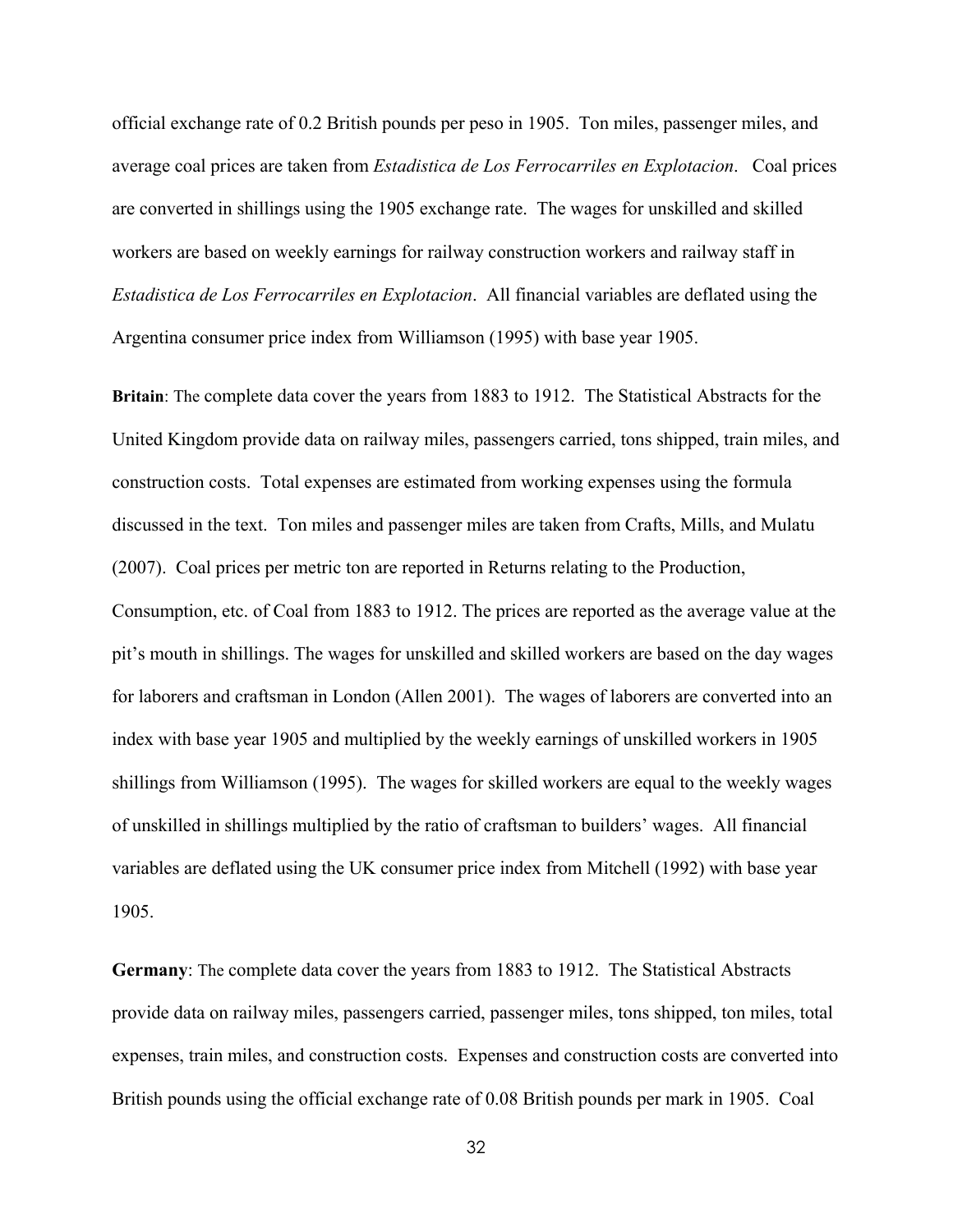prices per metric ton are reported in Returns relating to the Production, Consumption, etc. of Coal from 1883 to 1912. The prices are reported as the average value at the pit's mouth in shillings. The official exchange rate was constant from 1883 to 1912 so the reported coal price series is expressed in shillings at the 1905 official exchange rate. The wages for unskilled and skilled workers are based on the day wages for laborers and craftsman in Leipzig (Allen 2001). The wages of laborers are converted into an index with base year 1905 and multiplied by the weekly earnings of unskilled workers in 1905 shillings from Williamson (1995). All financial variables are deflated using the German consumer price index from Mitchell (1992) with base year 1905.

**India**: The complete data cover the years from 1891 to 1912. The Statistical Abstracts for British India provide data on railway miles, passengers carried, passenger miles, tons shipped, ton miles, train miles, and construction costs. Total expenses are estimated from working expenses using the formula discussed in the text. Expenses and construction costs are converted into British pounds using the official exchange rate of 0.067 British pounds per rupee in 1905. Coal prices per metric ton are reported in Returns relating to the Production, Consumption, etc. of Coal from 1883 to 1912. The prices are reported as the average value at the pit's mouth in shillings using various exchange rates before 1898 and a constant exchange rate afterwards. Before 1898 Coal prices are converted back to rupees and then back to shillings using the official exchange rate in 1905. The wages for unskilled and skilled workers are based on the day wages for laborers and craftsman in five areas Karachi, Beglum, Ahmadgar, Bombay, and Ahmadbad. The wage data comes from the Statistical Abstract for British India. All financial variables are deflated using the Indian consumer price index from Global Financial data with base year 1905.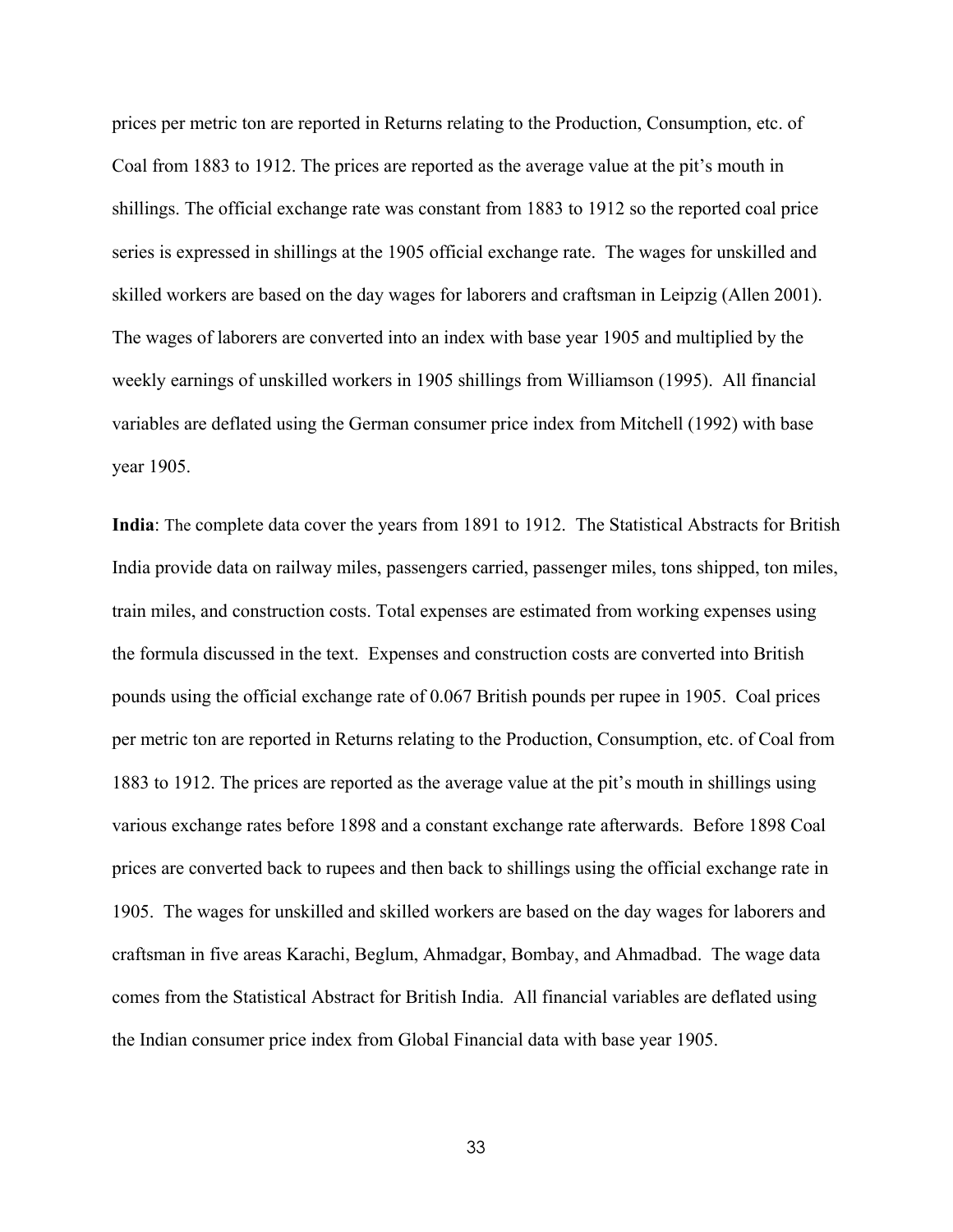**Canada**: The complete data cover the years from 1886 to 1912. The Statistical Abstracts provide data on railway miles, passengers carried, tons shipped, train miles, and construction costs. Total expenses are estimated from working expenses using the formula discussed in the text. Expenses and construction costs are converted into British pounds using the official exchange rate of 0.205 British pounds per Canadian dollar in 1905. Coal prices per metric ton are reported in Returns relating to the Production, Consumption, etc. of Coal from 1886 to 1912. The prices are reported as the average value in shillings. The official exchange rate was constant from 1886 to 1912 so the reported coal price series is expressed in shillings at the 1905 official exchange rate. Wage rates for unskilled and skilled workers are taken from Historical Statistics of Canada and are converted to British pounds. All financial variables are deflated using the consumer price index from Canadian consumer prices are from Minns and MacKinnon (2006) with base year 1905.

**Austria**: The complete data cover the years from 1894 to 1910. The Statistical Abstracts provide data on railway miles, passengers carried, tons shipped, train miles, total expenses, and construction costs. Expenses and construction costs are reported in Gulden before 1900 and are converted into British pounds using the official exchange rate of 0.083 British pounds per Gulden. After 1905 expenses and construction costs are reported in Kronen and are converted into British pounds using the official exchange rate of 0.042 British pounds per Kronen. Ton miles and passenger miles are taken from Mitchell (1992). Coal prices per metric ton are reported in Returns relating to the Production, Consumption, etc. of Coal from 1883 to 1912. The prices are reported as the average value at the pit's mouth in shillings. The prices appear to be reported using the official exchange rate for Kronen. Weekly wages for unskilled workers are taken from Mesch (1984). They converted into British pounds using the exchange rate from 1905. The wages for skilled workers are equal to the weekly wages of unskilled in shillings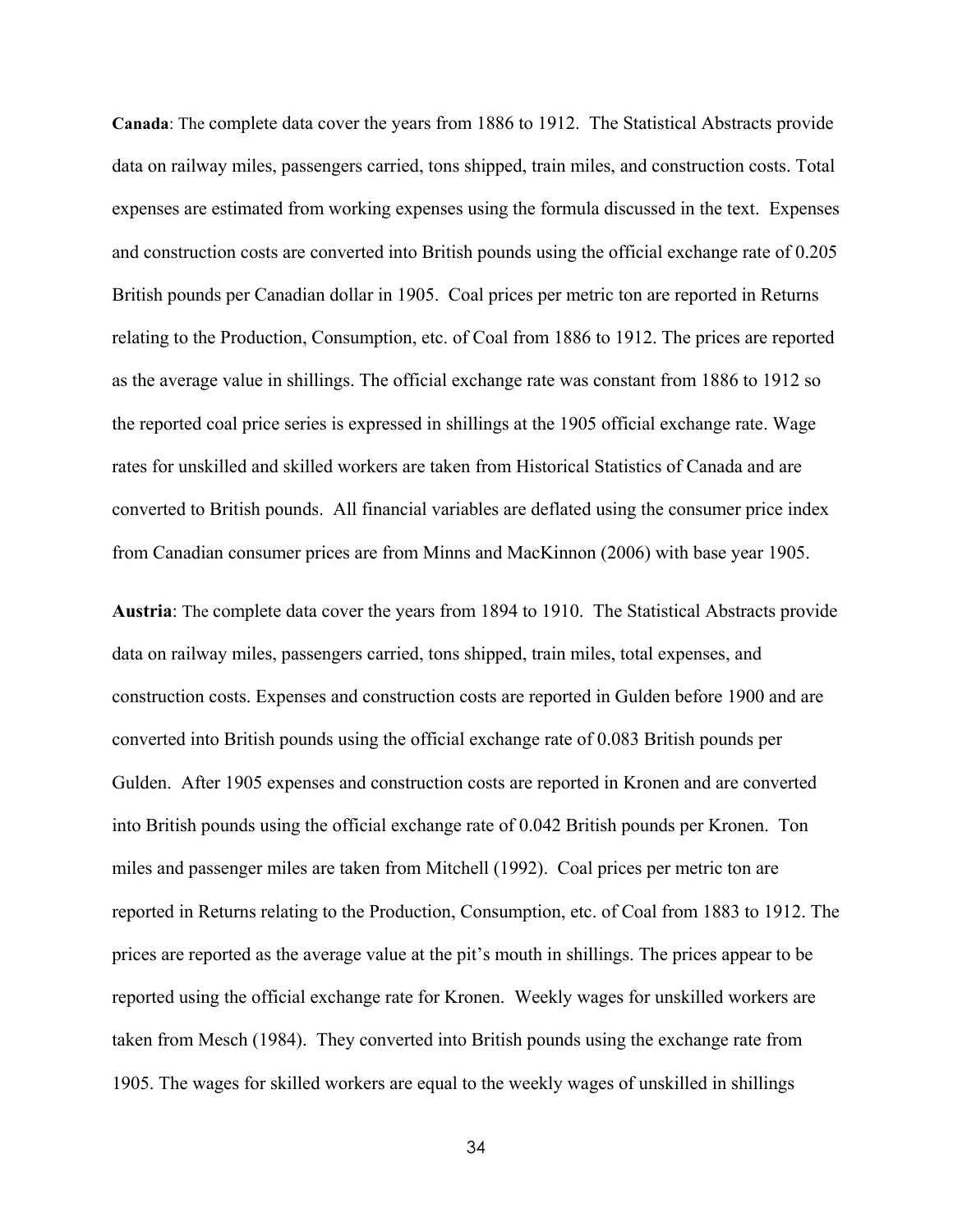multiplied by the ratio of craftsman to builders' wages in Leipzig drawn from Allen (2001). All financial variables are deflated using the Austrian consumer price index from Global Financial data with base year 1905.

**Australia**: The complete data cover the years from 1905 to 1912. The Statistical Abstracts provide data on railway miles, passengers carried, tons shipped, train miles, and construction costs. Total expenses are estimated from working expenses using the formula discussed in the text. Expenses and construction costs are expressed in British pounds. Coal prices per metric ton are reported in Returns relating to the Production, Consumption, etc. of Coal from 1883 to 1912. The prices are reported as the average value at the pit's mouth in shillings. Wages for unskilled and skilled workers are taken from the Statistical Abstracts for British Colonies. They are already expressed in British pounds. All financial variables are deflated using the Australian consumer price index from Global Financial data with base year 1905.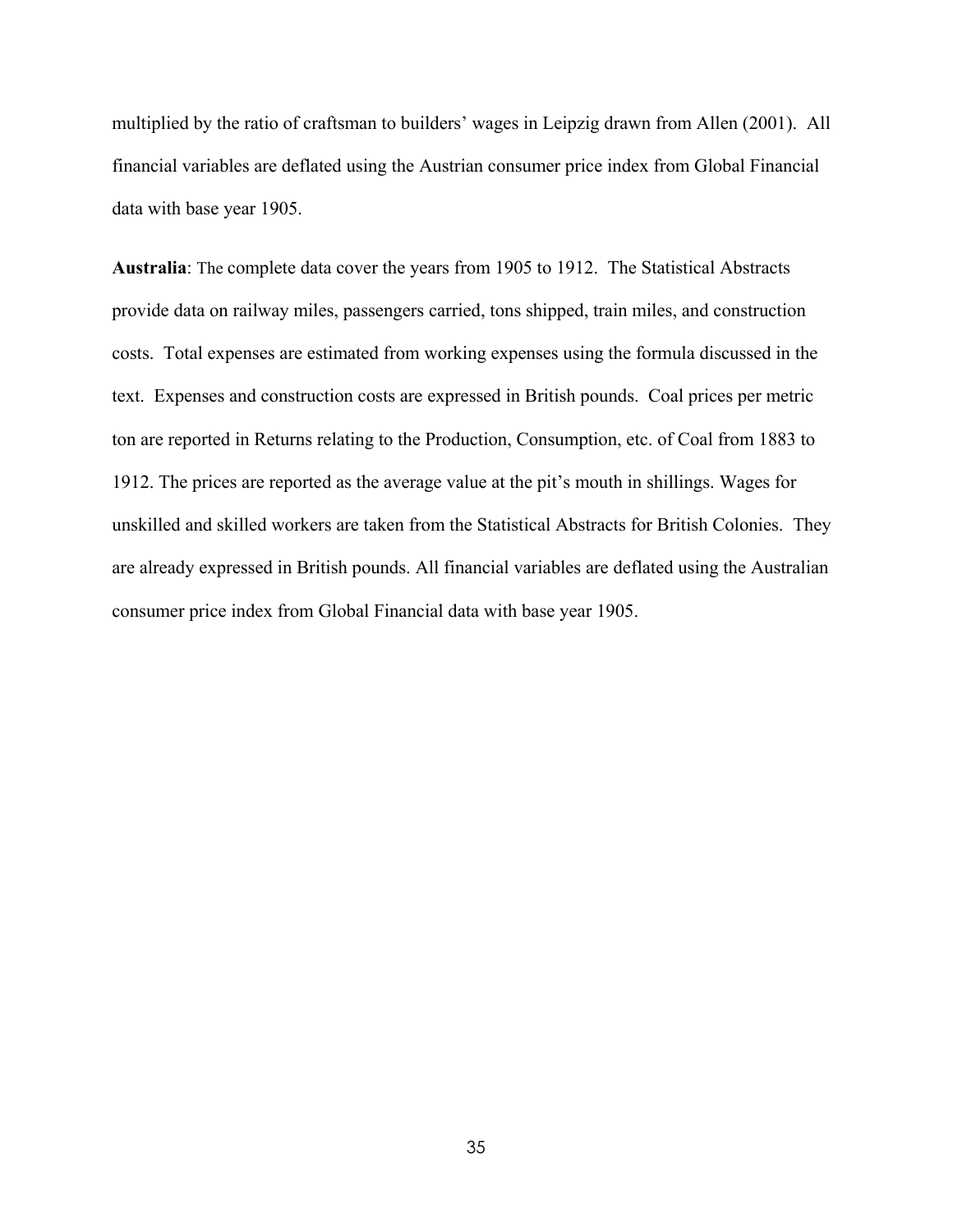## References

- Allen, Robert. "The Great Divergence in European Wages and Prices from the Middle Ages to the First World War." *Explorations in Economic History* 38 (2001), pp. 411-447.
- Arnold A. and S. McCartney. "Rates of return, concentration levels and strategic change in the British railway industry 1830-1913." *Journal of Transport History* 25 (2005), pp. 41 60.
- Bjorklund, Jorgen and Hans Stenlund. "Real Wages in Sweden, 1870-1950: a Study of six Industrial Branches." In Scholliers, P. and Zamagni, V., *Labour's Reward: Real Wages* and economic change in 19<sup>th</sup> and 20<sup>th</sup> century Europe, New York: Edward Elgar, 1995.
- Bogart, Dan. "Nationalizations and the Development of Transport Systems: Cross-Country Evidence from Railroad Networks: 1860-1912." *Journal of Economic History* 69 (March 2009): 202-237.
- British Board of Trade, *The Statistical Abstract for the Principal and Other Foreign Countries*, Various Years.
- British Board of Trade, *The Statistical Abstract for the Several Colonial and other Possessions of the United Kingdom*, Various Years.

British Board of Trade, *The Statistical Abstract for the United Kingdom*, Various Years.

British Board of Trade, *Returns Relating to the Production and Consumption of Coal*, Various Years.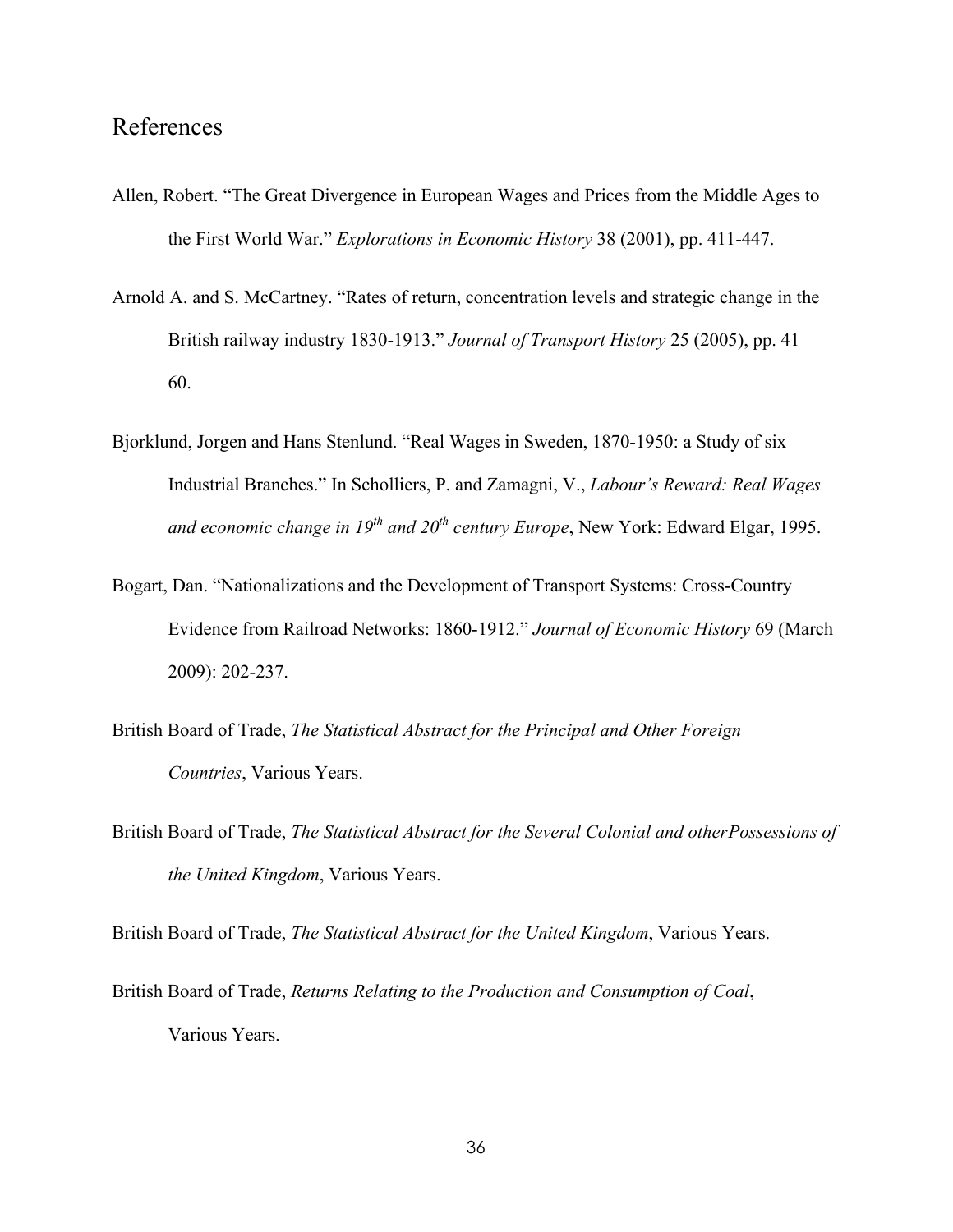- Broadberry, Stephen. *Market Services and the Productivity Race, 1850-2000*. Cambridge: Cambridge University Press, 2006.
- Bureau of Railway Economics. *A Comparative Study of Railway Wages and the Cost of Living in The United States, the United Kingdom, and the Principal Countries of Continental Europe*. New York: 1912.
- Cantos, Pedro and Joaquin Maudos, "Regulation and Efficiency: the Case of European Railways," *Transportation Research Part A* 35 (2001): 459-472.
- Center for International Earth Science Information Network (CIESIN), Columbia University, 2007. National Aggregates of Geospatial Data: Population, Landscape and Climate Estimates, v.2 (PLACE II), Palisades, NY: CIESIN, Columbia University. Available at: http://sedac.ciesin.columbia.edu/place/.
- Christopoulos, Dimitris, John Loizides, and Efthymios Tsionas. "Efficiency in European Railways: Not as inefficient as one might think," *Journal of Applied Economics* 4 (May 2001): 63-88.
- Cianci, Ernesto. *Annali di Statistica series 6 Vol. 20* Rome: ISTAT, 1933.
- Collins, William J. and Jeffrey G. Williamson. Capital-Goods Prices and Investment, 1870 1950. *Journal of Economic History 61* (March 2001): 59-94.
- Crafts, Nicholas, Terence C. Mills, and Abay Mulatu. "Total factor productivity growth on Britain's railways, 1852–1912: A reappraisal of the evidence," *Explorations in Economic History* 4 (Oct 2007): 608-634.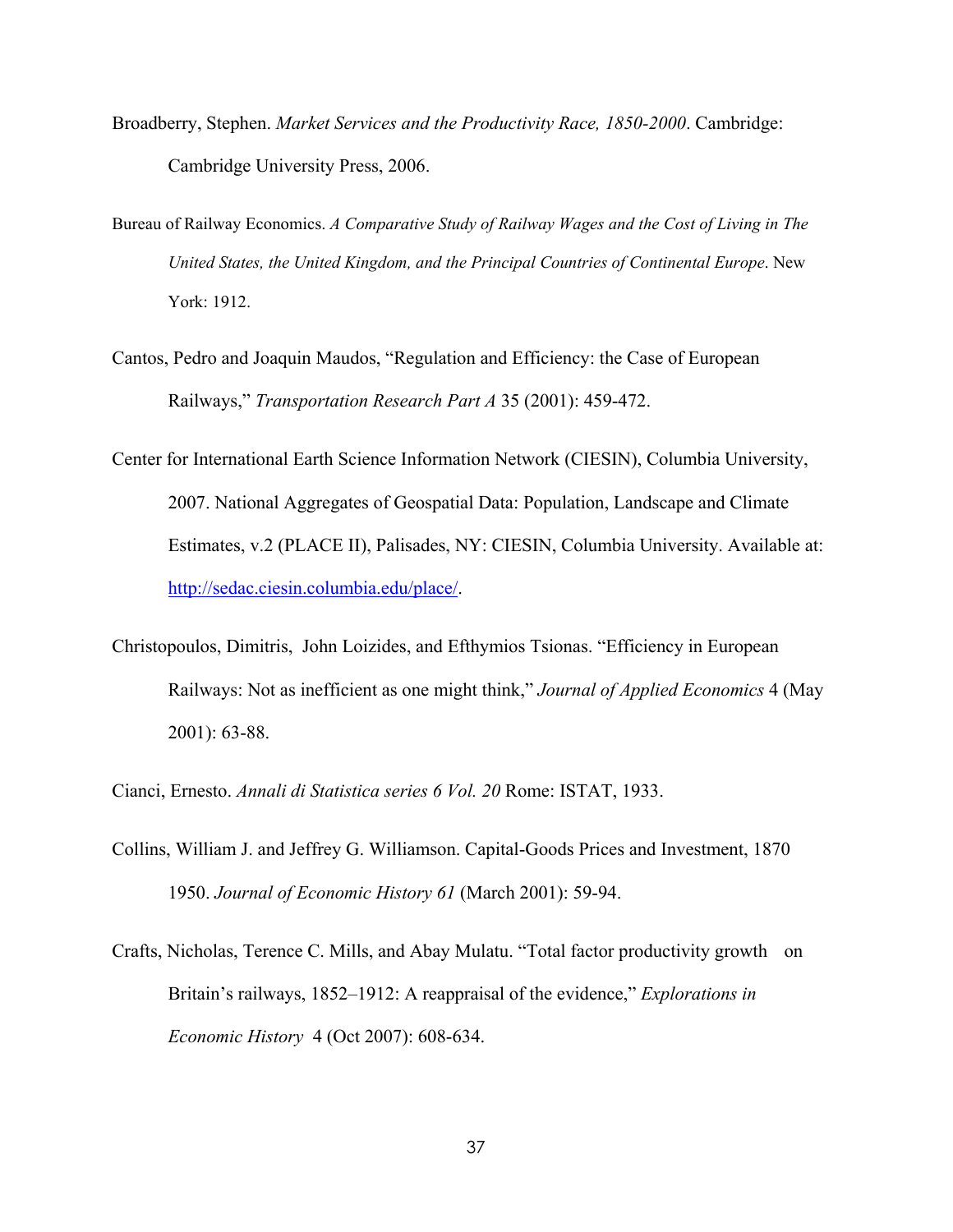Crafts, Nicholas, Timothy Leunig, and Abay Mulatu. "Were British Railway Companies Well Managed in the early twentieth Century?," Forthcoming, *Economic History Review*.

Faith, Nicholas. *The World the Railways Made*. The Bodley Head, 1990.

Farsi, Mehdi, Massimo Filippini, and William Greene. "Efficiency Measurement in Network Industries: Application to Swiss Railway Companies," *Journal of Regulatory Economics* 20 (2005): 69-90.

Flandreau, Mark and Frédréric Zumer. The Making of Global Finance, 1880-1913, OECD 2004

- Foreman-Peck, James. "Natural Monopoly and Railway Policy in the Nineteenth Century." *Oxford Economic Papers* 39 (1987): 699-718.
- Greene, William. "Reconsidering Heterogeneity in Panel Data Estimation of the Stochastic Frontier Model," *Journal of Econometrics* 126 (2005): 269-303.
- Gregory, Paul. *Russian National Income, 1885-1913*. Cambridge: Cambridge University Press, 1982.
- Grytten, Ola H. "Nominal wages in Norway 1726–1940 by occupation," in Eitrheim, Øyvind, Jan T. Klovland and Jan F. Qvigstad (eds.). *Historical Monetary Statistics for Norway*

Grytten, O.H. "A consumer price index for Norway 1516-2003", 47-98, *Historical Monetary*

*Part II.* Norges Bank Occasional Papers no. 38, 2007.

- *Statistics for Norway 1819-2003*, Norges Bank Occasional Papers no. 35, Oslo, 2004.
- Herranz-Locan, Alfonso. "The Spanish Infrastructure Stock, 1844-1935." *Research in Economic History* 23 (2005): 85-129.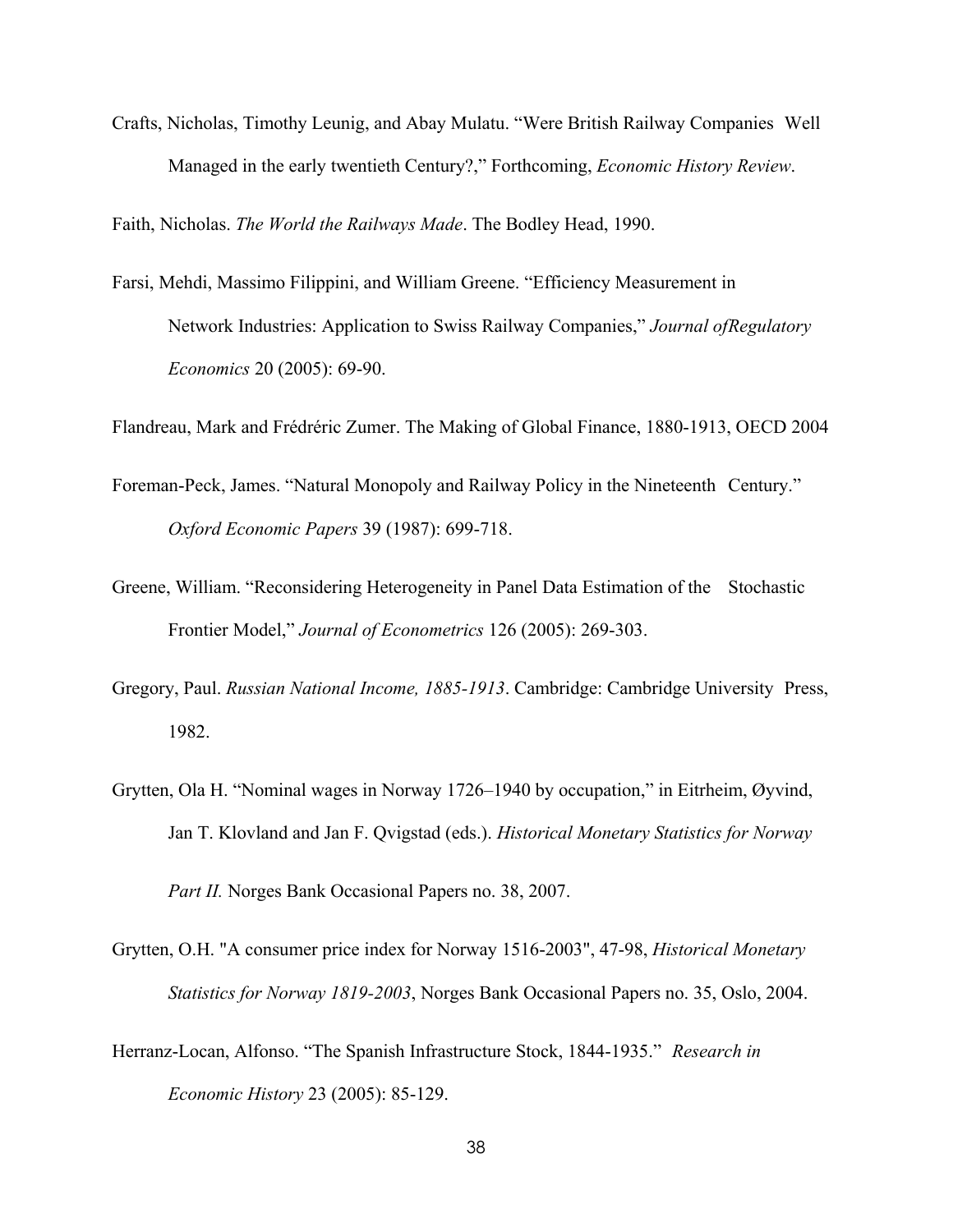- Herranz-Locan, Alfonso. "Railroad Impact in Backward Economies: Spain, 1850-1913." *Journal of Economic History* 66 (Dec. 2006): 853-881.
- Ichiro, Kakizaki. *Laying the Tracks: the Thai Economy and its Railways 1885-1935*. Kyoto University Press, 2005.
- Jondrow, J., K. Lovell, I. Materov, and P. Schmidt. "On the Estimation of Technical Inefficiency in the Stochastic Frontier Production Function Model," *Journal of Econometrics* 19 (1982): 233-238.
- Kumbhaker, Subal and C.A. Knox Lovell. *Stochastic Frontier Analysis*. Cambridge: Cambridge University Press, 2000.
- Leacy, F. H. *Historical Statistics of Canada*. Ottawa, 1983.
- Leunig, Tim Leunig, Timothy. "Time is Money: A Re-Assessment of the Passenger Social Savings from Victorian British Railways," *The Journal of Economic History* 66 (Sept. 2006): 653-673.
- MacKinnon, Mary and Chris Minns. "The Costs of Doing Hard Time: A Penitentiary based Regional Price Index for Canada, 1883-1923," *The Canadian Journal of Economics* 40 (May 2007): 528-560.
- MacKinnon, Mary. "New Evidence on Canadian Wage Rates, 1900-1930," *The Canadian Journal of Economics* 29 (Feb. 1996): 114-131.
- Maddison, Angus. *The world economy: historical statistics*. Paris: Development Centre, OECD, 2003.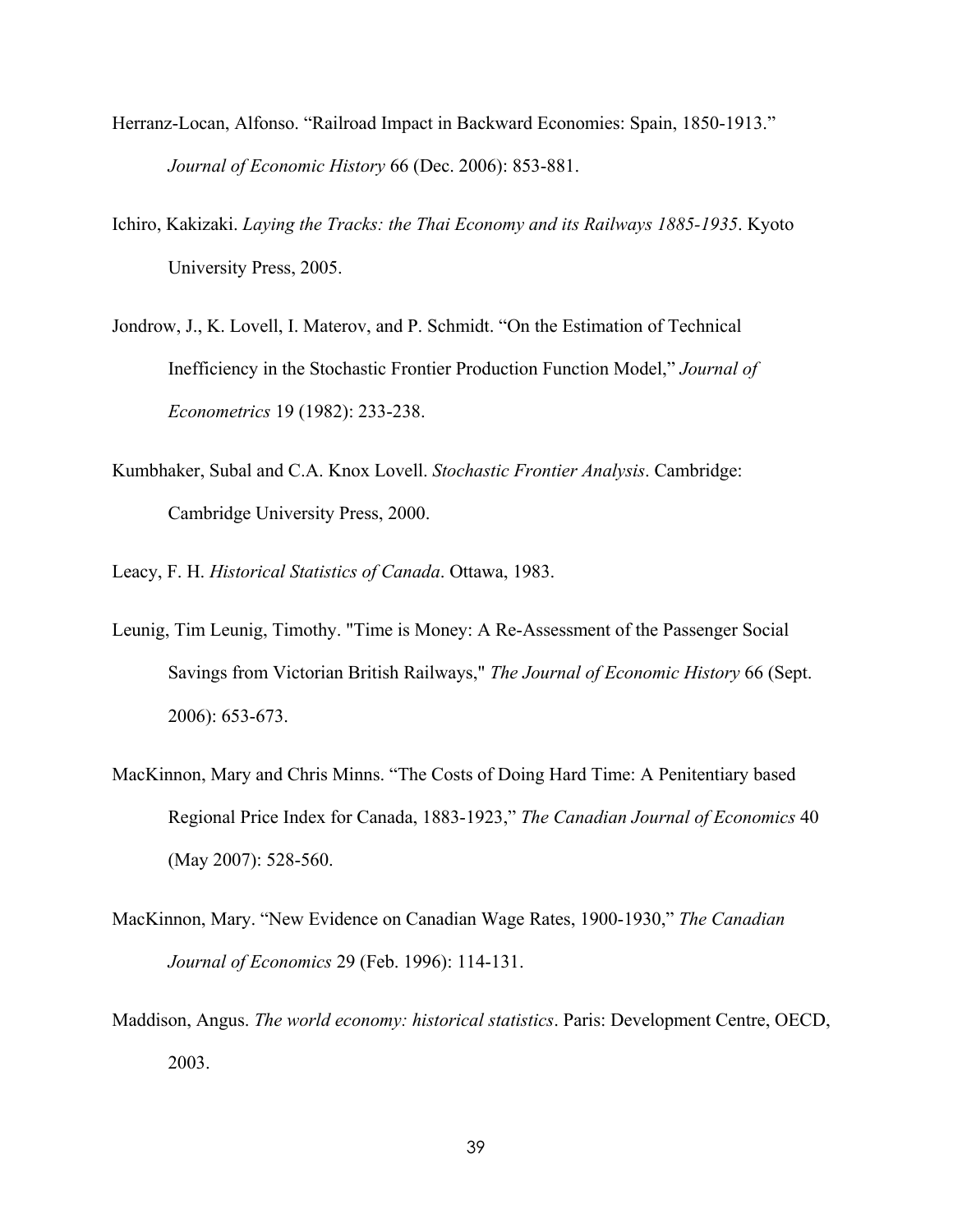Margo, Robert A. , "Hourly and weekly earnings in selected industries and for lower skilled labor: 1890–1926." Table Ba4314-4319 in *Historical Statistics of the United States, Earliest Times to the Present: Millennial Edition*, edited by Susan B. Carter, Scott Sigmund Gartner, Michael R. Haines, Alan L. Olmstead, Richard Sutch, and Gavin Wright. New York: Cambridge University Press, 2006. http://dx.doi.org/10.1017/ISBN 9780511132971.Ba4214-4544

Mesch, Michael. *Arbeiterexistenz in der Spatgrunderzeit*. Europaverlag Wien, 1984.

Millward, Robert. *Private and Public Enterprise in Europe*. Cambridge: Cambridge University Press, 2004.

Minster for Home Affairs, Australia. *Year Book of the Commonwealth of Australia,* 1910

- Mitchell, B.R. *International Historical Statistics: Africa, Asia, & Oceania, 1750-1988*. New York: MacMillan, 1995.
- Mitchell, B.R. *International Historical Statistics: The Americas, 1750-2000*. New York: Palgrave MacMillan, 2003.
- Mitchell, B.R. *International Historical Statistics: Europe, 1750-1988*. New York, MacMillan, 1992.

Mulhall, Michael. *Dictionary of Statistics*. London: Routledge, 1892.

Parisio, Lucia. "A comparative Analysis of European Railway Efficiency: a cost frontier approach, *Applied Economics* 31 (1999): 815-823.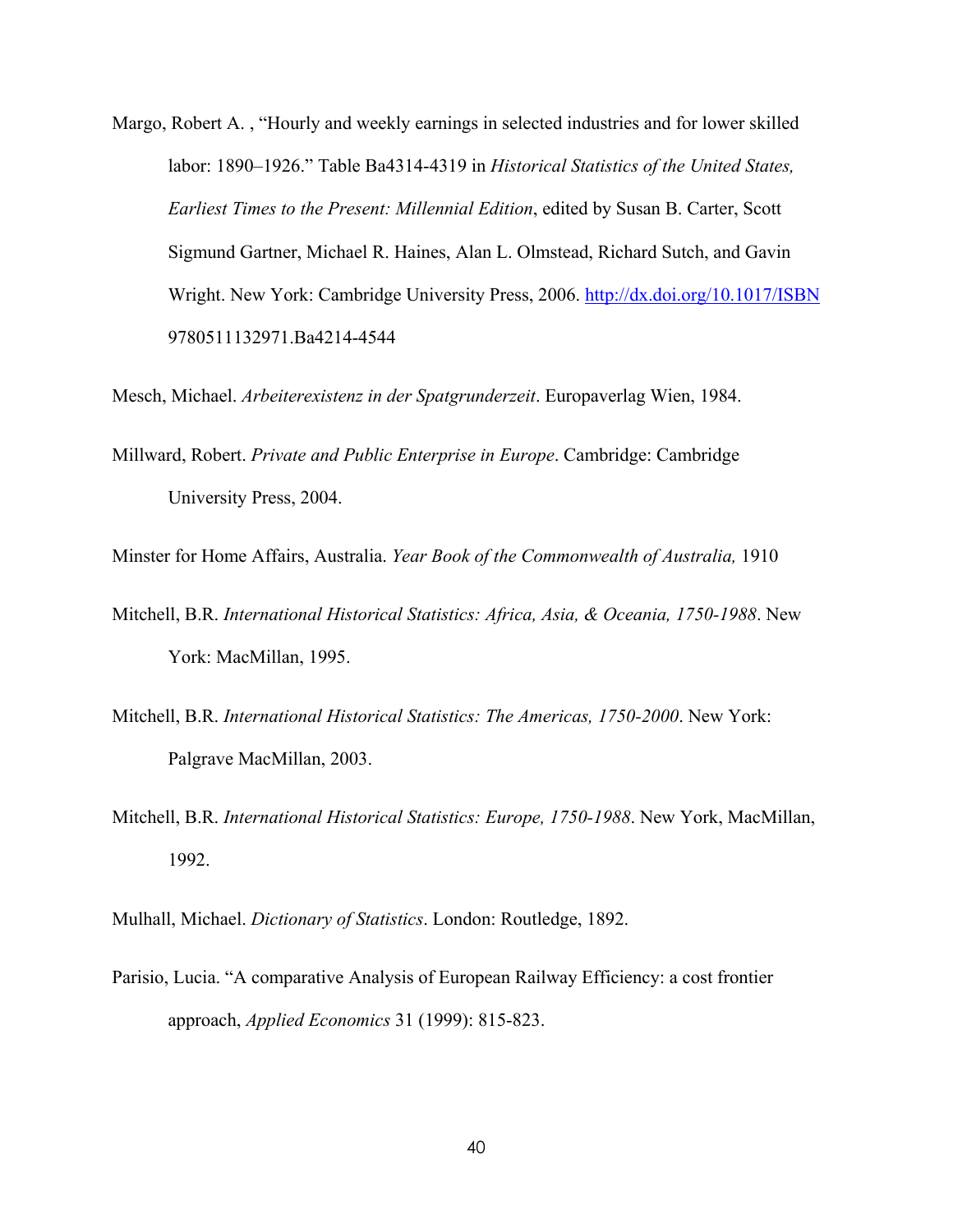- Raper, Charles Lee. *Railway Transportation: a History of its Economics and its relation to the State. New York*, Knickerbocker Press, 1912.
- Republic of Argentina, *Ministerio de Obras Publicas. Estadistica de Los Ferrocarriles en Explotacion*, Various Years.
- Scholliers, Peter. "A century of real industrial wages in Belgium, 1840-1939." In Scholliers, P. and Zamagni, V., *Labour's Reward: Real Wages and economic change in 19th and 20th century Europ*e, New York: Edward Elgar, 1995.

Siegenthaler, Hansjoerg. *Historische Statistik der Schweiz Chronos*, Zuerich, 1996.

Studer, Roman. "When Did the Swiss Get so Rich? Comparing Living Standards in Switzerland and Europe," Forthcoming *Journal of European Economic History*.

U.S. Department of Commerce. *Statistical Abstract of the United States*, various years.

Vernon-Harcourt, Leveson Francis. *Rivers and Canals*. Oxford: Clarendon, 1896.

Williamson Jeffrey G. "The Evolution of Global Labor Markets since 1830: Background Evidence and Hypotheses," *Explorations in Economic History* 32 (April 1995): 141 196.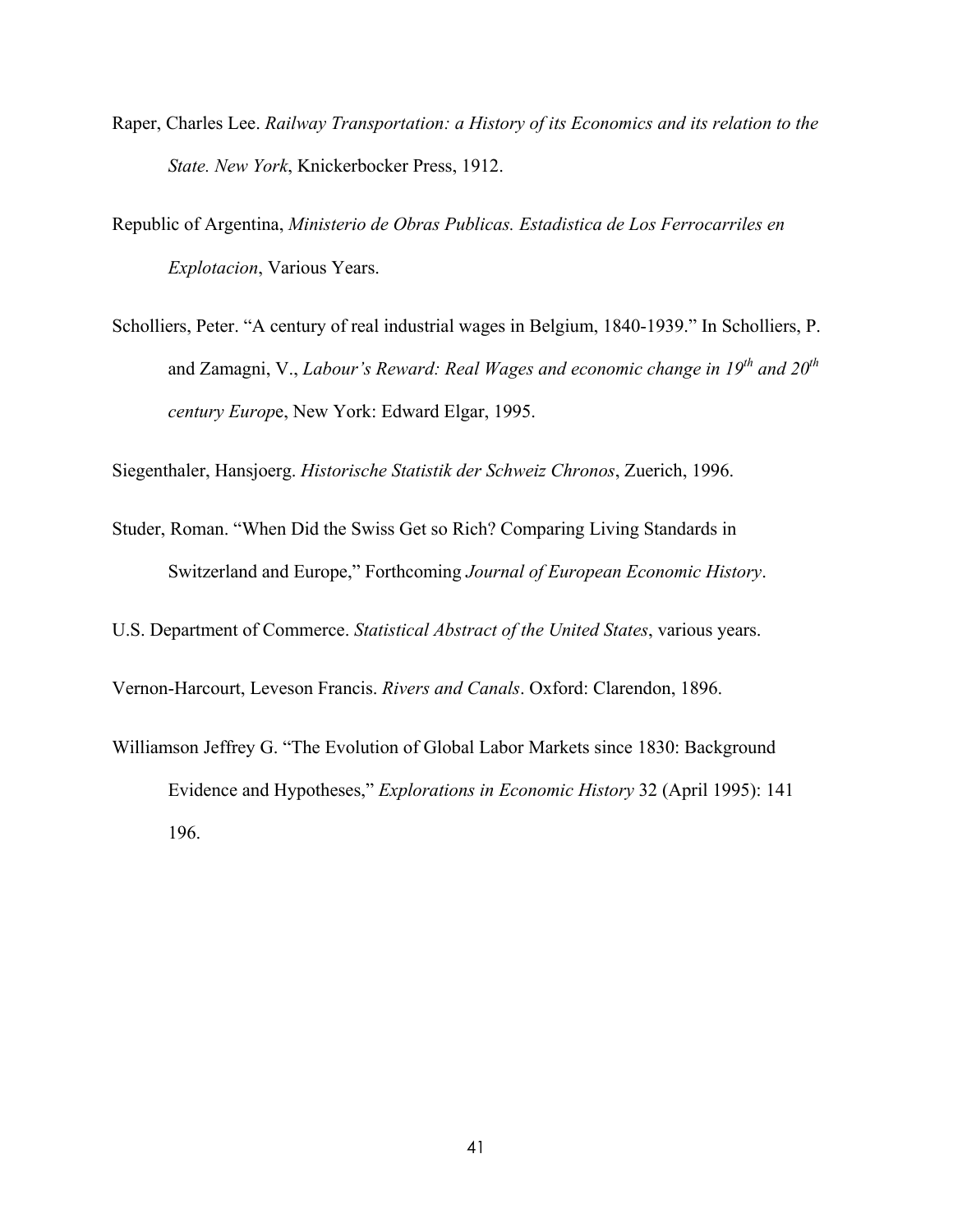|                | 1880                                 |                                              | 1910                                 |                                                     |
|----------------|--------------------------------------|----------------------------------------------|--------------------------------------|-----------------------------------------------------|
| Country        | Fraction of<br>miles<br>nationalized | Fraction of miles<br>constructed by<br>State | Fraction of<br>miles<br>nationalized | Fraction of miles<br>constructed by<br><b>State</b> |
|                |                                      |                                              |                                      |                                                     |
| Russia         | 0.00                                 | 0.04                                         | 0.19                                 | 0.44                                                |
| Norway         | 0.00                                 | 0.94                                         | 0.00                                 | 0.84                                                |
| Sweden         | 0.00                                 | 0.33                                         | 0.02                                 | 0.30                                                |
| Holland        | 0.01                                 | 0.57                                         | 0.07                                 | 0.52                                                |
| Belgium        | 0.24                                 | 0.44                                         | 0.43                                 | 0.50                                                |
| France         | 0.02                                 | 0.07                                         | 0.12                                 | 0.10                                                |
| Switzerland    | 0.00                                 | 0.00                                         | 0.53                                 | 0.06                                                |
| Spain          | 0.00                                 | 0.00                                         | 0.00                                 | 0.00                                                |
| Italy          | 0.22                                 | 0.22                                         | 0.35                                 | 0.45                                                |
| Japan          | 0.00                                 | 1.00                                         | 0.55                                 | 0.35                                                |
| US             | 0.00                                 | 0.00                                         | 0.00                                 | 0.00                                                |
| Argentina      | 0.01                                 | 0.48                                         | 0.01                                 | 0.24                                                |
| <b>Britain</b> | 0.00                                 | 0.00                                         | 0.00                                 | 0.00                                                |
| Germany        | 0.13                                 | 0.51                                         | 0.26                                 | 0.68                                                |
| India          | 0.17                                 | 0.34                                         | 0.22                                 | 0.67                                                |
| Canada         | 0.00                                 | 0.16                                         | 0.00                                 | 0.07                                                |
| Austria        | 0.01                                 | 0.07                                         | 0.55                                 | 0.31                                                |
| Australia      | 0.02                                 | 0.92                                         | 0.02                                 | 0.86                                                |

Table 1: Ownership Patterns across Countries: 1880 and 1910

Sources: Bogart (2009)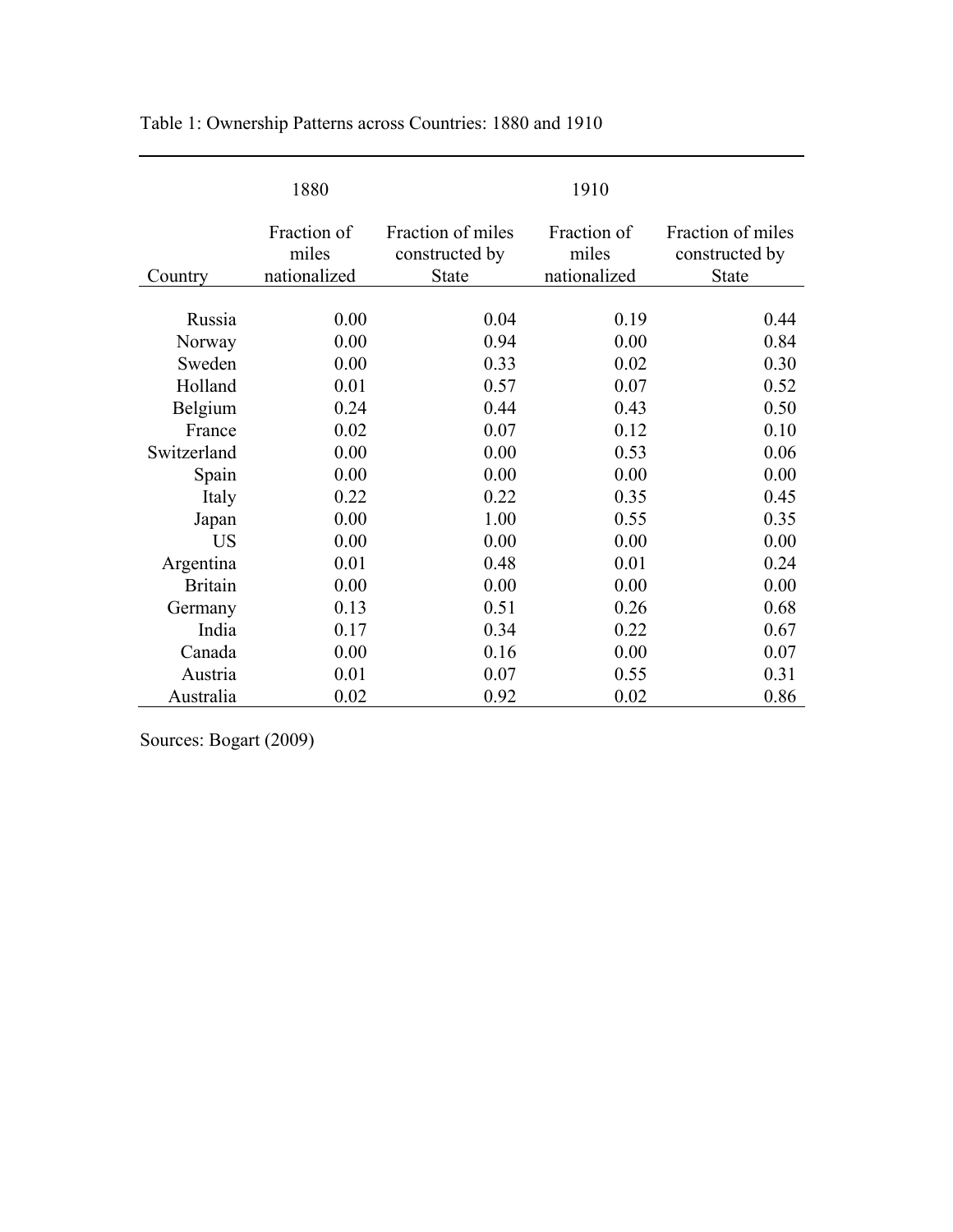|                |               |           |             | % of land area   | Miles navigable   |
|----------------|---------------|-----------|-------------|------------------|-------------------|
|                |               | St. Dev.  | <b>Skew</b> | with 100km of    | rivers and canals |
| Country        | Av. Elevation | Elevation | Elevation   | coast            | per square mile   |
|                |               |           |             |                  |                   |
| Russia         | 266.85        | 294.1     | 2.04        | 15.46            | 17.97             |
| Norway         | 400.6         | 313.39    | 1.03        | 67.45            | 1.59              |
| Sweden         | 228.85        | 197.25    | 1.38        | 44.27            | 2.14              |
| Netherlands    | 6.65          | 13.6      | 4.16        | 75.12            | 212.01            |
| Belgium        | 115.8         | 127.47    | 1.19        | 38.56            | 94.55             |
| France         | 244.6         | 305.43    | 2.54        | 35.71            | 37.78             |
| Switz.         | 883           | 485.14    | 0.29        | $\boldsymbol{0}$ | 2.5               |
| Spain          | 508.85        | 330.37    | 0.92        | 42.21            | 5.54              |
| Italy          | 377.75        | 416.26    | 1.56        | 82.13            | 11.28             |
| Austria        | 683           | 469.27    | 0.73        | 1.47             | 62.18             |
| Japan          | 278.5         | 295.94    | 1.87        | 99.47            | 3.22              |
| <b>US</b>      | 515.1         | 501.25    | 1.02        | 15.24            | 14.51             |
| Argentina      | 522.25        | 781.08    | 2.33        | 12.1             | 1.97              |
| <b>Britain</b> | 116.7         | 128.22    | 2.32        | 94.27            | 31.42             |
| Germany        | 186.1         | 174.43    | 1.07        | 17.97            | 81.82             |
| India          | 268.3         | 448.49    | 3.27        | 15.27            | 3.28              |
| Australia      | 207.25        | 153.82    | 1.3         | 19.75            | 1.36              |
| Canada         | 333.5         | 325.86    | 2.04        | 29.48            | 0.34              |

Table 2: Geographic Variables

Sources: see text.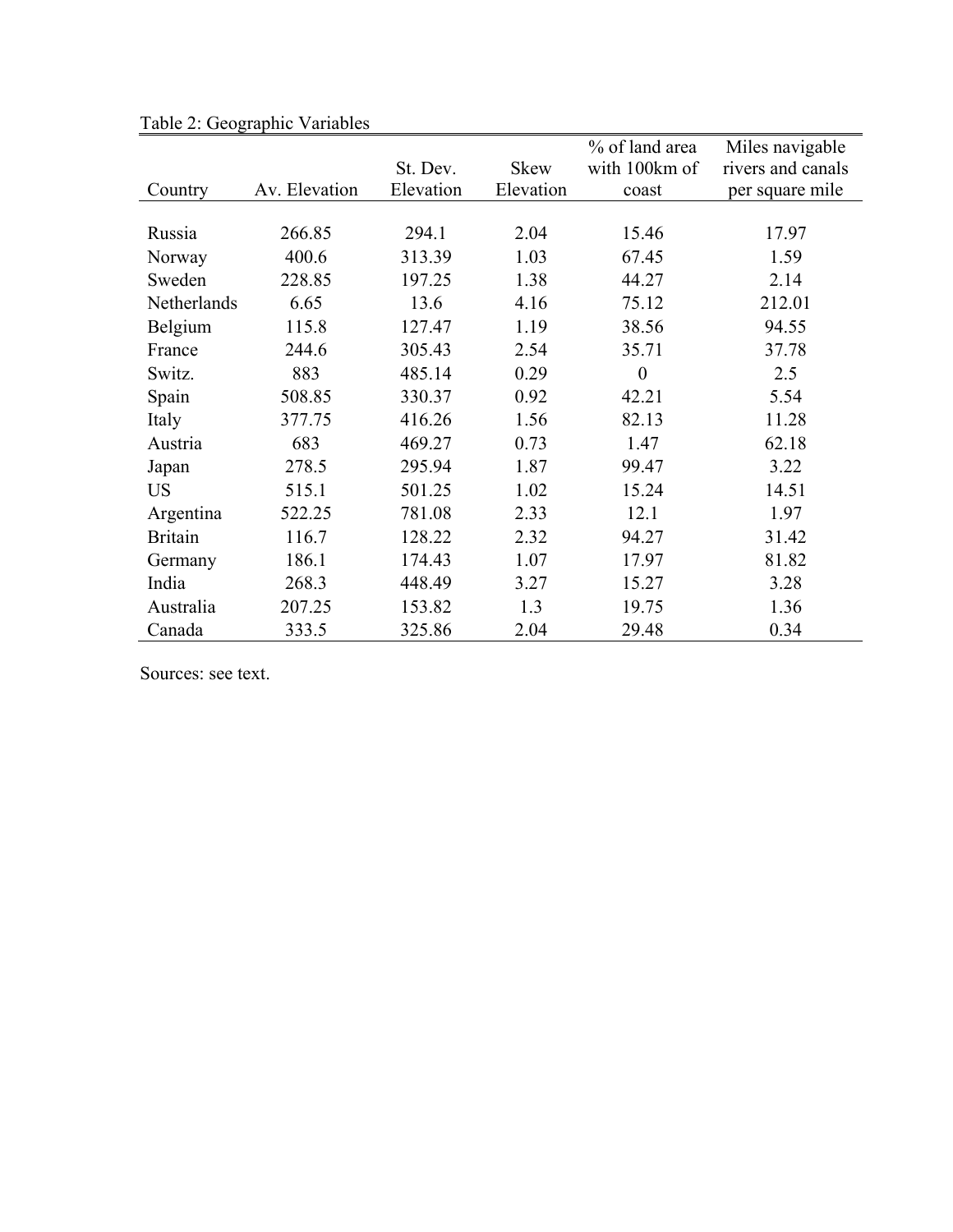|                                           | Inefficiency score |         |         | Efficiency rankings |                |                |  |
|-------------------------------------------|--------------------|---------|---------|---------------------|----------------|----------------|--|
| Country                                   | 1880-89            | 1890-99 | 1900-12 | 1880-89             | 1890-99        | 1900-12        |  |
| Belgium                                   | 0.105              | 0.094   | 0.051   | 7                   | 14             | 1              |  |
| India                                     |                    | 0.253   | 0.052   |                     | 17             | $\overline{2}$ |  |
| France                                    | 0.128              | 0.079   | 0.056   | 8                   | 10             | $\overline{3}$ |  |
| Germany                                   | 0.138              | 0.095   | 0.059   | 10                  | 15             | 4              |  |
| <b>US</b>                                 | 0.062              | 0.094   | 0.073   | 3                   | 13             | 5              |  |
| Spain                                     | 0.136              | 0.082   | 0.075   | 9                   | 11             | 6              |  |
| Australia                                 |                    |         | 0.080   |                     |                | $\overline{7}$ |  |
| Norway                                    | 0.086              | 0.092   | 0.088   | 6                   | 12             | 8              |  |
| Japan                                     |                    | 0.075   | 0.093   |                     | 8              | 9              |  |
| Argentina                                 |                    | 0.052   | 0.093   |                     | 5              | 10             |  |
| <b>Britain</b>                            | 0.066              | 0.059   | 0.095   | $\overline{4}$      | 6              | 11             |  |
| Russia                                    |                    | 0.078   | 0.096   |                     | 9              | 12             |  |
| Sweden                                    |                    | 0.043   | 0.104   |                     | 3              | 13             |  |
| Italy                                     |                    | 0.036   | 0.118   |                     | $\mathbf{1}$   | 14             |  |
| Switz                                     | 0.045              | 0.068   | 0.119   | $\overline{2}$      | $\overline{7}$ | 15             |  |
| Austria                                   |                    | 0.043   | 0.129   |                     | $\overline{2}$ | 16             |  |
| Netherland                                | 0.027              | 0.232   | 0.132   | $\mathbf{1}$        | 16             | 17             |  |
| Canada                                    | 0.075              | 0.051   | 0.147   | 5                   | $\overline{4}$ | 18             |  |
| average                                   | 0.109              | 0.113   | 0.067   |                     |                |                |  |
| correlation of inefficiency, 1880s, 1890s |                    |         |         |                     | $-0.4$         |                |  |
| correlation of inefficiency, 1890s, 1900s |                    |         |         |                     |                | $-0.26$        |  |

Table 3: Inefficiency Estimates across Countries in the 1880s, 1890s, and 1900s

Notes: the estimates are based on the cost function specification described in equation (1) and formula (2). Sources: see text.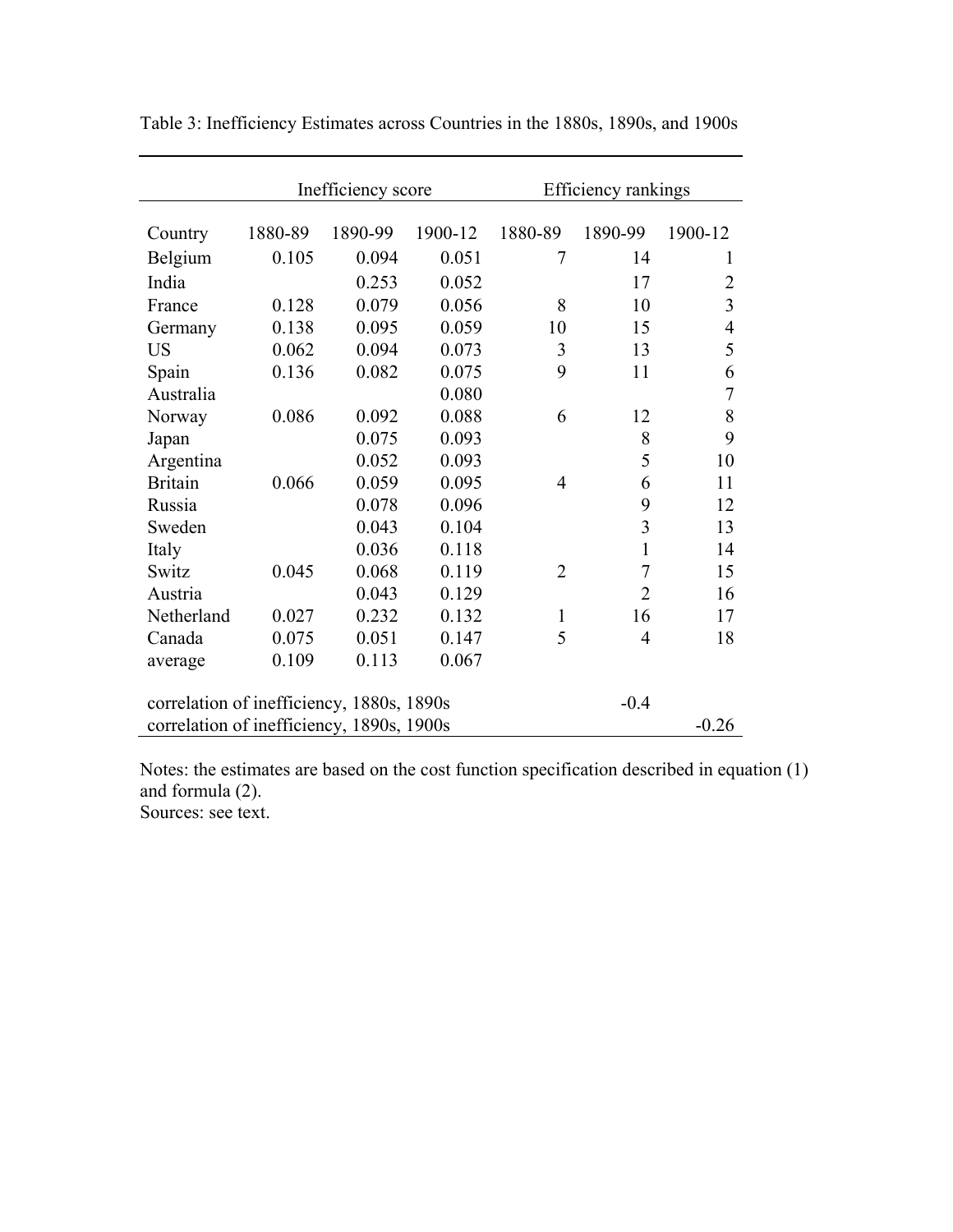|                           | <b>Baseline</b><br>model |       |       |       | Alternative specifications |       |       |       |       |       |
|---------------------------|--------------------------|-------|-------|-------|----------------------------|-------|-------|-------|-------|-------|
|                           | (1)                      | (2)   | (3)   | (4)   | (5)                        | (6)   | (7)   | (8)   | (9)   | 10    |
| Average                   | 0.092                    | 0.092 | 0.047 | 0.048 | 0.088                      | 0.046 | 0.077 | 0.033 | 0.076 | 0.044 |
| St. Dev.                  | 0.055                    | 0.055 | 0.014 | 0.015 | 0.049                      | 0.013 | 0.069 | 0.015 | 0.065 | 0.015 |
| Min                       | 0.017                    | 0.017 | 0.02  | 0.019 | 0.018                      | 0.021 | 0.015 | 0.013 | 0.015 | 0.017 |
| Max                       | 0.324                    | 0.322 | 0.097 | 0.144 | 0.337                      | 0.098 | 0.457 | 0.211 | 0.349 | 0.167 |
| correlation with baseline |                          |       |       |       |                            |       |       |       |       |       |
| model                     |                          | 0.996 | 0.965 | 0.966 | 0.988                      | 0.943 | 0.961 | 0.873 | 0.964 | 0.778 |

Table 4: Summary of Inefficiency estimates under Alternative Specifications

Notes: Specifications 1, 2, and 3 do not assume a homogenous cost function. Model 2 adds the average haul and average trip. Model 3 adds the log of train miles divided by rail miles and drops the log of rail miles. Models 4, 5, and 6 assume a homogenous cost function. Model 5 adds the average haul and average trip. Model 6 adds the log of train miles divided by rail miles and drops the log of rail miles. Models 7, 8, and 9 not assume a homogenous cost function and replace the normal-half normal with the exponential, gamma, and truncated normal distributions. Model 10 use a translog cost function.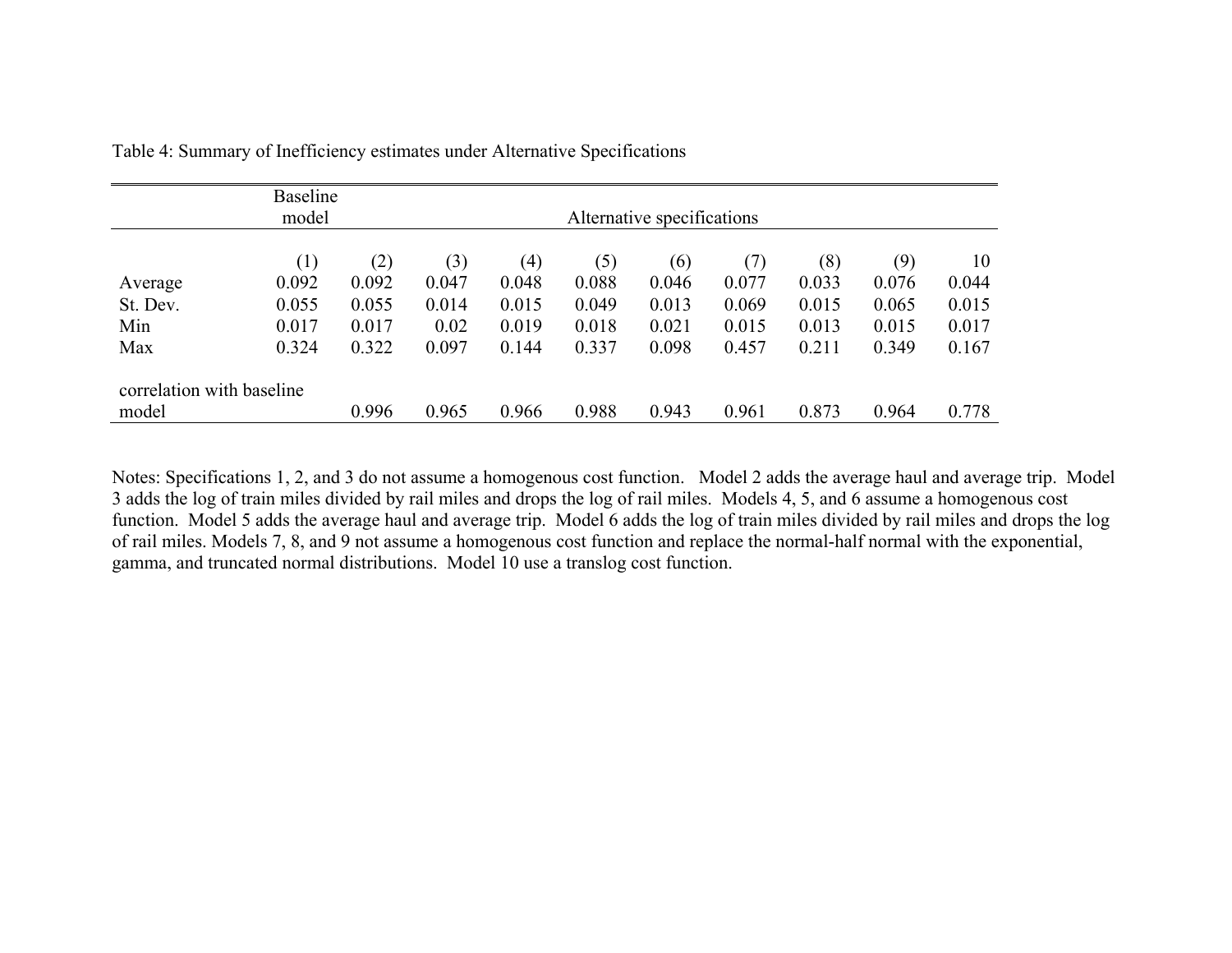| Variable                    | (1)        | (2)        | (3)        |
|-----------------------------|------------|------------|------------|
| Ln passenger miles          | 0.408      | 0.407      | 0.382      |
|                             | (0.0455)   | (0.045)    | (0.061)    |
| Ln ton miles                | 0.348      | 0.349      | 0.431      |
|                             | (0.046)    | (0.046)    | (0.038)    |
| Ln rail miles               | 0.281      | 0.257      |            |
|                             | (0.095)    | (0.096)    |            |
| Av. Trip length             |            | $-0.003$   |            |
|                             |            | (0.0018)   |            |
| Av. Haul                    |            | $-0.394$   |            |
|                             |            | (0.984)    |            |
| Ln (train miles/rail miles) |            |            | 0.003      |
|                             |            |            | (0.062)    |
| Ln Coal prices              | 0.162      | 0.153      | 0.152      |
|                             | (0.038)    | (0.038)    | (0.04)     |
| Ln Unskilled wages          | $-0.177$   | $-0.182$   | $-0.198$   |
|                             | (0.076)    | (0.075)    | (0.076)    |
| Ln Construction cost per    |            |            |            |
| mile                        | 0.45       | 0.444      | 0.342      |
|                             | (0.061)    | (0.061)    | (0.069)    |
| Ln Skilled wages            | 0.33       | 0.33       | 0.325      |
|                             | (0.071)    | (0.071)    | (0.073)    |
| Year                        | 0.66       | 0.054      | 0.191      |
|                             | (0.326)    | (0.325)    | (0.347)    |
| Year-squared                | $-0.00002$ | $-0.00002$ | $-0.00005$ |
|                             | (0.00009)  | (0.00009)  | (0.00009)  |
| Country fixed effects       | Yes        | Yes        | Yes        |
| N                           | 402        | 402        | 376        |
| Log-Likelihood              | 386        | 388        | 360        |
| Sigma v                     | 0.062      | 0.061      | 0.086      |
| Sigma u                     | 0.117      | 0.117      | 0.058      |

Table 5: Parameter Estimates for Selected Cost Function Models

Notes: the dependent variable is the Ln total expenses. Standard errors are in parentheses. Sources: see text.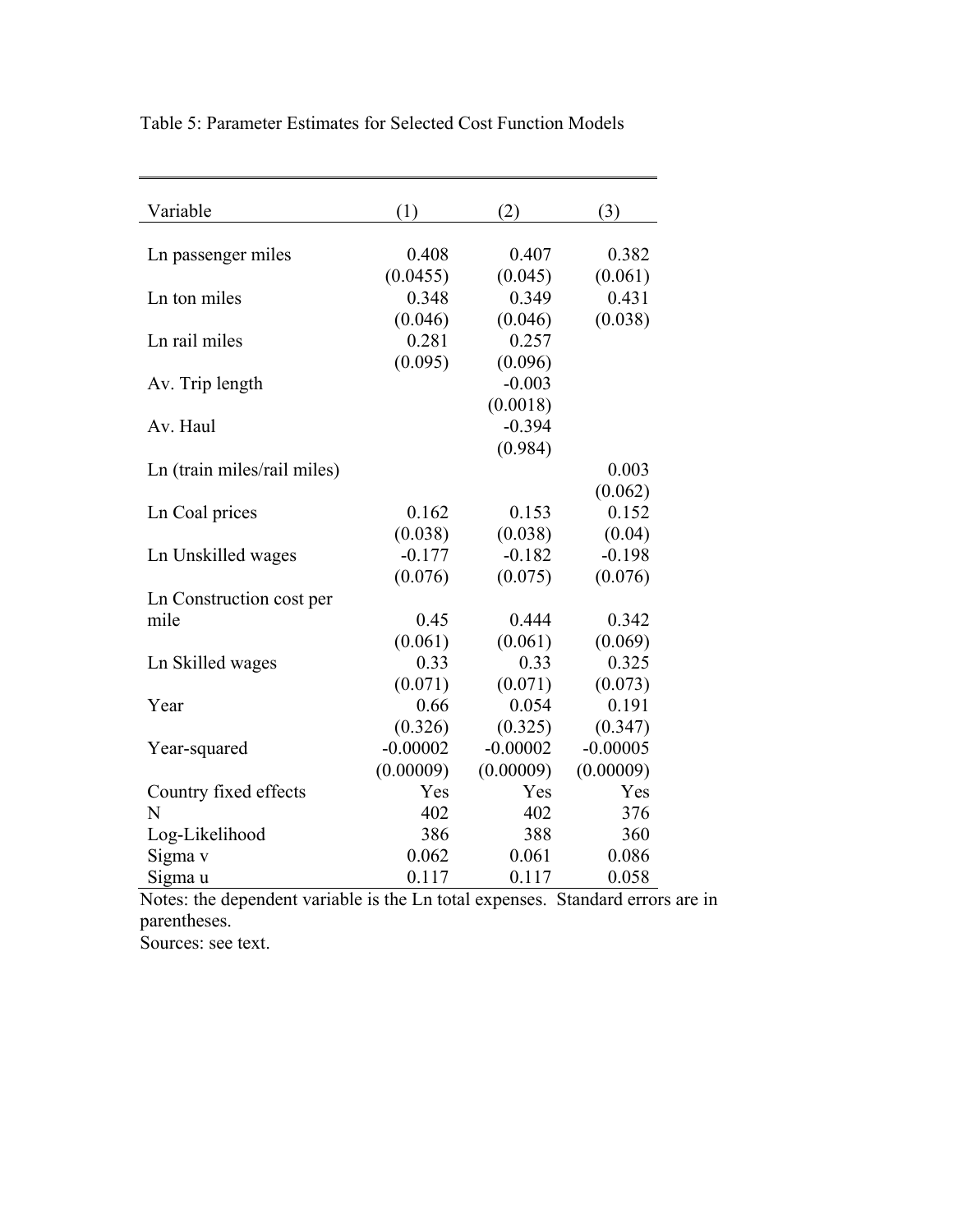| variable                      | (1)           | (2)             | (3)             | (4)             | (5)           |
|-------------------------------|---------------|-----------------|-----------------|-----------------|---------------|
| fraction nationalized         | 0.052         | 0.069           | 0.062           | 0.078           | 0.014         |
|                               | $(0.018)$ *** | $(0.02)$ ***    | $(0.022)$ ***   | $(0.025)$ ***   | $(0.007)*$    |
| fraction constructed by state | 0.008         | 0.013           | 0.016           | 0.011           | 0.0005        |
|                               | (0.009)       | (0.009)         | $(0.009)*$      | 0.011           | (0.003)       |
| Average elevation             |               | 0.00008         | $-7.00E-03$     | $-5.00E-03$     | 0.0006        |
|                               |               | $(0.00002)$ *** | $(3.00E-03)$ ** | $(3.00E-03)*$   | (0.0009)      |
| St. dev. Elevation            |               | $-0.00005$      | $-5.00E-05$     | $-6.00E - 05$   | $-3.39E-06$   |
|                               |               | (0.00003)       | $(3.00E-05)*$   | $(3.00E-05)$ ** | (0.00001)     |
| Skew elevation                |               | 0.022           | 0.023           | 0.0221          | 0.0023        |
|                               |               | $(0.004)$ ***   | $(0.004)$ ***   | $(0.005)$ ***   | (0.0015)      |
| % land area within 100km      |               | 6.30E-06        | $-0.00002$      | $-8.56E-06$     | 0.00003       |
|                               |               | (0.0001)        | (0.0001)        | (0.0001)        | (0.00003)     |
|                               |               |                 |                 |                 |               |
| Rivers and canals per sq. mi. |               | $-4.08E-06$     | $-0.00005$      | $-0.00004$      | 1.48E-06      |
|                               |               | (0.00007)       | (0.00007)       | (0.00008)       | (0.00002)     |
| Year                          |               |                 | $-0.0017$       | $-0.00125$      | 0.00004       |
|                               |               |                 | $(0.0006)$ ***  | $(0.0007)*$     | (0.0002)      |
| Year*average elevation        |               |                 | 3.79E-06        | 3.14E-06        | $-3.40E - 07$ |
|                               |               |                 | $(1.59E-06)$ ** | $(1.65E-06)^*$  | $(4.78E-07)$  |
| Gdp growth t                  |               |                 |                 | $-0.049$        | $-0.012$      |
|                               |               |                 |                 | (0.062)         | (0.018)       |
| Gdp per capita t-1            |               |                 |                 | 3.16E-06        | 8.00E-07      |
|                               |               |                 |                 | $(3.67E-06)$    | $(1.06E-06)$  |
| Average age of track          |               |                 |                 | $-0.0009$       | $-0.00018$    |
|                               |               |                 |                 | $(0.0005)*$     | (0.0001)      |
|                               |               |                 |                 |                 |               |
| constant                      | 0.083         | 0.0293          | 3.407           | 2.425           | $-0.0529$     |
|                               | $(0.004)$ *** | $(0.0155)*$     | (1.18)          | $(1.32)^*$      | (0.384)       |
| N                             | 402           | 402             | 376             | 402             | 402           |
| R-square                      | 0.03          | 0.1             | 0.12            | 0.13            | 0.02          |

Table 6: Determinants of Inefficiency: Models without Country fixed effects

Notes: the dependent variable is the Ln total expenses. Standard errors are in parentheses. \*, \*\*, \*\*\* indicates significance at the 10%, 5%, and 1% levels respectively.